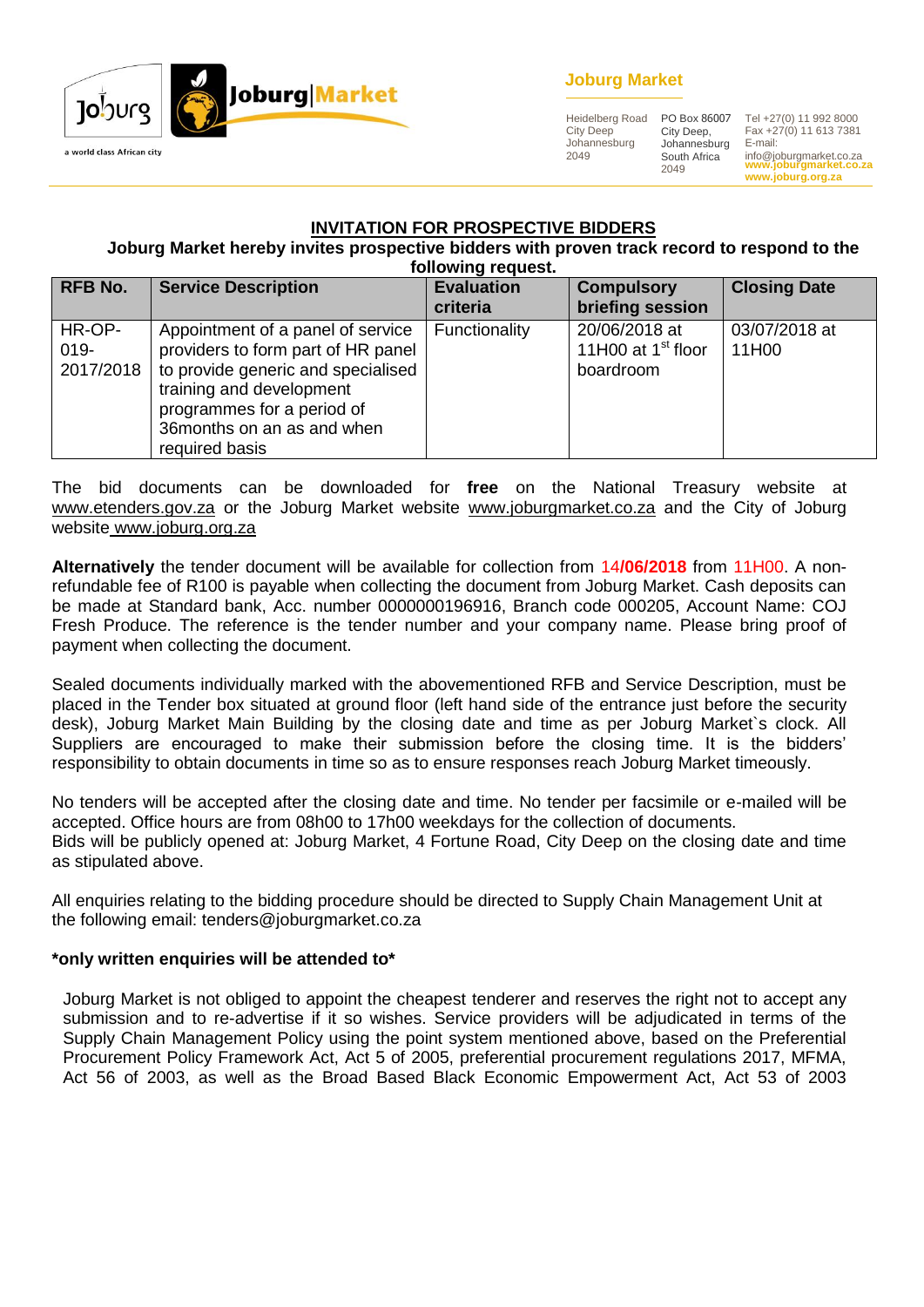#### **IMPORTANT NOTICE**

- 1. Bidders are reminded that for any and all alterations in the bid document must be initialled / signed in full by the bidder's authorised signatory and or provide an accompanying letter on the bidder's official letterhead will indicate such alterations.
- 2. This bid, correctly endorsed, is to be addressed to the Supply Chain Management and must be deposited into the tender/ bid box at the Ground Floor: Main Entrance, Joburg Market, 04 Fortune Street, City Deep, at the time and date shown herein. Under no circumstance will late tenders be accepted.
- 3. Failure to attend the compulsory briefing session (if applicable to the bid l) will result in disqualification of the bid.
- 4. Failure to submit samples, if requested will result in disqualification of the bid.
- 5. The bid document is to be completed in ink and in full. It is not to be re-typed at all.
- 6. The bid document is to be submitted in full in the same order as issued, with all the sections attached.
- 7. In bid where Consortiums and Joint Ventures are involved, an agreement endorsed with signatures of all parties involved, must be submitted.
- 8. Micro Exempted Enterprises (EME's) are required to submit a certificate issued by an Auditor Or Accounting Officer on a letter head with a practise number and contact number clearly Specified on the face of the certificate

## **FAILURE TO COMPLY WITH THE ABOVE REQUIREMENTS MAY DISQUALIFY THE BID**

**Bidder /s:………………………………………………………………………………………………**

|  | Cell:………………………………………………… E-Mail:………………………………………………… |
|--|-----------------------------------------------------|
|  |                                                     |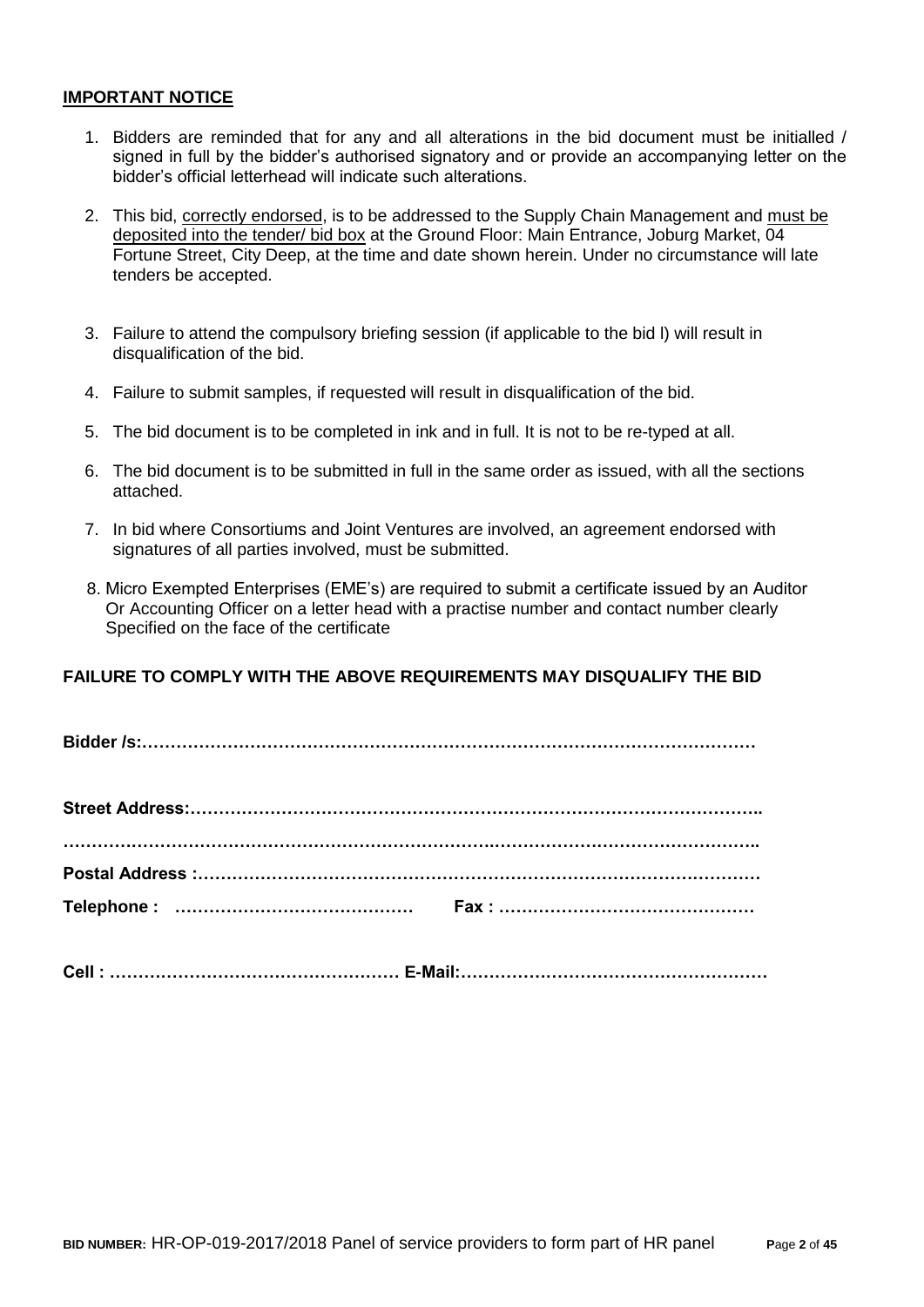# **INDEX**

| No. | <b>TABLE OF CONTENTS</b>                            | <b>SOURCE DOCUMENT</b> |
|-----|-----------------------------------------------------|------------------------|
| 1.  | <b>INVITATION TO BID</b>                            | MBD <sub>1</sub>       |
| 2.  | <b>DECLARATION OF INTEREST</b>                      | MBD <sub>4</sub>       |
| 3.  | <b>PREFERENCE POINTS CLAIMS</b>                     | <b>MBD 6.1</b>         |
| 4.  | <b>DECLARATION OF BIDDERS PAST SCM PRACTICE</b>     | MBD <sub>8</sub>       |
| 5.  | <b>CERTIFICATE OF INDEPENDENT BID DETERMINATION</b> | MBD <sub>9</sub>       |
| 6.  | <b>GENERAL CONDITIONS OF CONTRACT</b>               |                        |
| 7.  | <b>TERMS OF REFERENCE</b>                           |                        |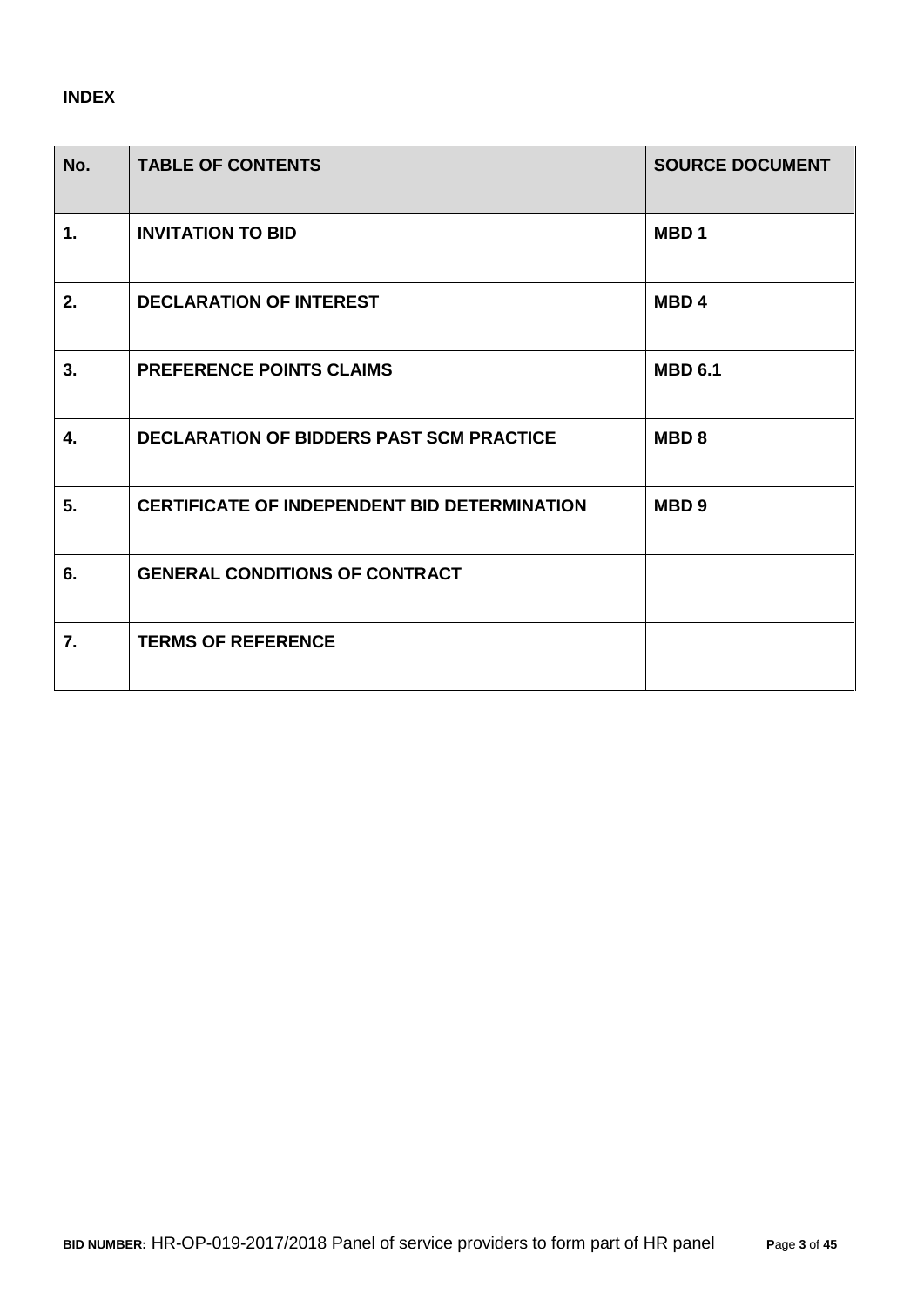## **BID DOCUMENTS CHECK LIST:**

# **A completed and signed BID document must be submitted in a sealed envelope together will all returnables. That is:**

| <b>Item</b>    | <b>Description</b>                                                                                                                                                                                                                      | Submitted-          |
|----------------|-----------------------------------------------------------------------------------------------------------------------------------------------------------------------------------------------------------------------------------------|---------------------|
|                |                                                                                                                                                                                                                                         | <b>Indicate YES</b> |
|                |                                                                                                                                                                                                                                         | or NO               |
| 1              | Completed Registration on the National Treasury Central Supplier Database                                                                                                                                                               |                     |
| 2              | Completed and signed MBD 1,4,6.1, 8, 9,                                                                                                                                                                                                 |                     |
| <b>NB</b>      | Failure to fully complete all sections will lead to a disqualification of the bid.                                                                                                                                                      |                     |
| 3              | General Condition of Contract (GCC) to be signed                                                                                                                                                                                        |                     |
| $\overline{4}$ | Rates and taxes account not older than three months or lease agreement                                                                                                                                                                  |                     |
| 5              | ID copies of shareholders / directors and share certificates; certification not older<br>than three months                                                                                                                              |                     |
| 6              | Signed JV agreement for Joint Venture companies. Separate National Treasury<br>Central Supplier Database registration and consolidated BBBEE certificate(where<br>applicable)                                                           |                     |
| $\overline{7}$ | Initial / sign for all alterations in the tender document                                                                                                                                                                               |                     |
| 8              | Registration with CIDB (where applicable)                                                                                                                                                                                               |                     |
| 9              | Submission of tender documents; thereof including all returnable                                                                                                                                                                        |                     |
| 10             | B-BBEE Status Level of Contribution certificate OR SWORN AFFIDAVIT - B-<br><b>BBEE EXEMPTED MICRO ENTERPRISE OR an Accounting Officer as</b><br>contemplated in the Close Corporation Act (CCA) in order to claim preference<br>points. |                     |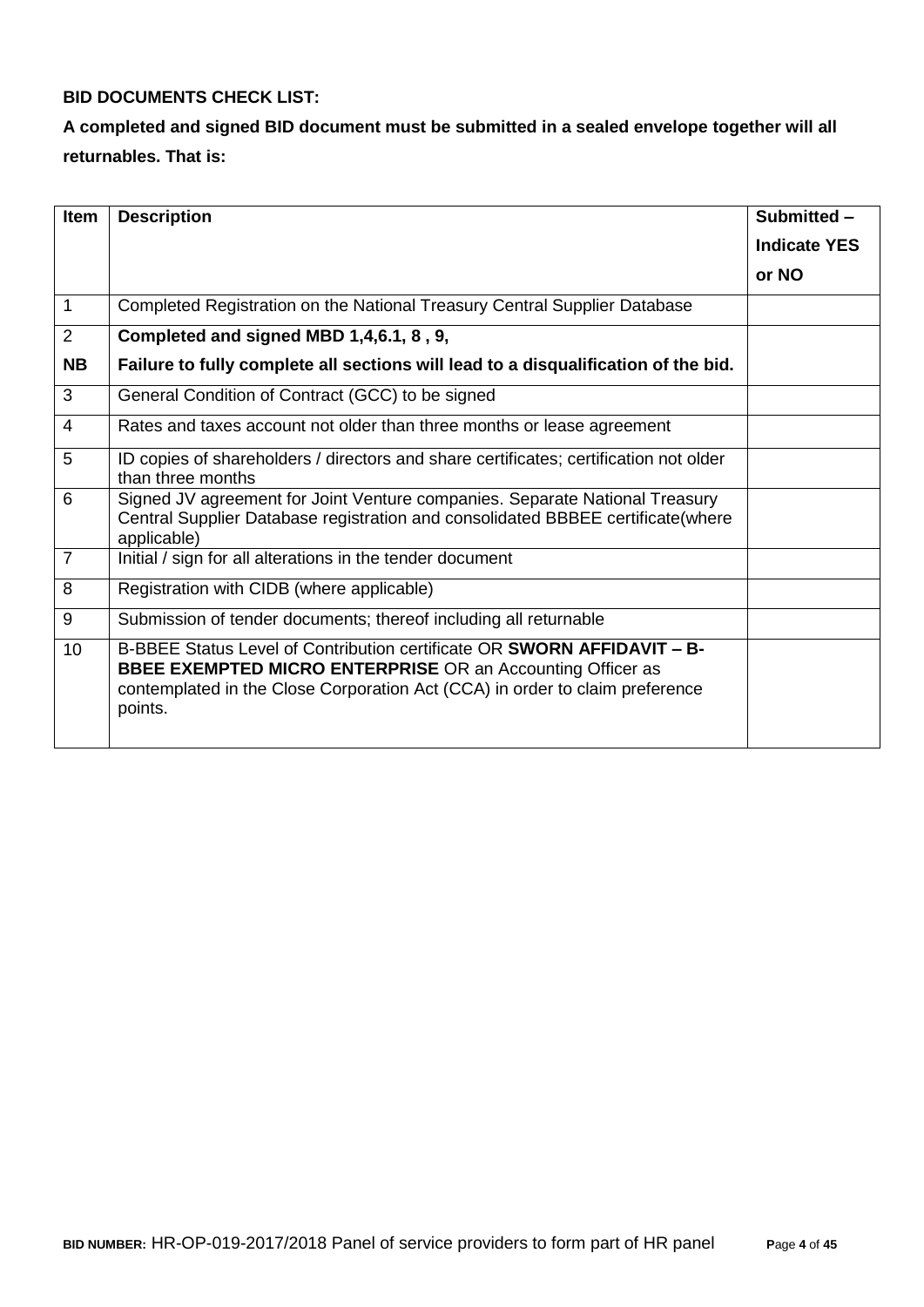# **PART A INVITATION TO BID**

|                                                                                                                                                                                                         | YOU ARE HEREBY INVITED TO BID FOR REQUIREMENTS OF THE JOBURG MARKET |                                                                                                                                                                                                                                                                                               |              |                                |                |       |
|---------------------------------------------------------------------------------------------------------------------------------------------------------------------------------------------------------|---------------------------------------------------------------------|-----------------------------------------------------------------------------------------------------------------------------------------------------------------------------------------------------------------------------------------------------------------------------------------------|--------------|--------------------------------|----------------|-------|
| <b>BID NUMBER:</b>                                                                                                                                                                                      | <b>HR-OP-019-</b><br>2017/2018                                      | <b>CLOSING DATE:</b>                                                                                                                                                                                                                                                                          | 03/07/2018   | TIME:                          | <b>CLOSING</b> | 11:00 |
|                                                                                                                                                                                                         |                                                                     | Appointment of a panel of service providers to form part of HR panel to provide generic and                                                                                                                                                                                                   |              |                                |                |       |
| <b>DESCRIPTION:</b>                                                                                                                                                                                     | when required basis                                                 | specialised training and development programmes for a period of 36 months on an as and                                                                                                                                                                                                        |              |                                |                |       |
|                                                                                                                                                                                                         |                                                                     | THE SUCCESSFUL BIDDER WILL BE REQUIRED TO FILL IN AND SIGN A WRITTEN CONTRACT FORM (MBD7).                                                                                                                                                                                                    |              |                                |                |       |
|                                                                                                                                                                                                         | <b>Attention: Head of Supply Chain Management</b>                   | BID RESPONSE DOCUMENTS MAY BE DEPOSITED IN THE BID BOX SITUATED AS FOLLOWS                                                                                                                                                                                                                    |              |                                |                |       |
| <b>4 Fortune Road</b><br><b>City Deep</b><br>Johannesburg                                                                                                                                               |                                                                     |                                                                                                                                                                                                                                                                                               |              |                                |                |       |
|                                                                                                                                                                                                         |                                                                     | DEPOSITED IN THE BID BOX SITUATED AT GROUND FLOOR (left hand side of the entrance just before the<br>security desk), Joburg Market Main Building by the closing date and time as per Joburg Market's clock. All<br>Suppliers are encouraged to make their submission before the closing time. |              |                                |                |       |
| Bidders should ensure that bids are delivered timeously to the correct address. If the bid is late, it will not be<br>accepted for consideration.<br>The bid box is open 24 hours a day, 7 days a week. |                                                                     |                                                                                                                                                                                                                                                                                               |              |                                |                |       |
| <b>SUPPLIER INFORMATION</b>                                                                                                                                                                             |                                                                     |                                                                                                                                                                                                                                                                                               |              |                                |                |       |
| NAME OF BIDDER                                                                                                                                                                                          |                                                                     |                                                                                                                                                                                                                                                                                               |              |                                |                |       |
| POSTAL ADDRESS                                                                                                                                                                                          |                                                                     |                                                                                                                                                                                                                                                                                               |              |                                |                |       |
|                                                                                                                                                                                                         |                                                                     |                                                                                                                                                                                                                                                                                               |              |                                |                |       |
| <b>STREET ADDRESS</b>                                                                                                                                                                                   |                                                                     |                                                                                                                                                                                                                                                                                               |              |                                |                |       |
| <b>TELEPHONE NUMBER</b>                                                                                                                                                                                 |                                                                     | CODE                                                                                                                                                                                                                                                                                          |              | <b>NUMBER</b>                  |                |       |
| <b>CELLPHONE NUMBER</b>                                                                                                                                                                                 |                                                                     |                                                                                                                                                                                                                                                                                               |              |                                |                |       |
| <b>FACSIMILE NUMBER</b>                                                                                                                                                                                 |                                                                     | <b>CODE</b>                                                                                                                                                                                                                                                                                   |              | <b>NUMBER</b>                  |                |       |
|                                                                                                                                                                                                         | <b>E-MAIL ADDRESS</b>                                               |                                                                                                                                                                                                                                                                                               |              |                                |                |       |
| <b>VAT REGISTRATION NUMBER</b>                                                                                                                                                                          |                                                                     |                                                                                                                                                                                                                                                                                               |              |                                |                |       |
| <b>TAX COMPLIANCE STATUS</b>                                                                                                                                                                            |                                                                     | <b>TCS PIN:</b>                                                                                                                                                                                                                                                                               | <b>OR</b>    | CSD No:                        |                |       |
| <b>B-BBEE STATUS LEVEL</b>                                                                                                                                                                              |                                                                     |                                                                                                                                                                                                                                                                                               |              | <b>B-BBEE</b><br><b>STATUS</b> |                |       |
| <b>VERIFICATION CERTIFICATE</b><br><b>[TICK APPLICABLE BOX]</b>                                                                                                                                         |                                                                     | ヿ Yes                                                                                                                                                                                                                                                                                         | <b>LEVEL</b> | <b>SWORN</b>                   | ∏ Yes          |       |
|                                                                                                                                                                                                         |                                                                     | No                                                                                                                                                                                                                                                                                            |              | <b>AFFIDAVIT</b>               | N <sub>o</sub> |       |
| A B-BBEE STATUS LEVEL VERIFICATION CERTIFICATE/ SWORN AFFIDAVIT (FOR EMES & QSEs) MUST BE SUBMITTED IN<br><b>ORDER TO QUALIFY FOR PREFERENCE POINTS FOR B-BBEET</b>                                     |                                                                     |                                                                                                                                                                                                                                                                                               |              |                                |                |       |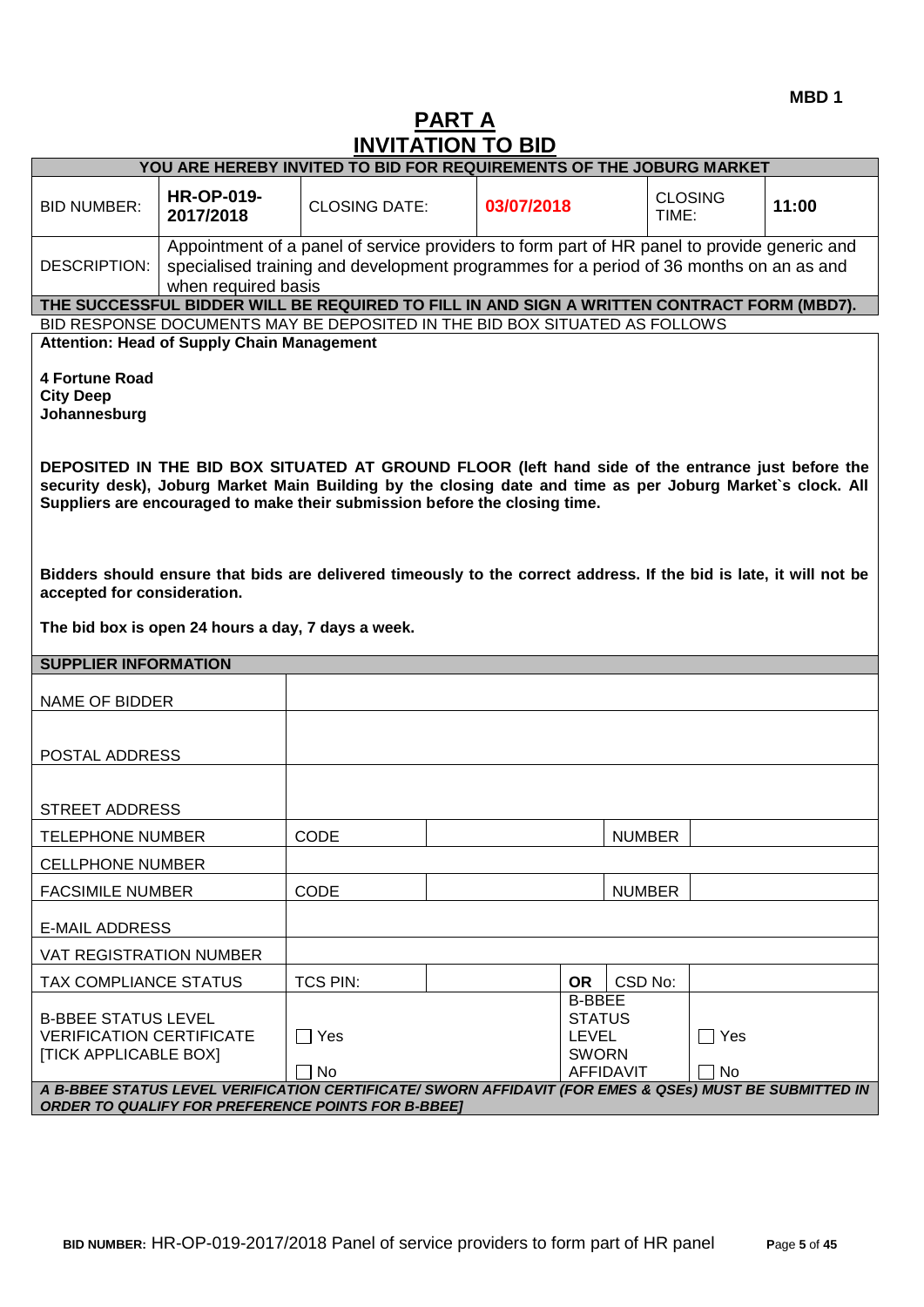| <b>ARE YOU THE</b><br><b>ACCREDITED</b><br><b>REPRESENTATIVE IN</b><br><b>SOUTH AFRICA FOR THE</b><br><b>GOODS/SERVICES</b><br><b><i>NORKS OFFERED?</i></b> | $\Box$ Yes<br>$\square$ No<br>[IF YES ENCLOSE PROOF] | <b>ARE YOU A</b><br><b>FOREIGN</b><br><b>BASED</b><br><b>SUPPLIER</b><br><b>FOR THE</b><br><b>GOODS</b><br><b>/SERVICES</b><br><b><i>NORKS</i></b><br><b>OFFERED?</b> | $\Box$ Yes<br>$\Box$ No<br><b>IF YES, ANSWER</b><br><b>PART B:3 ]</b> |
|-------------------------------------------------------------------------------------------------------------------------------------------------------------|------------------------------------------------------|-----------------------------------------------------------------------------------------------------------------------------------------------------------------------|-----------------------------------------------------------------------|
| <b>TOTAL NUMBER OF</b><br><b>ITEMS OFFERED</b>                                                                                                              |                                                      | <b>TOTAL BID</b><br><b>PRICE</b>                                                                                                                                      | N/A                                                                   |
| <b>SIGNATURE OF BIDDER</b>                                                                                                                                  |                                                      | <b>DATE</b>                                                                                                                                                           |                                                                       |
| <b>CAPACITY UNDER WHICH</b><br><b>THIS BID IS SIGNED</b>                                                                                                    |                                                      |                                                                                                                                                                       |                                                                       |
| BIDDING PROCEDURE ENQUIRIES AND TECHNICAL INFORMATION MAY BE DIRECTED TO:                                                                                   |                                                      |                                                                                                                                                                       |                                                                       |
| <b>E-MAIL ADDRESS</b><br>ply witten annululas will be stranded to                                                                                           | tenders@joburgmarket.co.za                           |                                                                                                                                                                       |                                                                       |

**\*only written enquiries will be attended to.**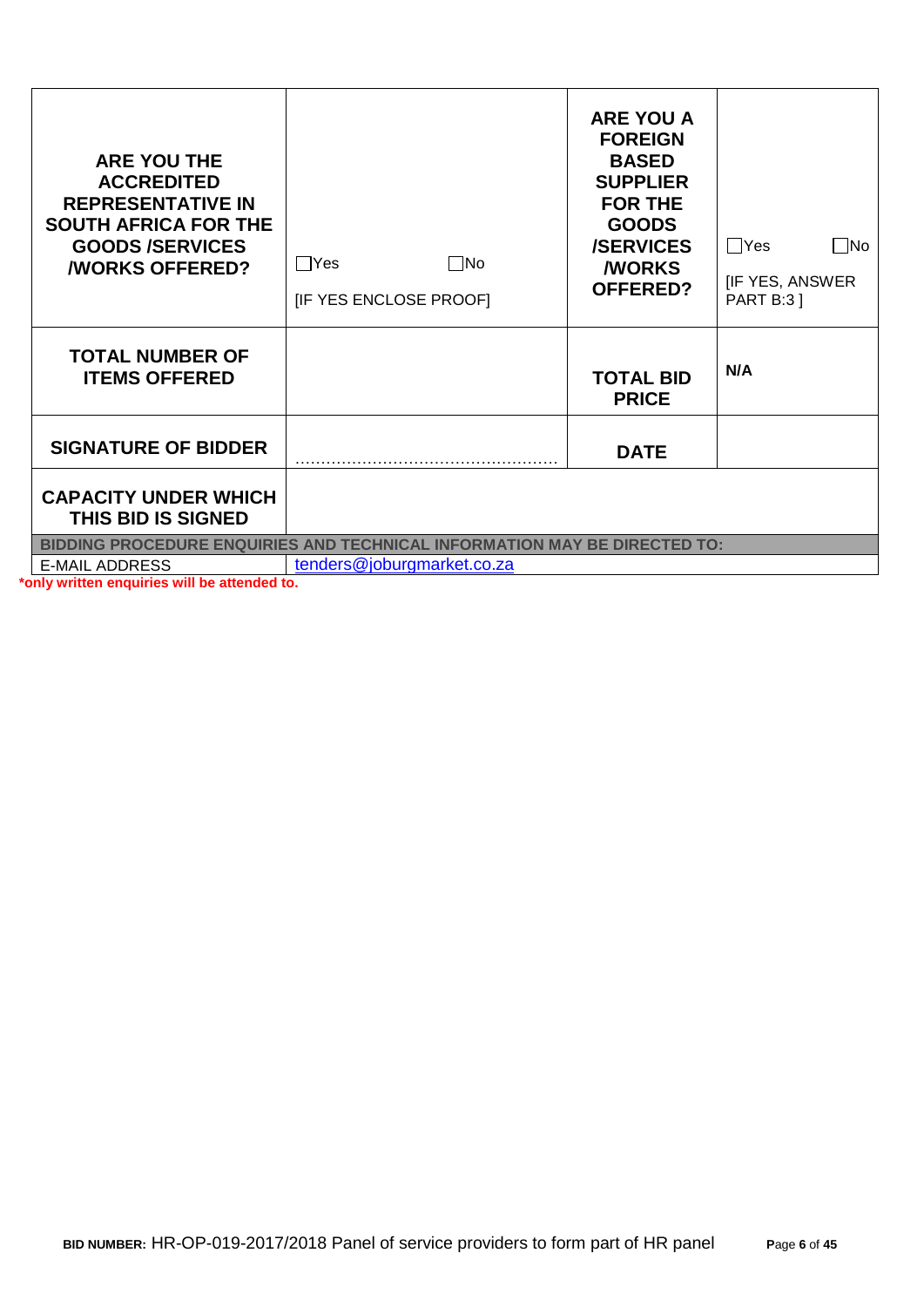#### **PART B TERMS AND CONDITIONS FOR BIDDING**

| 1. BID SUBMISSION:<br>1.1. BIDS MUST BE DELIVERED BY THE STIPULATED TIME TO THE CORRECT ADDRESS. LATE BIDS<br>WILL NOT BE ACCEPTED FOR CONSIDERATION.                                                                                          |
|------------------------------------------------------------------------------------------------------------------------------------------------------------------------------------------------------------------------------------------------|
| 1.2. ALL BIDS MUST BE SUBMITTED ON THE OFFICIAL FORMS PROVIDED-(NOT TO BE RE-TYPED) OR<br><b>ONLINE</b>                                                                                                                                        |
| 1.3. THIS BID IS SUBJECT TO THE PREFERENTIAL PROCUREMENT POLICY FRAMEWORK ACT AND THE<br>PREFERENTIAL PROCUREMENT REGULATIONS, 2017, THE GENERAL CONDITIONS OF CONTRACT<br>(GCC) AND, IF APPLICABLE, ANY OTHER SPECIAL CONDITIONS OF CONTRACT. |
| 2. TAX COMPLIANCE REQUIREMENTS                                                                                                                                                                                                                 |
| 2.1 BIDDERS MUST ENSURE COMPLIANCE WITH THEIR TAX OBLIGATIONS.                                                                                                                                                                                 |
| 2.2 BIDDERS ARE REQUIRED TO SUBMIT THEIR UNIQUE PERSONAL IDENTIFICATION NUMBER (PIN)<br>ISSUED BY SARS TO ENABLE THE ORGAN OF STATE TO VIEW THE TAXPAYER'S PROFILE AND<br><b>TAX STATUS.</b>                                                   |
| 2.3 APPLICATION FOR THE TAX COMPLIANCE STATUS (TCS) CERTIFICATE OR PIN MAY ALSO BE MADE<br>VIA E-FILING. IN ORDER TO USE THIS PROVISION, TAXPAYERS WILL NEED TO REGISTER WITH<br>SARS AS E-FILERS THROUGH THE WEBSITE WWW.SARS.GOV.ZA.         |
| 2.4 FOREIGN SUPPLIERS MUST COMPLETE THE PRE-AWARD QUESTIONNAIRE IN PART B:3.                                                                                                                                                                   |
| 2.5 BIDDERS MAY ALSO SUBMIT A PRINTED TCS CERTIFICATE TOGETHER WITH THE BID.                                                                                                                                                                   |
| 2.6 IN BIDS WHERE CONSORTIA / JOINT VENTURES / SUB-CONTRACTORS ARE INVOLVED, EACH<br>PARTY MUST SUBMIT A SEPARATE TCS CERTIFICATE / PIN / CSD NUMBER.                                                                                          |
| 2.7 WHERE NO TCS IS AVAILABLE BUT THE BIDDER IS REGISTERED ON THE CENTRAL SUPPLIER<br>DATABASE (CSD), A CSD NUMBER MUST BE PROVIDED.                                                                                                           |
| 3. QUESTIONNAIRE TO BIDDING FOREIGN SUPPLIERS                                                                                                                                                                                                  |
| 3.1. IS THE ENTITY A RESIDENT OF THE REPUBLIC OF SOUTH AFRICA (RSA)?<br>$\Box$ YES $\Box$ NO                                                                                                                                                   |
| 3.2. DOES THE ENTITY HAVE A BRANCH IN THE RSA?<br>$\Box$ YES $\Box$ NO                                                                                                                                                                         |
| YES $\Box$ NO<br>3.3. DOES THE ENTITY HAVE A PERMANENT ESTABLISHMENT IN THE RSA?                                                                                                                                                               |
| YES $\Box$ NO<br>3.4. DOES THE ENTITY HAVE ANY SOURCE OF INCOME IN THE RSA?                                                                                                                                                                    |
| $\Box$ YES $\Box$ NO<br>3.5. IS THE ENTITY LIABLE IN THE RSA FOR ANY FORM OF TAXATION?                                                                                                                                                         |
| IF THE ANSWER IS "NO" TO ALL OF THE ABOVE, THEN IT IS NOT A REQUIREMENT TO REGISTER FOR<br>A TAX COMPLIANCE STATUS SYSTEM PIN CODE FROM THE SOUTH AFRICAN REVENUE SERVICE<br>(SARS) AND IF NOT REGISTER AS PER 2.3 ABOVE.                      |
| NB: FAILURE TO PROVIDE ANY OF THE ABOVE PARTICULARS MAY RENDER THE BID INVALID.<br>NO BIDS WILL BE CONSIDERED FROM PERSONS IN THE SERVICE OF THE STATE.                                                                                        |
| <b>SIGNATURE OF BIDDER:</b>                                                                                                                                                                                                                    |
| CAPACITY UNDER WHICH THIS BID IS SIGNED:                                                                                                                                                                                                       |
| DATE:                                                                                                                                                                                                                                          |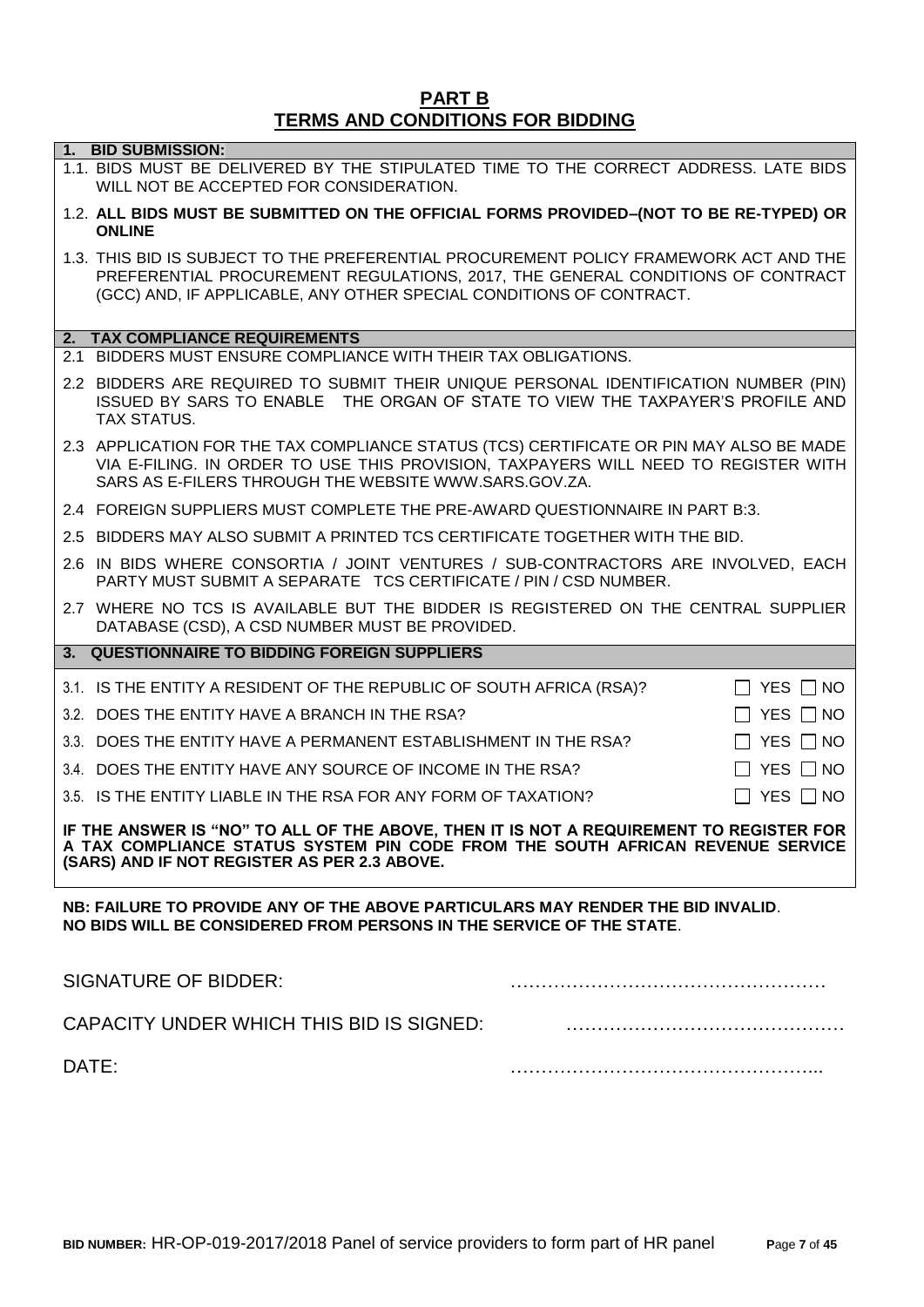#### **DECLARATION OF INTEREST**

- 1. No bid will be accepted from persons in the service of the state<sup>1</sup>.
- 2. Any person, having a kinship with persons in the service of the state, including a blood relationship, may make an offer or offers in terms of this invitation to bid. In view of possible allegations of favouritism, should the resulting bid, or part thereof, be awarded to persons connected with or related to persons in service of the state, it is required that the bidder or their authorised representative declare their position in relation to the evaluating/adjudicating authority.
- 3. In order to give effect to the above, the following questionnaire must be completed and submitted with the bid.

 3.1. Full Name of bidder or his or her representative:………………………………….. 3.2.Identity Number: …………………………………………………………………………. 3.3. Position occupied in the Company (director, trustee, hareholder²):…………… . 3.4.CompanyRegistrationNumber: …………………………………………………………. 3.5.TaxReference Number:…………………………………………………………………… 3.6.VATRegistrationNumber: ………………………………………………………………

3.7. The names of all directors / trustees / shareholders members, their individual identity numbers and state employee numbers must be indicated in paragraph 4 below.

3.8. Are you presently in the service of the state?

YES INO

3.8.1. If yes, furnish particulars. ….…………………………………………………  $1$ MSCM Regulations: "in the service of the state" means to be  $-$ 

- (a) a member of –
- (i) any municipal council;
- (ii) any provincial legislature; or
- (iii) the national Assembly or the national Council of provinces;
- (b) a member of the board of directors of any municipal entity;
- (c) an official of any municipality or municipal entity;
- (d) an employee of any national or provincial department, national or provincial public entity or constitutional institution within the meaning of the Public Finance Management Act, 1999 (Act No.1 of 1999);
- (e) a member of the accounting authority of any national or provincial public entity; or
- (f) an employee of Parliament or a provincial legislature.

² Shareholder" means a person who owns shares in the company and is actively involved in the management of the company or business and exercises control over the company.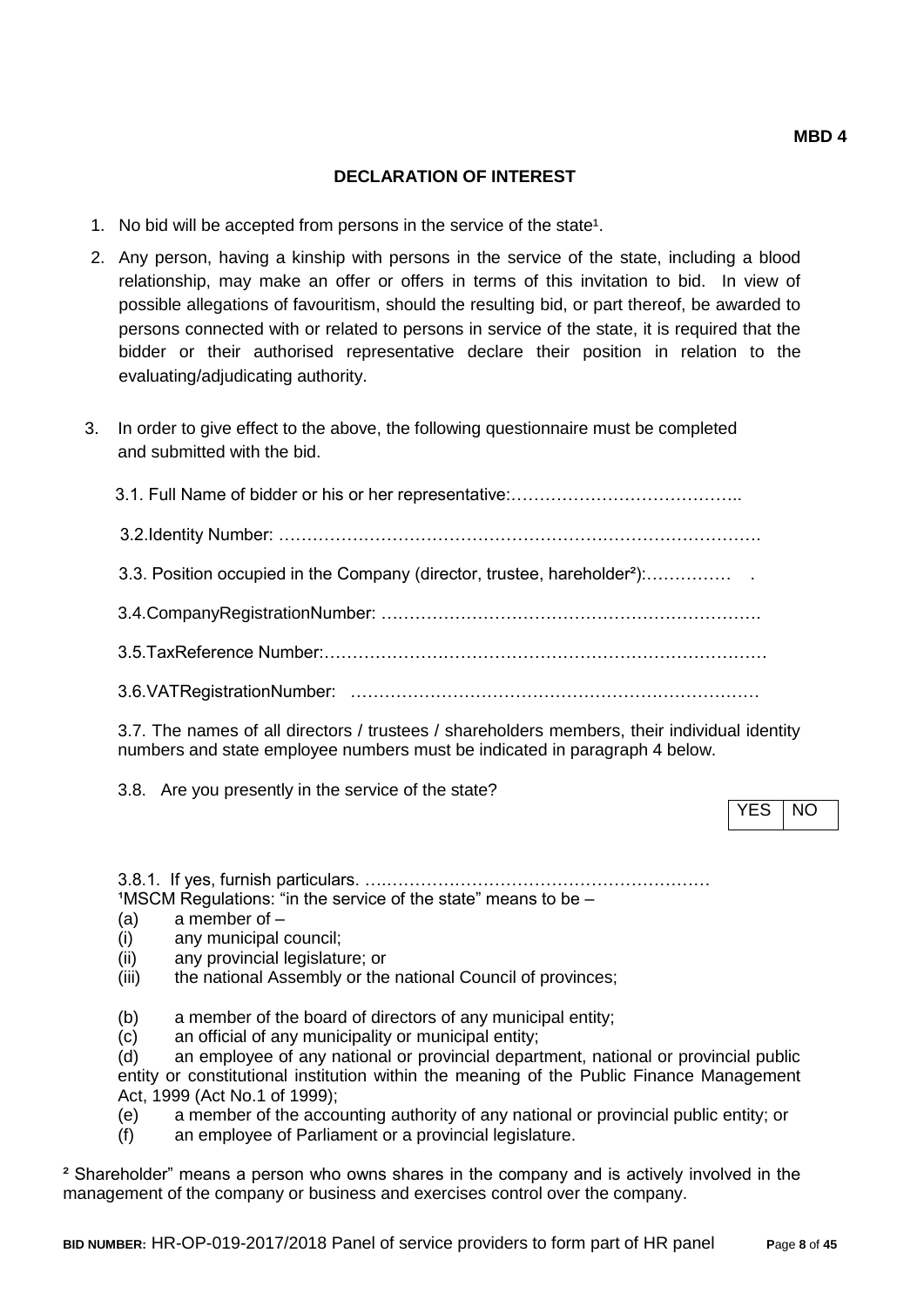| 3.9  | Have you been in the service of the state for the past twelve months?                                                                                                                                                                  | <b>YES</b><br>NO.       |
|------|----------------------------------------------------------------------------------------------------------------------------------------------------------------------------------------------------------------------------------------|-------------------------|
|      |                                                                                                                                                                                                                                        |                         |
| 3.10 | Do you have any relationship (family, friend, other) with persons in the service<br>of the state and who may be involved with the evaluation and or adjudication of<br>this bid?                                                       | <b>YES</b><br><b>NO</b> |
|      | 3.10.1. If yes, furnish particulars.                                                                                                                                                                                                   |                         |
| 3.11 | Are you, aware of any relationship (family, friend, other) between any other<br>bidder and any persons in the service of the state who may be involved with the<br>evaluation and or adjudication of this bid?                         | <b>YES</b><br><b>NO</b> |
|      |                                                                                                                                                                                                                                        |                         |
|      | 3.11.1. If yes, furnish particulars                                                                                                                                                                                                    |                         |
|      | 3.12 Are any of the company's directors, trustees, managers, principle shareholders<br>or stakeholders in service of the state?                                                                                                        | <b>YES</b><br><b>NO</b> |
|      |                                                                                                                                                                                                                                        |                         |
|      | 3.13 Are any spouse, child or parent of the company's directors trustees, managers,<br>principle shareholders or stakeholders in service of the state?                                                                                 | <b>YES</b><br><b>NO</b> |
|      |                                                                                                                                                                                                                                        |                         |
|      | 3.14 Do you or any of the directors, trustees, managers, principle shareholders, or<br>stakeholders of this company have any interest in any other related companies<br>or business whether or not they are bidding for this contract. | <b>YES</b><br><b>NO</b> |
|      |                                                                                                                                                                                                                                        |                         |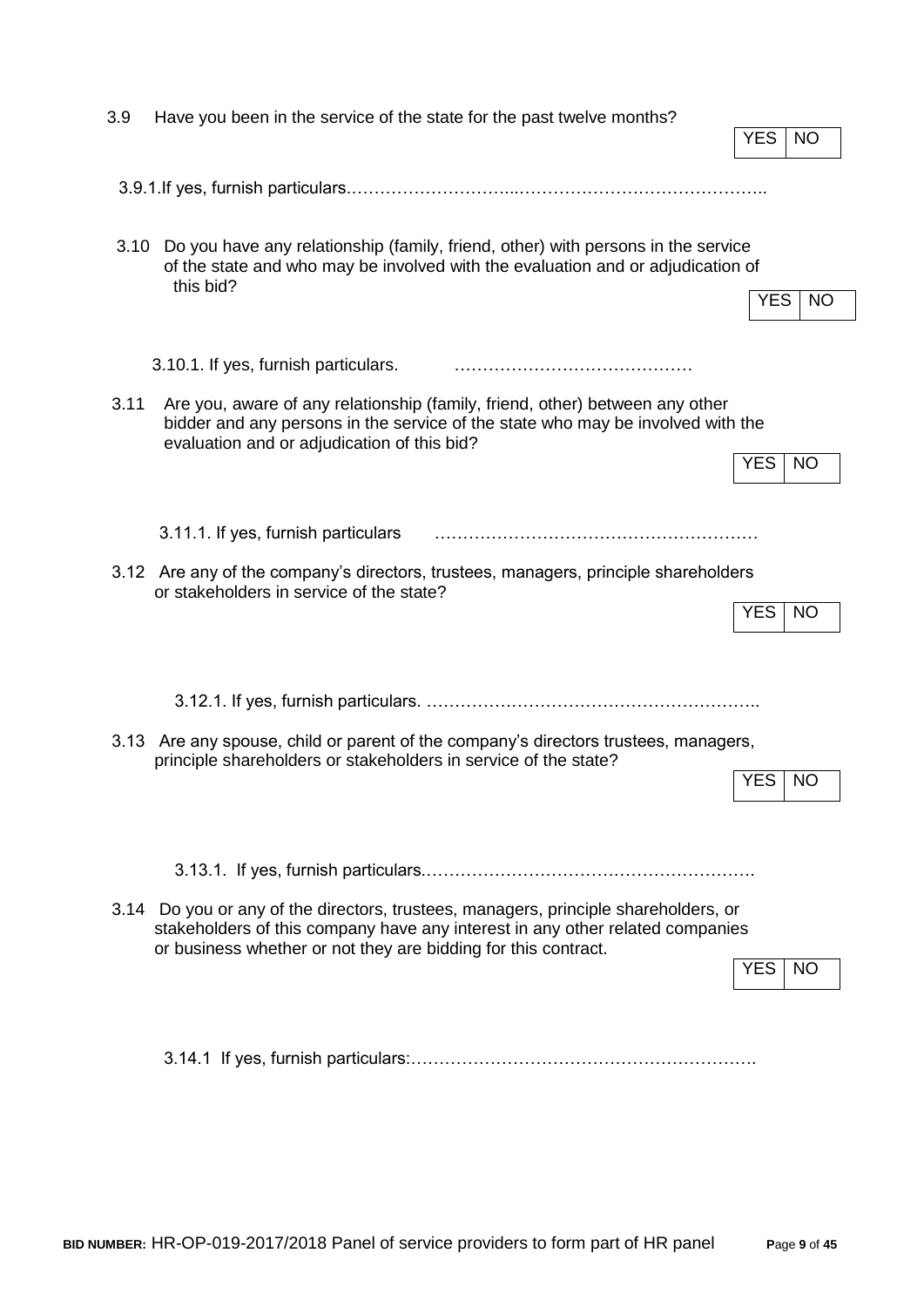| <b>Full Name</b> | <b>Identity Number</b> | <b>State Employee Number</b> |
|------------------|------------------------|------------------------------|
|                  |                        |                              |
|                  |                        |                              |
|                  |                        |                              |
|                  |                        |                              |
|                  |                        |                              |
|                  |                        |                              |
|                  |                        |                              |
|                  |                        |                              |
|                  |                        |                              |
|                  |                        |                              |
|                  |                        |                              |
|                  |                        |                              |
|                  |                        |                              |

#### 4. **Full details of directors / trustees / members / shareholders**

 **……………………………. …………………………………** Signature **Date** 

 **…………………………..... …………………………………… Name of Bidder**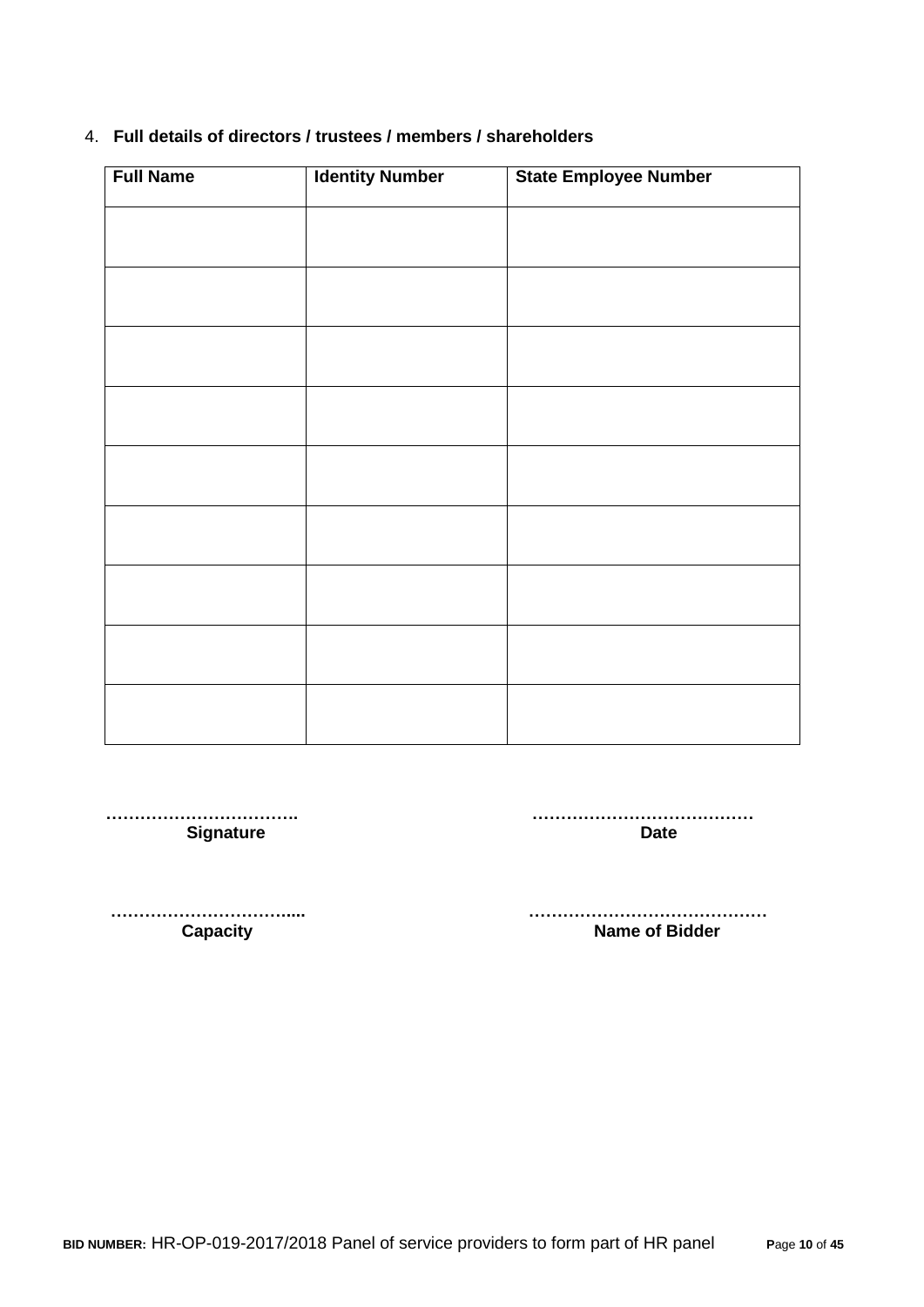## **PREFERENCE POINTS CLAIM FORM IN TERMS OF THE PREFERENTIAL PROCUREMENT REGULATIONS 2017**

This preference form must form part of all bids invited. It contains general information and serves as a claim form for preference points for Broad-Based Black Economic Empowerment (B-BBEE) Status Level of Contribution

#### **NB: BEFORE COMPLETING THIS FORM, BIDDERS MUST STUDY THE GENERAL CONDITIONS, DEFINITIONS AND DIRECTIVES APPLICABLE IN RESPECT OF B-BBEE, AS PRESCRIBED IN THE PREFERENTIAL PROCUREMENT REGULATIONS, 2017.**

## **1. GENERAL CONDITIONS**

- 1.1 The following preference point systems are applicable to all bids:
	- the 80/20 system for requirements with a Rand value of up to R50 000 000 (all applicable taxes included); and
	- the 90/10 system for requirements with a Rand value above R50 000 000 (all applicable taxes included).
- 1.2 The value of this bid is estimated to not exceed R50 000 000 (all applicable taxes included) and therefore the 80/20 preference point system shall be applicable;
- 1.3 Points for this bid shall be awarded for:
	- (a) Price; and
	- (b) B-BBEE Status Level of Contributor.
- 1.4 The maximum points for this bid are allocated as follows:

|                                                      | <b>POINTS</b> |
|------------------------------------------------------|---------------|
| <b>PRICE</b>                                         | 80            |
| <b>B-BBEE STATUS LEVEL OF CONTRIBUTOR</b>            | 20            |
| Total points for Price and B-BBEE must not<br>exceed | 100           |

- 1.5 Failure on the part of a bidder to submit proof of B-BBEE Status level of contributor together with the bid, will be interpreted to mean that preference points for B-BBEE status level of contribution are not claimed.
- 1.6 The purchaser reserves the right to require of a bidder, either before a bid is adjudicated or at any time subsequently, to substantiate any claim in regard to preferences, in any manner required by the purchaser.

## **2. DEFINITIONS**

- (a) **"B-BBEE"** means broad-based black economic empowerment as defined in section 1 of the Broad-Based Black Economic Empowerment Act;
- (b) "**B-BBEE status level of contributor"** means the B-BBEE status of an entity in terms of a code of good practice on black economic empowerment, issued in terms of section 9(1) of the Broad-Based Black Economic Empowerment Act;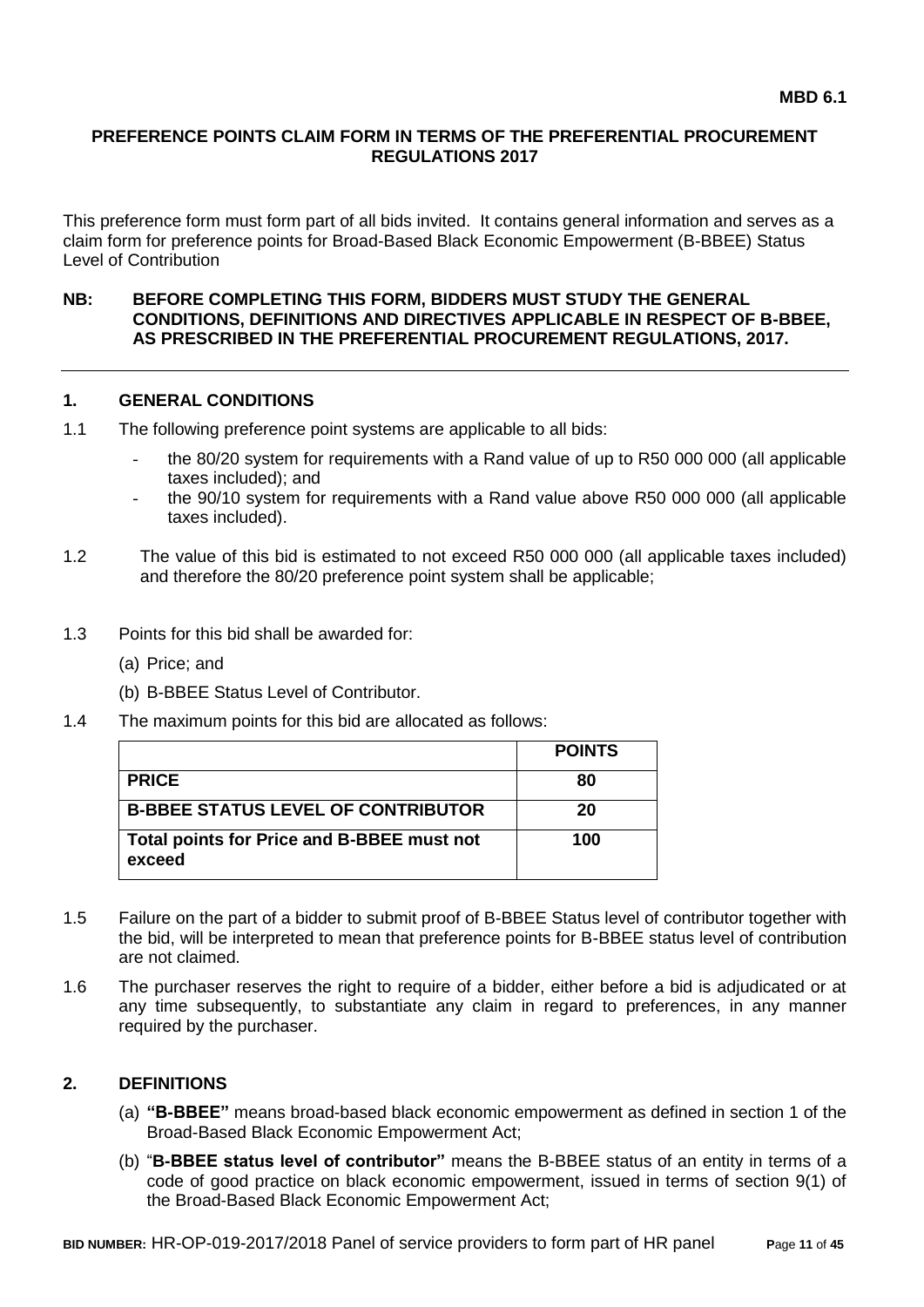- (c) **"bid"** means a written offer in a prescribed or stipulated form in response to an invitation by an organ of state for the provision of goods or services, through price quotations, advertised competitive bidding processes or proposals;
- (d) **"Broad-Based Black Economic Empowerment Act"** means the Broad-Based Black Economic Empowerment Act, 2003 (Act No. 53 of 2003);
- **(e) "EME"** means an Exempted Micro Enterprise in terms of a code of good practice on black economic empowerment issued in terms of section 9 (1) of the Broad-Based Black Economic Empowerment Act;
- (f) **"functionality"** means the ability of a tenderer to provide goods or services in accordance with specifications as set out in the tender documents.
- (g) **"prices"** includes all applicable taxes less all unconditional discounts;
- (h) **"proof of B-BBEE status level of contributor"** means:
	- **1)** B-BBEE Status level certificate issued by an authorized body or person;
	- **2)** A sworn affidavit as prescribed by the B-BBEE Codes of Good Practice;
	- **3)** Any other requirement prescribed in terms of the B-BBEE Act;
- (i) **"QSE"** means a qualifying small business enterprise in terms of a code of good practice on black economic empowerment issued in terms of section 9 (1) of the Broad-Based Black Economic Empowerment Act;
- *(j)* **"rand value"** means the total estimated value of a contract in Rand, calculated at the time of bid invitation, and includes all applicable taxes;

## **3. POINTS AWARDED FOR PRICE**

## **3.1 THE 80/20 OR 90/10 PREFERENCE POINT SYSTEMS**

A maximum of 80 or 90 points is allocated for price on the following basis: **80/20 or 90/10**

$$
Ps = 80\left(1 - \frac{Pt - P \min}{P \min}\right) \qquad \text{or} \qquad \qquad Ps = 90\left(1 - \frac{Pt - P \min}{P \min}\right)
$$

**Where** 

- Ps = Points scored for price of bid under consideration
- $Pt =$  Price of bid under consideration

Pmin = Price of lowest acceptable bid

## **4. POINTS AWARDED FOR B-BBEE STATUS LEVEL OF CONTRIBUTOR**

4.1 In terms of Regulation 6 (2) and 7 (2) of the Preferential Procurement Regulations, preference points must be awarded to a bidder for attaining the B-BBEE status level of contribution in accordance with the table below:

| <b>B-BBEE Status Level of</b><br><b>Contributor</b> | <b>Number of points</b><br>(90/10 system) | <b>Number of points</b><br>(80/20 system) |
|-----------------------------------------------------|-------------------------------------------|-------------------------------------------|
|                                                     |                                           | 20                                        |
|                                                     |                                           | 18                                        |
|                                                     |                                           | 1⊿                                        |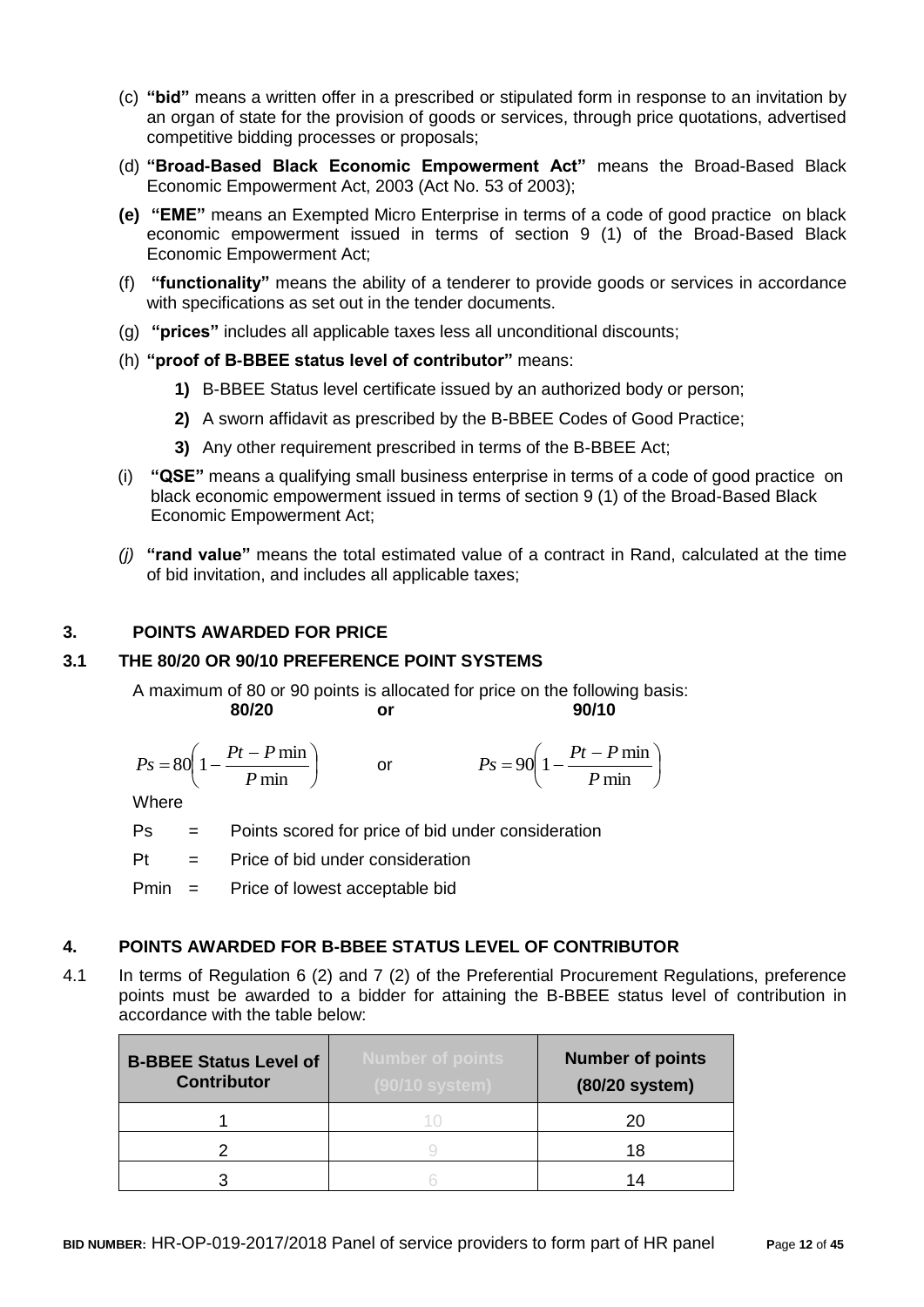|                              | 12 |
|------------------------------|----|
|                              |    |
|                              |    |
|                              |    |
|                              |    |
| Non-compliant<br>contributor |    |

## **5. BID DECLARATION**

5.1 Bidders who claim points in respect of B-BBEE Status Level of Contribution must complete the following:

## **6. B-BBEE STATUS LEVEL OF CONTRIBUTOR CLAIMED IN TERMS OF PARAGRAPHS 1.4 AND 4.1**

6.1 B-BBEE Status Level of Contributor: . = ………(maximum of 20 points)

(Points claimed in respect of paragraph 7.1 must be in accordance with the table reflected in paragraph 4.1 and must be substantiated by relevant proof of B-BBEE status level of contributor.

## **7. SUB-CONTRACTING**

7.1 Will any portion of the contract be sub-contracted?

(*Tick applicable box*)

# YES NO

- 7.1.1 If yes, indicate:
	- i) What percentage of the contract will be subcontracted............…………….…………%
	- ii) The name of the sub-contractor…………………………………………………………..
	- iii) The B-BBEE status level of the sub-contractor......................................……………..
	- iv) Whether the sub-contractor is an EME or QSE
		- *(Tick applicable box*) YES NO
	- v) Specify, by ticking the appropriate box, if subcontracting with an enterprise in terms of Preferential Procurement Regulations,2017:

| Designated Group: An EME or QSE which is at last 51% owned        | <b>EME</b> | QSE |
|-------------------------------------------------------------------|------------|-----|
| by:                                                               | V          | V   |
| <b>Black people</b>                                               |            |     |
| Black people who are youth                                        |            |     |
| Black people who are women                                        |            |     |
| Black people with disabilities                                    |            |     |
| Black people living in rural or underdeveloped areas or townships |            |     |
| Cooperative owned by black people                                 |            |     |
| Black people who are military veterans                            |            |     |
|                                                                   |            |     |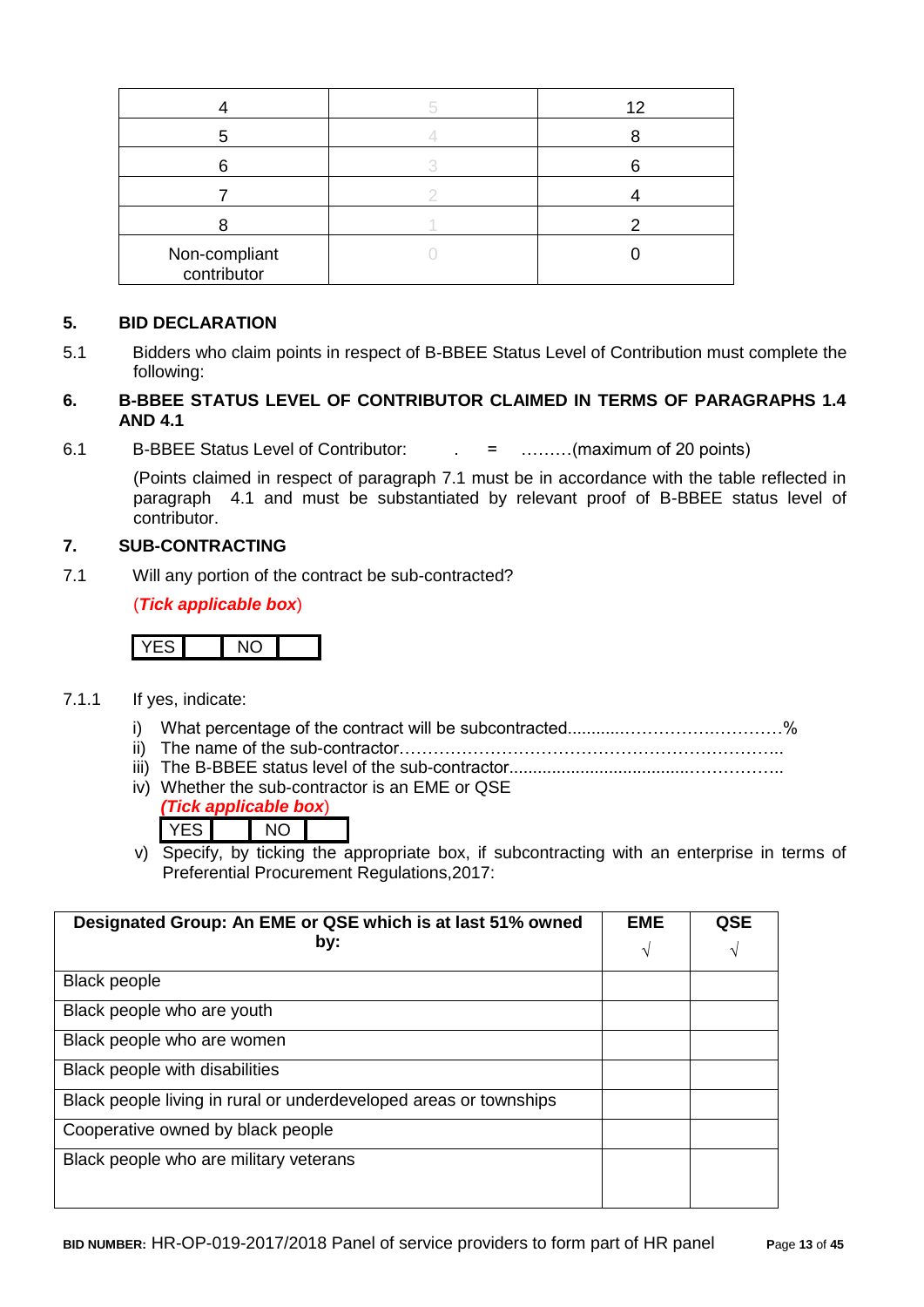| <b>OR</b> |  |
|-----------|--|
| Any EME   |  |
| Any QSE   |  |

| 8.  | <b>DECLARATION WITH REGARD TO COMPANY/FIRM</b>                                                                                                                                                                                                                                                                                              |
|-----|---------------------------------------------------------------------------------------------------------------------------------------------------------------------------------------------------------------------------------------------------------------------------------------------------------------------------------------------|
| 8.1 |                                                                                                                                                                                                                                                                                                                                             |
| 8.2 |                                                                                                                                                                                                                                                                                                                                             |
| 8.3 |                                                                                                                                                                                                                                                                                                                                             |
| 8.4 | <b>TYPE OF COMPANY/ FIRM</b>                                                                                                                                                                                                                                                                                                                |
|     | Partnership/Joint Venture / Consortium<br>П<br>One person business/sole propriety<br>Ш<br>Close corporation<br>$\mathbb{R}^n$<br>Company<br>П<br>(Pty) Limited<br><b>TICK APPLICABLE BOX</b>                                                                                                                                                |
| 8.5 | <b>DESCRIBE PRINCIPAL BUSINESS ACTIVITIES</b>                                                                                                                                                                                                                                                                                               |
|     |                                                                                                                                                                                                                                                                                                                                             |
| 8.6 | <b>COMPANY CLASSIFICATION</b>                                                                                                                                                                                                                                                                                                               |
|     | Manufacturer<br>П<br>Supplier<br>$\mathbf{L}$<br>Professional service provider<br>П<br>Other service providers, e.g. transporter, etc.<br><b>TICK APPLICABLE BOX</b>                                                                                                                                                                        |
| 8.7 | <b>MUNICIPAL INFORMATION</b>                                                                                                                                                                                                                                                                                                                |
|     | Registered Account Number:                                                                                                                                                                                                                                                                                                                  |
| 8.8 |                                                                                                                                                                                                                                                                                                                                             |
| 8.9 | I/we, the undersigned, who is / are duly authorised to do so on behalf of the company/firm,<br>certify that the points claimed, based on the B-BBE status level of contributor indicated in<br>paragraphs 1.4 and 6.1 of the foregoing certificate, qualifies the company/ firm for the<br>preference(s) shown and I / we acknowledge that: |

- i) The information furnished is true and correct;
- ii) The preference points claimed are in accordance with the General Conditions as indicated in paragraph 1 of this form;
- iii) In the event of a contract being awarded as a result of points claimed as shown in paragraphs 1.4 and 6.1, the contractor may be required to furnish documentary proof to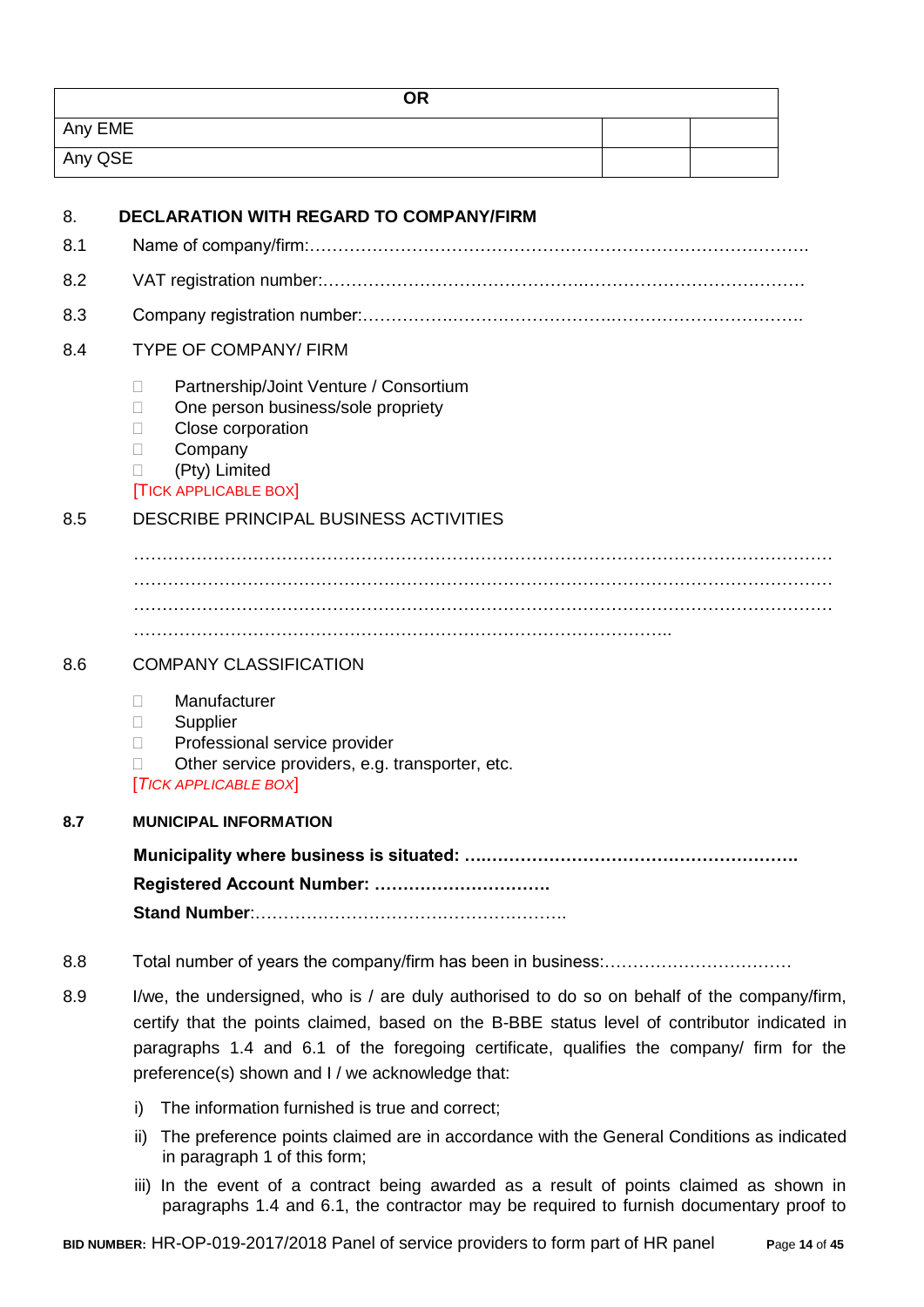the satisfaction of the purchaser that the claims are correct;

- iv) If the B-BBEE status level of contributor has been claimed or obtained on a fraudulent basis or any of the conditions of contract have not been fulfilled, the purchaser may, in addition to any other remedy it may have –
	- (a) disqualify the person from the bidding process;
	- (b) recover costs, losses or damages it has incurred or suffered as a result of that person's conduct;
	- (c) cancel the contract and claim any damages which it has suffered as a result of having to make less favourable arrangements due to such cancellation;
	- (d) recommend that the bidder or contractor, its shareholders and directors, or only the shareholders and directors who acted on a fraudulent basis, be restricted by the National Treasury from obtaining business from any organ of state for a period not exceeding 10 years, after the *audi alteram partem* (hear the other side) rule has been applied; and
	- (e) forward the matter for criminal prosecution.

| <b>WITNESSES</b> | SIGNATURE(S) OF BIDDERS(S) |
|------------------|----------------------------|
|                  | DATE:<br><b>ADDRESS</b>    |
|                  |                            |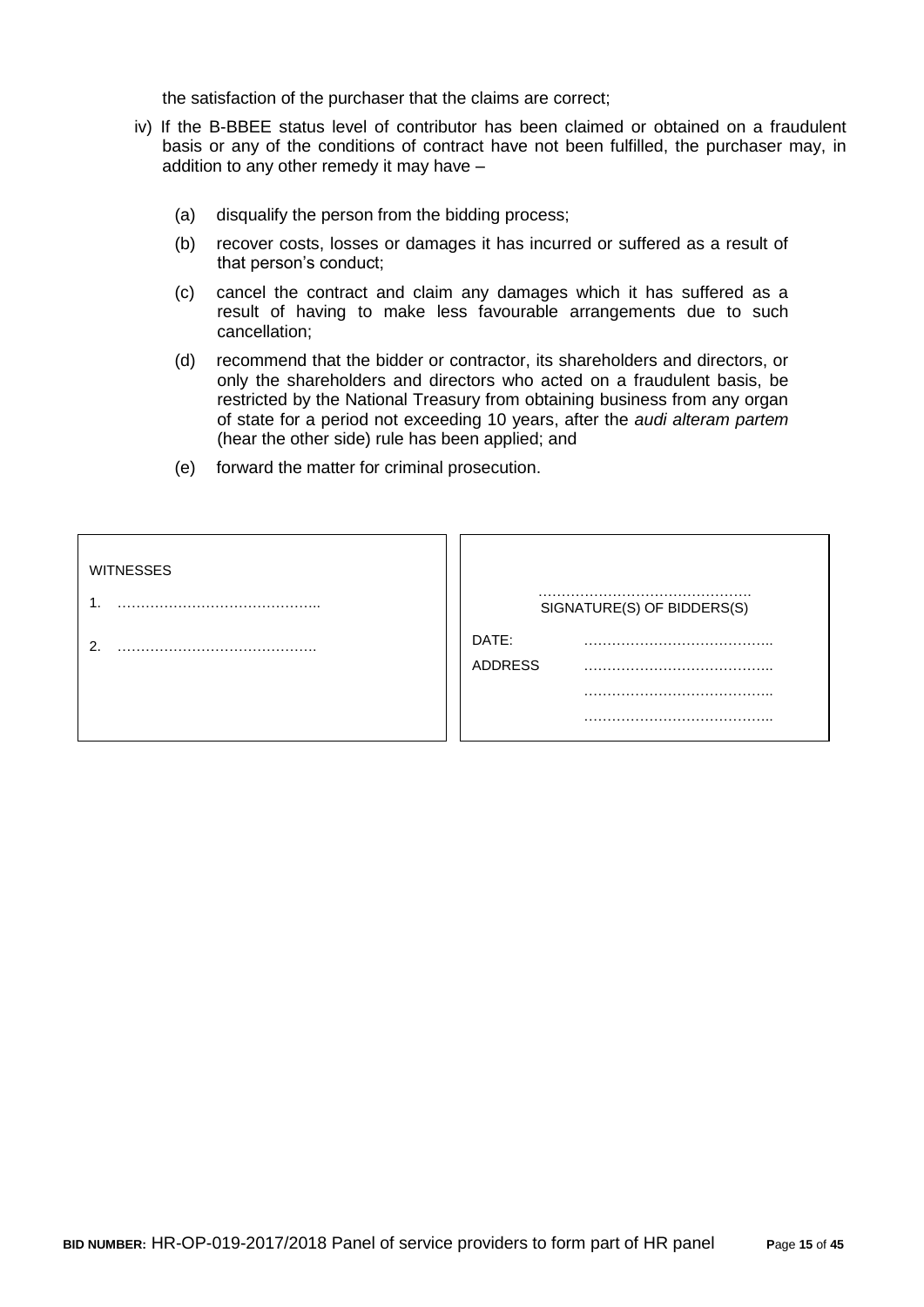## **9. AUTHORITY FOR SIGNATORY**

Signatories for close corporations and companies shall confirm their authority **by signing or attaching to this form** a duly signed and dated copy of the relevant resolution of their members or their board of directors, as the case may be.

|     | " By resolution of the board of directors passed on <b>Fig. 1.1 Aprox</b> 2.1 Aprox 2.1 Aprox 2.1 Aprox 2.1 Aprox 2.1 Aprox 2.1 Aprox 2.1 Aprox 2.1 Aprox 2.1 Aprox 2.1 Aprox 2.1 Aprox 2.1 Aprox 2.1 Aprox 2.1 Aprox 2.1 Aprox 2.1                                                | 20 |
|-----|------------------------------------------------------------------------------------------------------------------------------------------------------------------------------------------------------------------------------------------------------------------------------------|----|
|     |                                                                                                                                                                                                                                                                                    |    |
|     |                                                                                                                                                                                                                                                                                    |    |
|     |                                                                                                                                                                                                                                                                                    |    |
|     | ,我们的人们就会在这里的人们,我们的人们就会在这里,我们的人们就会在这里,我们的人们就会在这里,我们的人们就会在这里,我们的人们就会在这里,我们的人们就会在这里<br>Signed on behalf of the company:<br>Signed on behalf of the company:                                                                                                                           |    |
|     |                                                                                                                                                                                                                                                                                    |    |
|     |                                                                                                                                                                                                                                                                                    |    |
|     |                                                                                                                                                                                                                                                                                    |    |
|     | As witnesses:                                                                                                                                                                                                                                                                      |    |
|     |                                                                                                                                                                                                                                                                                    |    |
|     |                                                                                                                                                                                                                                                                                    |    |
| 11. | I/we, the undersigned, who warrants that he/she is duly authorised to do so on behalf of<br>the firm certify that points claimed, based on the equity ownership, indicated in paragraph<br>8 of the foregoing certificate, qualifies the firm for the preference(s) shown and I/we |    |

- acknowledge that:
- (i) The information furnished is true and correct.
- (ii) The Equity ownership claimed is in accordance with the General Conditions as indicated in paragraph 1 of this form.
	- In the event of a contract being awarded as a result of points claimed as shown in paragraph 8, the contractor may be required to furnish documentary proof to the
	- satisfaction of the purchaser that the claims are correct.
- (iv) If the claims are found to be incorrect, the purchaser may, in addition to any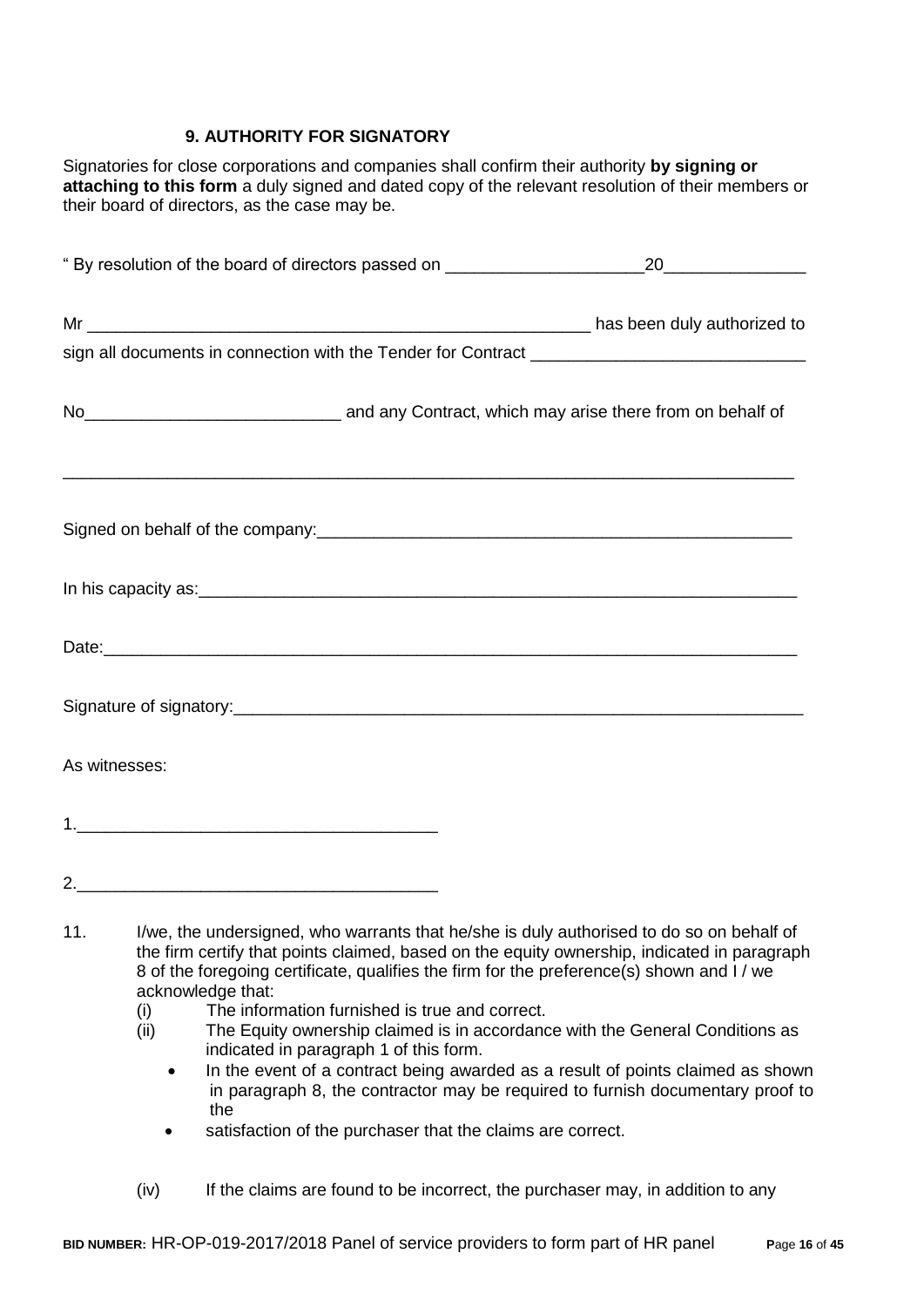other remedy it may have -

- (a) recover costs, losses or damages it has incurred or suffered as a result of that person's conduct; and
- (b) cancel the contract and claim any damages which it has suffered as a result of having to make less favourable arrangements due to such cancellation

## **WITNESSES:**

1. \_\_\_\_\_\_\_\_\_\_\_\_\_\_\_\_\_\_\_\_\_\_\_\_\_\_\_\_

2. \_\_\_\_\_\_\_\_\_\_\_\_\_\_\_\_\_\_\_\_\_\_\_\_\_\_\_\_

**SIGNATURE (S) OF BIDDER (S)**

\_\_\_\_\_\_\_\_\_\_\_\_\_\_\_\_\_\_\_\_\_\_\_\_\_\_\_\_\_\_\_\_\_\_\_

\_\_\_\_\_\_\_\_\_\_\_\_\_\_\_\_\_\_\_\_\_\_\_\_\_\_\_\_\_\_\_\_\_\_\_

**DATE: \_\_\_\_\_\_\_\_\_\_\_\_\_\_\_\_\_\_\_\_\_\_\_\_\_\_\_\_\_**

**ADDRESS: \_\_\_\_\_\_\_\_\_\_\_\_\_\_\_\_\_\_\_\_\_\_\_\_\_**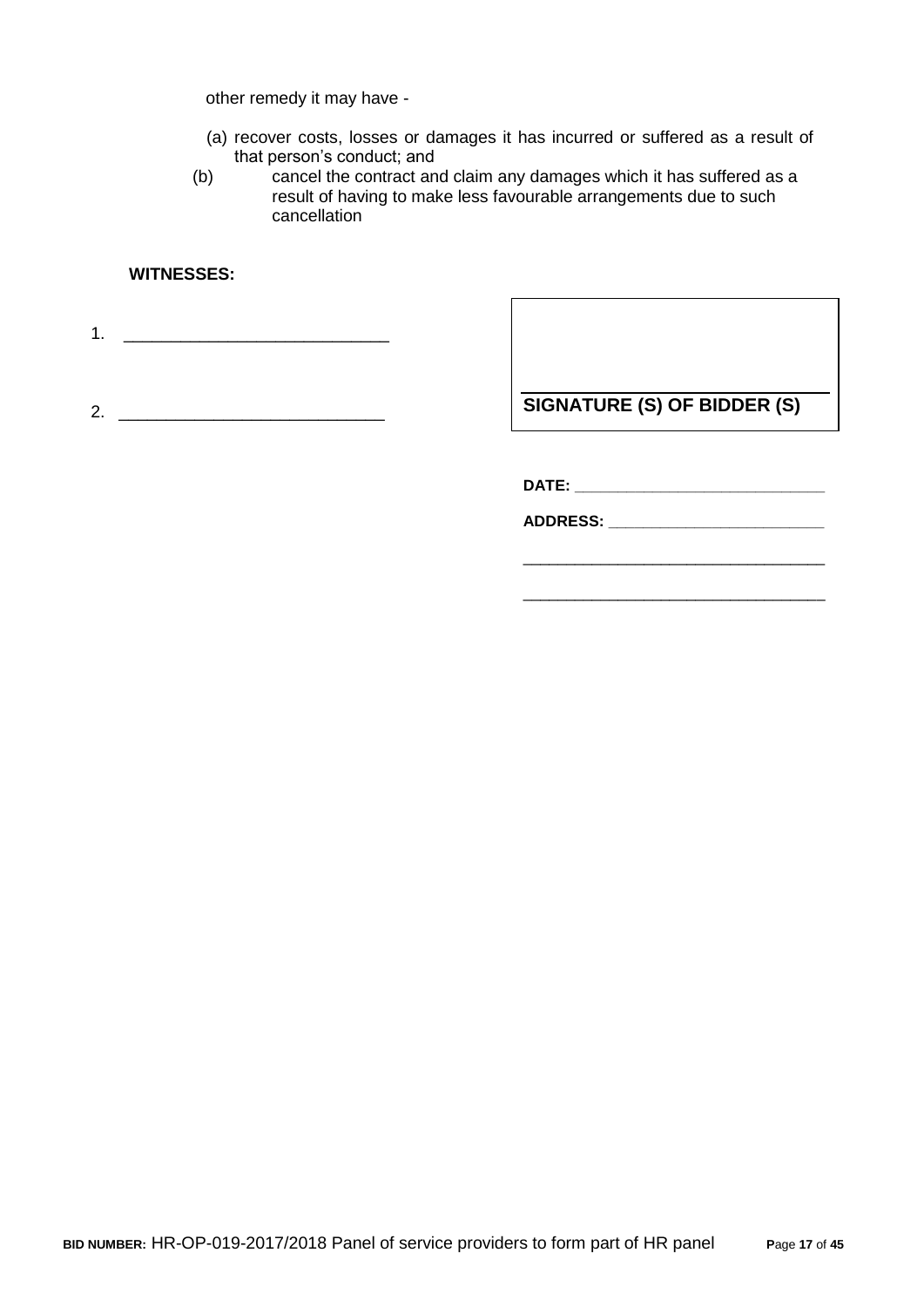#### **DECLARATION OF BIDDER'S PAST SUPPLY CHAIN MANAGEMENT PRACTICES**

- 1 This Municipal Bidding Document must form part of all bids invited.
- 2 It serves as a declaration to be used by municipalities and municipal entities in ensuring that when goods and services are being procured, all reasonable steps are taken to combat the abuse of the supply chain management system.
- 3 The bid of any bidder may be rejected if that bidder, or any of its directors have:
	- a. abused the municipality's / municipal entity's supply chain management system or committed any improper conduct in relation to such system;
	- b. been convicted for fraud or corruption during the past five years;
	- c. willfully neglected, reneged on or failed to comply with any government, municipal or other public sector contract during the past five years; or
	- d. been listed in the Register for Tender Defaulters in terms of section 29 of the Prevention and Combating of Corrupt Activities Act (No 12 of 2004).

#### **4 In order to give effect to the above, the following questionnaire must be completed and submitted with the bid.**

| Item  | Question                                                                                                                                                                                                                                                                                                                                                                                                                                                             | Yes | <b>No</b> |
|-------|----------------------------------------------------------------------------------------------------------------------------------------------------------------------------------------------------------------------------------------------------------------------------------------------------------------------------------------------------------------------------------------------------------------------------------------------------------------------|-----|-----------|
| 4.1   | Is the bidder or any of its directors listed on the National Treasury's<br>Database of Restricted Suppliers as companies or persons prohibited<br>from doing business with the public sector?                                                                                                                                                                                                                                                                        | Yes | No        |
|       | (Companies or persons who are listed on this Database<br>were informed in writing of this restriction by the Accounting<br>Officer/Authority of the institution that imposed the restriction<br>after the audi alteram partem rule was applied). The Database<br>of Restricted Suppliers now resides on the<br><b>National</b><br>Treasury's website(www.treasury.gov.za)<br>and<br>can<br>be<br>accessed by clicking on its link at the bottom of the home<br>page. |     |           |
| 4.1.1 | If so, furnish particulars:                                                                                                                                                                                                                                                                                                                                                                                                                                          |     |           |
| 4.2   | Is the bidder or any of its directors listed on the Register for Tender<br>Defaulters in terms of section 29 of the Prevention and Combating of<br>Corrupt Activities Act (No 12 of 2004)? The Register for Tender<br>Defaulters can be accessed on the National Treasury's<br>websitewww.treasury.gov.za) by clicking on its link at the bottom<br>of the home page.                                                                                                | Yes | <b>No</b> |
| 4.2.1 | If so, furnish particulars:                                                                                                                                                                                                                                                                                                                                                                                                                                          |     |           |
| 4.3   | Was the bidder or any of its directors convicted by a court of law<br>(including a court of law outside the Republic of South Africa) for fraud<br>or corruption during the past five years?                                                                                                                                                                                                                                                                         | Yes | No        |
| 4.3.1 | If so, furnish particulars:                                                                                                                                                                                                                                                                                                                                                                                                                                          |     |           |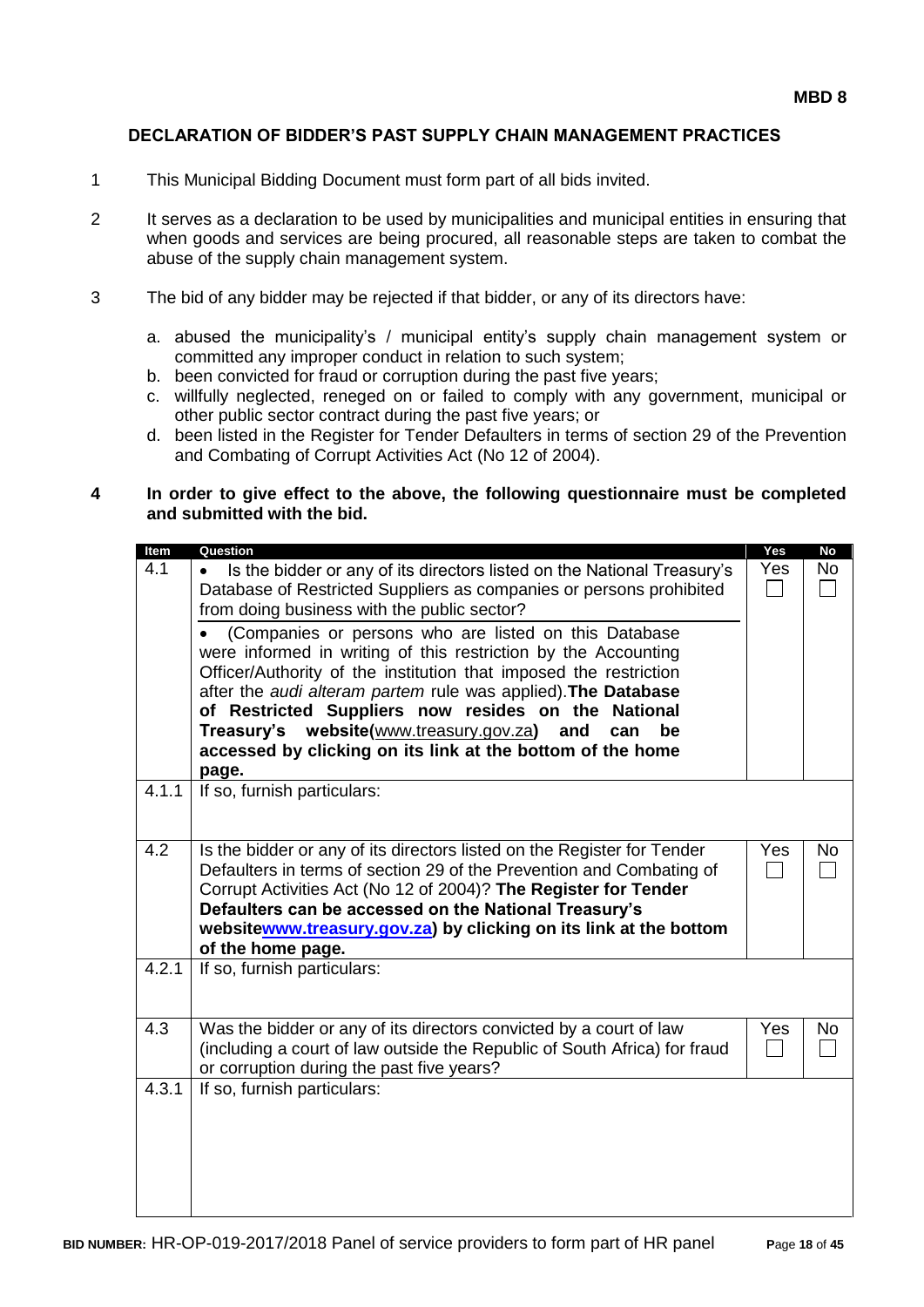| <b>Item</b> | Question                                                                                                                                                                                                             | Yes | <b>No</b> |
|-------------|----------------------------------------------------------------------------------------------------------------------------------------------------------------------------------------------------------------------|-----|-----------|
| 4.4         | Does the bidder or any of its directors owe any municipal rates and<br>taxes or municipal charges to the municipality / municipal entity, or to                                                                      | Yes | <b>No</b> |
|             | any other municipality / municipal entity, that is in arrears for more<br>than three months?                                                                                                                         |     |           |
| 4.4.1       | If so, furnish particulars:                                                                                                                                                                                          |     |           |
| 4.5         | Was any contract between the bidder and the municipality / municipal<br>entity or any other organ of state terminated during the past five years<br>on account of failure to perform on or comply with the contract? | Yes | No.       |
| 4.7.1       | If so, furnish particulars:                                                                                                                                                                                          |     |           |

## **CERTIFICATION**

## **I, THE UNDERSIGNED (FULL NAME) \_\_\_\_\_\_\_\_\_\_\_\_\_\_\_\_\_\_\_\_\_\_\_\_\_\_\_\_\_\_\_\_\_\_\_\_\_\_\_\_\_\_\_\_\_\_**

**CERTIFY THAT THE INFORMATION FURNISHED ON THIS DECLARATION FORM TRUE AND CORRECT.**

**\_\_\_\_\_\_\_\_\_\_\_\_\_\_\_\_\_\_\_\_\_\_\_\_\_\_\_\_\_\_ \_\_\_\_\_\_\_\_\_\_\_\_\_\_\_\_\_\_\_\_\_\_\_\_\_**

**\_\_\_\_\_\_\_\_\_\_\_\_\_\_\_\_\_\_\_\_\_\_\_\_\_\_\_\_\_\_ \_\_\_\_\_\_\_\_\_\_\_\_\_\_\_\_\_\_\_\_\_\_\_\_\_**

**I ACCEPT THAT, IN ADDITION TO CANCELLATION OF A CONTRACT, ACTION MAY BE TAKEN AGAINST ME SHOULD THIS DECLARATION PROVE TO BE FALSE.**

**Signature Date** 

**Position Name of Bidder**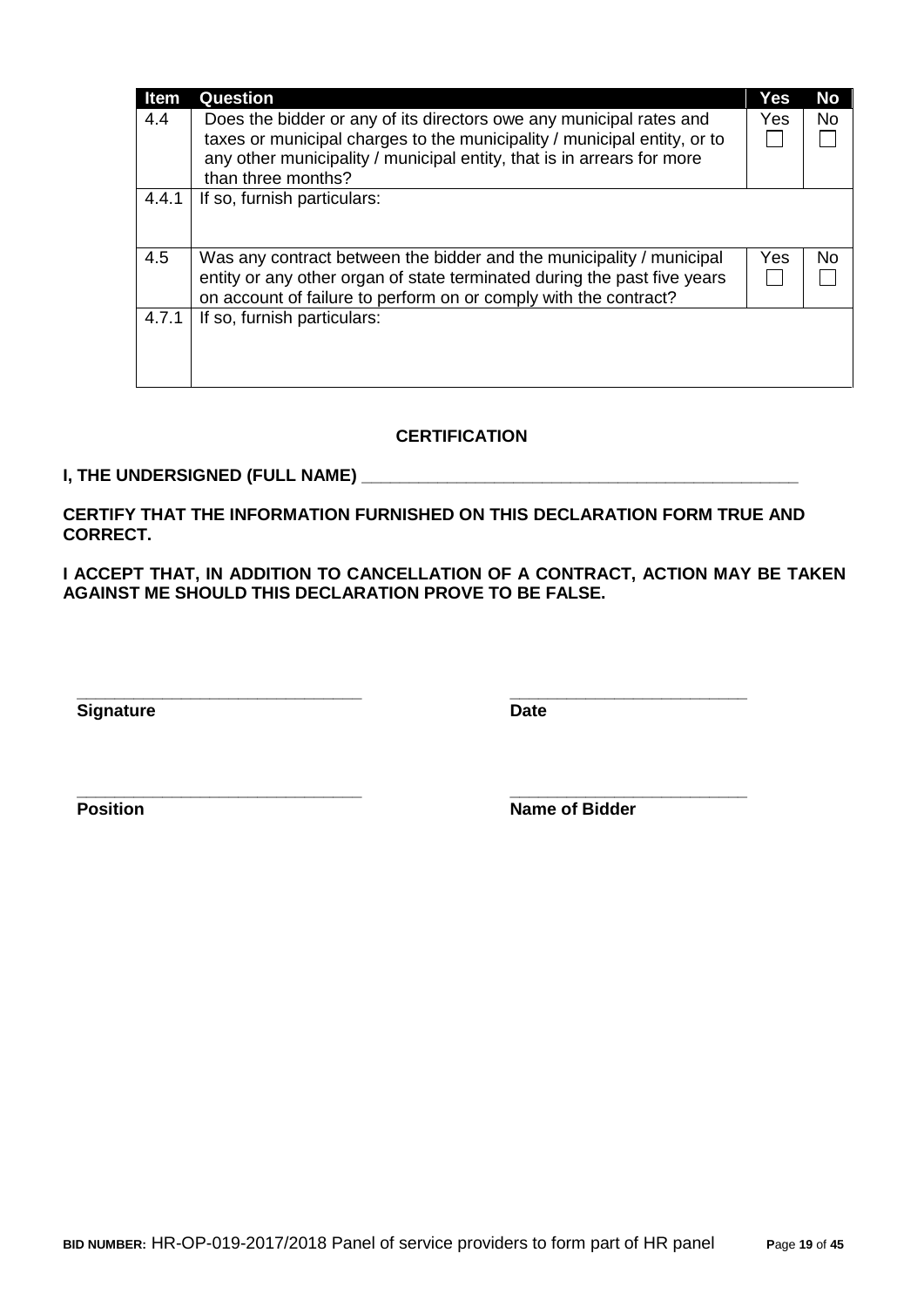## **CERTIFICATE OF INDEPENDENT BID DETERMINATION**

- 1 This Municipal Bidding Document (MBD) must form part of all bids<sup>1</sup> invited.
- 2 Section 4 (1) (b) (iii) of the Competition Act No. 89 of 1998, as amended, prohibits an agreement between, or concerted practice by, firms, or a decision by an association of firms, if it is between parties in a horizontal relationship and if it involves collusive bidding (or bid rigging).² Collusive bidding is a *pe se* prohibition meaning that it cannot be justified under any grounds.
- 3 Municipal Supply Regulation 38 (1) prescribes that a supply chain management policy must provide measures for the combating of abuse of the supply chain management system, and must enable the accounting officer, among others, to:
	- a. take all reasonable steps to prevent such abuse;
	- b. reject the bid of any bidder if that bidder or any of its directors has abused the supply chain management system of the municipality or municipal entity or has committed any improper conduct in relation to such system; and
	- c. cancel a contract awarded to a person if the person committed any corrupt or fraudulent act during the bidding process or the execution of the contract.
- 4 This MBD serves as a certificate of declaration that would be used by institutions to ensure that, when bids are considered, reasonable steps are taken to prevent any form of bid-rigging.
- 5 In order to give effect to the above, the attached Certificate of Bid Determination (MBD 9) must be completed and submitted with the bid:

**¹ Includes price quotations, advertised competitive bids, limited bids and proposals.**

**² Bid rigging (or collusive bidding) occurs when businesses, that would otherwise be expected to compete, secretly conspire to raise prices or lower the quality of goods and / or services for purchasers who wish to acquire goods and / or services through a bidding process. Bid rigging is, therefore, an agreement between competitors not to compete.**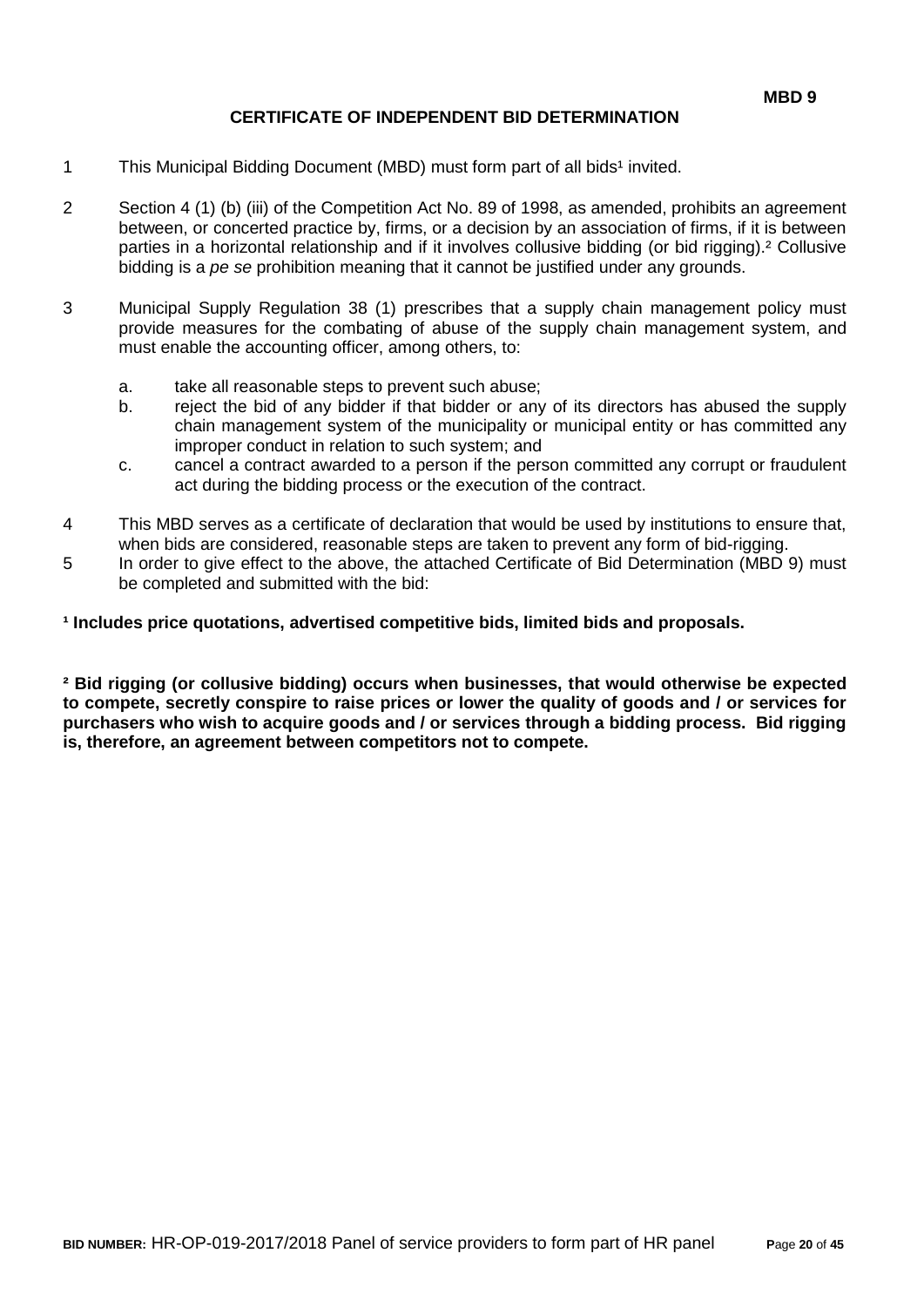## **CERTIFICATE OF INDEPENDENT BID DETERMINATION**

I, the undersigned, in submitting the accompanying bid:

(Bid Number and Description)

\_\_\_\_\_\_\_\_\_\_\_\_\_\_\_\_\_\_\_\_\_\_\_\_\_\_\_\_\_\_\_\_\_\_\_\_\_\_\_\_\_\_\_\_\_\_\_\_\_\_\_\_\_\_\_\_\_\_\_\_\_\_\_\_\_\_\_\_\_\_\_\_\_\_\_\_\_\_

\_\_\_\_\_\_\_\_\_\_\_\_\_\_\_\_\_\_\_\_\_\_\_\_\_\_\_\_\_\_\_\_\_\_\_\_\_\_\_\_\_\_\_\_\_\_\_\_\_\_\_\_\_\_\_\_\_\_\_\_\_\_\_\_\_\_\_\_\_\_\_\_\_\_\_\_\_\_

in response to the invitation for the bid made by:

(Name of Municipality / Municipal Entity)

do hereby make the following statements that I certify to be true and complete in every respect:

I certify, on behalf of: the state of the state of the state of the state of the state of the state of the state of the state of the state of the state of the state of the state of the state of the state of the state of th

(Name of Bidder)

- 1. I have read and I understand the contents of this Certificate;
- 2. I understand that the accompanying bid will be disqualified if this Certificate is found not to be true and complete in every respect;
- 3. I am authorized by the bidder to sign this Certificate, and to submit the accompanying bid, on behalf of the bidder;
- 4. Each person whose signature appears on the accompanying bid has been authorized by the bidder to determine the terms of, and to sign, the bid, on behalf of the bidder;
- 5. For the purposes of this Certificate and the accompanying bid, I understand that the word "competitor" shall include any individual or organization, other than the bidder, whether or not affiliated with the bidder, who:
	- (a) has been requested to submit a bid in response to this bid invitation;
	- (b) could potentially submit a bid in response to this bid invitation, based on their qualifications, abilities or experience; and
	- (c) provides the same goods and services as the bidder and/or is in the same line of business as the bidder
- 6. The bidder has arrived at the accompanying bid independently from, and without consultation, communication, agreement or arrangement with any competitor. However communication between partners in a joint venture or consortium<sup>3</sup> will not be construed as collusive bidding.
- 7. In particular, without limiting the generality of paragraphs 6 above, there has been no consultation, communication, agreement or arrangement with any competitor regarding:
	- (a) prices;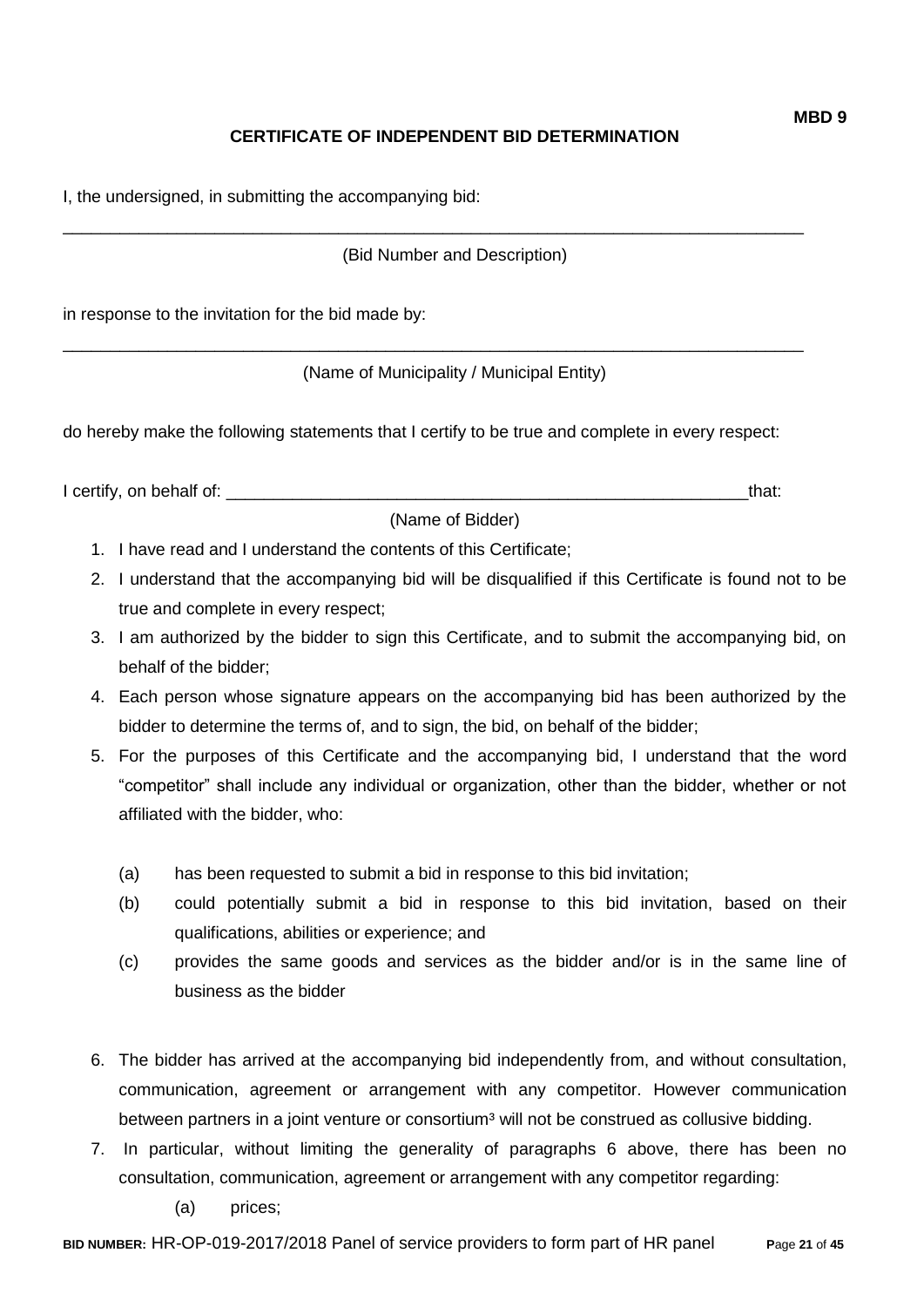- (b) geographical area where product or service will be rendered (market allocation)
- (c) methods, factors or formulas used to calculate prices;
- (d) the intention or decision to submit or not to submit, a bid;
- (e) the submission of a bid which does not meet the specifications and conditions of the bid; or
- (f) bidding with the intention not to win the bid.
- 8. In addition, there have been no consultations, communications, agreements or arrangements with any competitor regarding the quality, quantity, specifications and conditions or delivery particulars of the products or services to which this bid invitation relates.
- 9. The terms of the accompanying bid have not been, and will not be, disclosed by the bidder, directly or indirectly, to any competitor, prior to the date and time of the official bid opening or of the awarding of the contract.

#### **³ Joint venture or Consortium means an association of persons for the purpose of combining their expertise, property, capital, efforts, skill and knowledge in an activity for the execution of a contract.**

10. I am aware that, in addition and without prejudice to any other remedy provided to combat any restrictive practices related to bids and contracts, bids that are suspicious will be reported to the Competition Commission for investigation and possible imposition of administrative penalties in terms of section 59 of the Competition Act No 89 of 1998 and or may be reported to the National Prosecuting Authority (NPA) for criminal investigation and or may be restricted from conducting business with the public sector for a period not exceeding ten (10) years in terms of the Prevention and Combating of Corrupt Activities Act No 12 of 2004 or any other applicable legislation.

\_\_\_\_\_\_\_\_\_\_\_\_\_\_\_\_\_\_\_\_\_\_\_\_\_\_\_\_\_\_\_\_\_\_\_\_\_\_\_ \_\_\_\_\_\_\_\_\_\_\_\_\_\_\_\_\_\_\_\_\_\_\_

**Signature Date**

\_\_\_\_\_\_\_\_\_\_\_\_\_\_\_\_\_\_\_\_\_\_\_\_\_\_\_\_\_\_\_\_\_\_\_\_\_\_\_ \_\_\_\_\_\_\_\_\_\_\_\_\_\_\_\_\_\_\_\_\_\_\_ **Position Position Name of Bidder**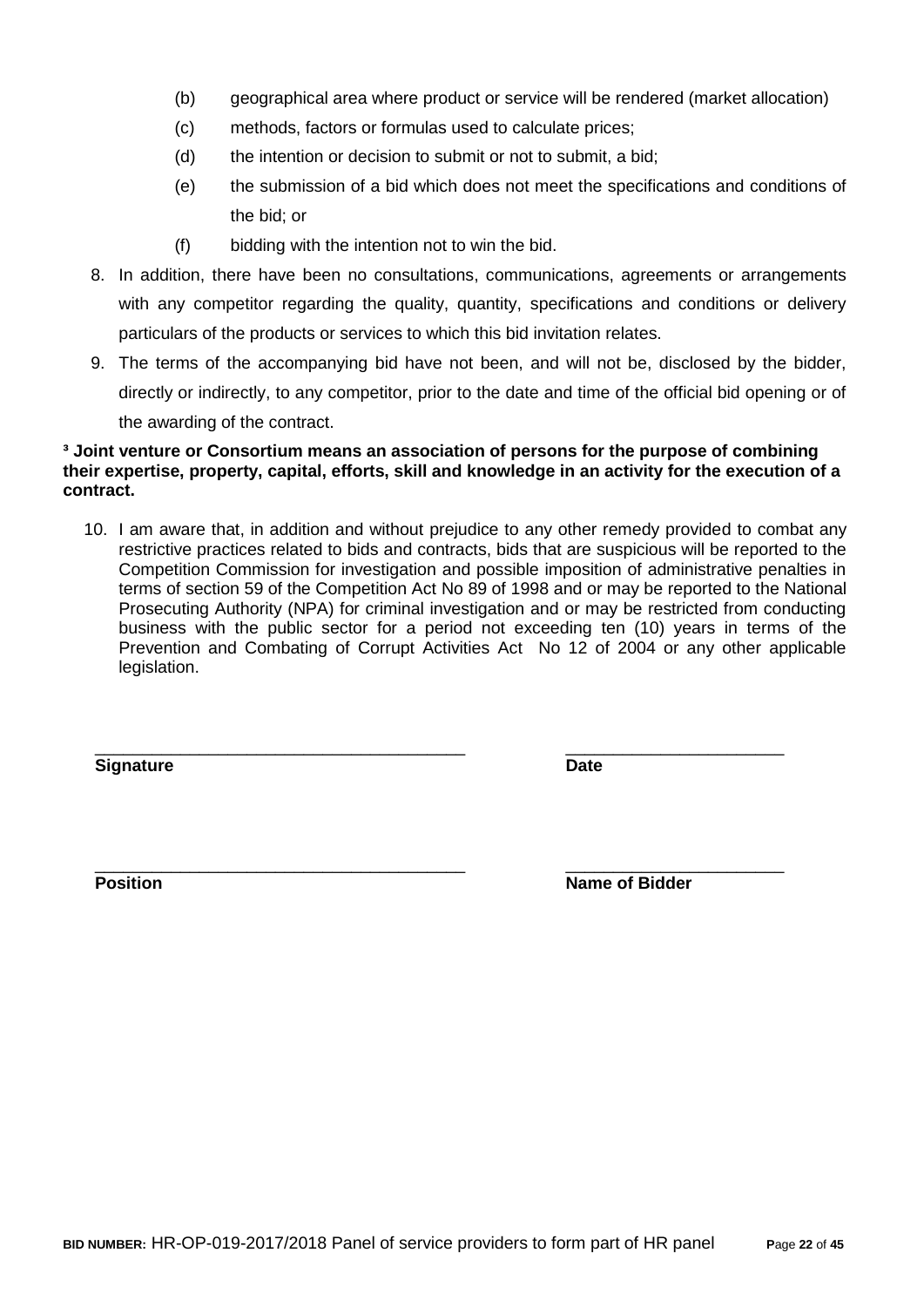## **GENERAL CONDITIONS OF CONTRACT**

| 1.       |  |
|----------|--|
|          |  |
|          |  |
| 2.<br>3. |  |
|          |  |
| 4.<br>5. |  |
| 6.       |  |
| 7.       |  |
|          |  |
| 8.       |  |
| 9.       |  |
| 10.      |  |
|          |  |
|          |  |
|          |  |
| 11.      |  |
| 12.      |  |
| 13.      |  |
| 14.      |  |
| 15.      |  |
| 16.      |  |
| 17.      |  |
| 18.      |  |
| 19.      |  |
| 20.      |  |
| 21.      |  |
| 22.      |  |
| 23.      |  |
|          |  |
|          |  |
|          |  |
|          |  |
| 24.      |  |
| 25.      |  |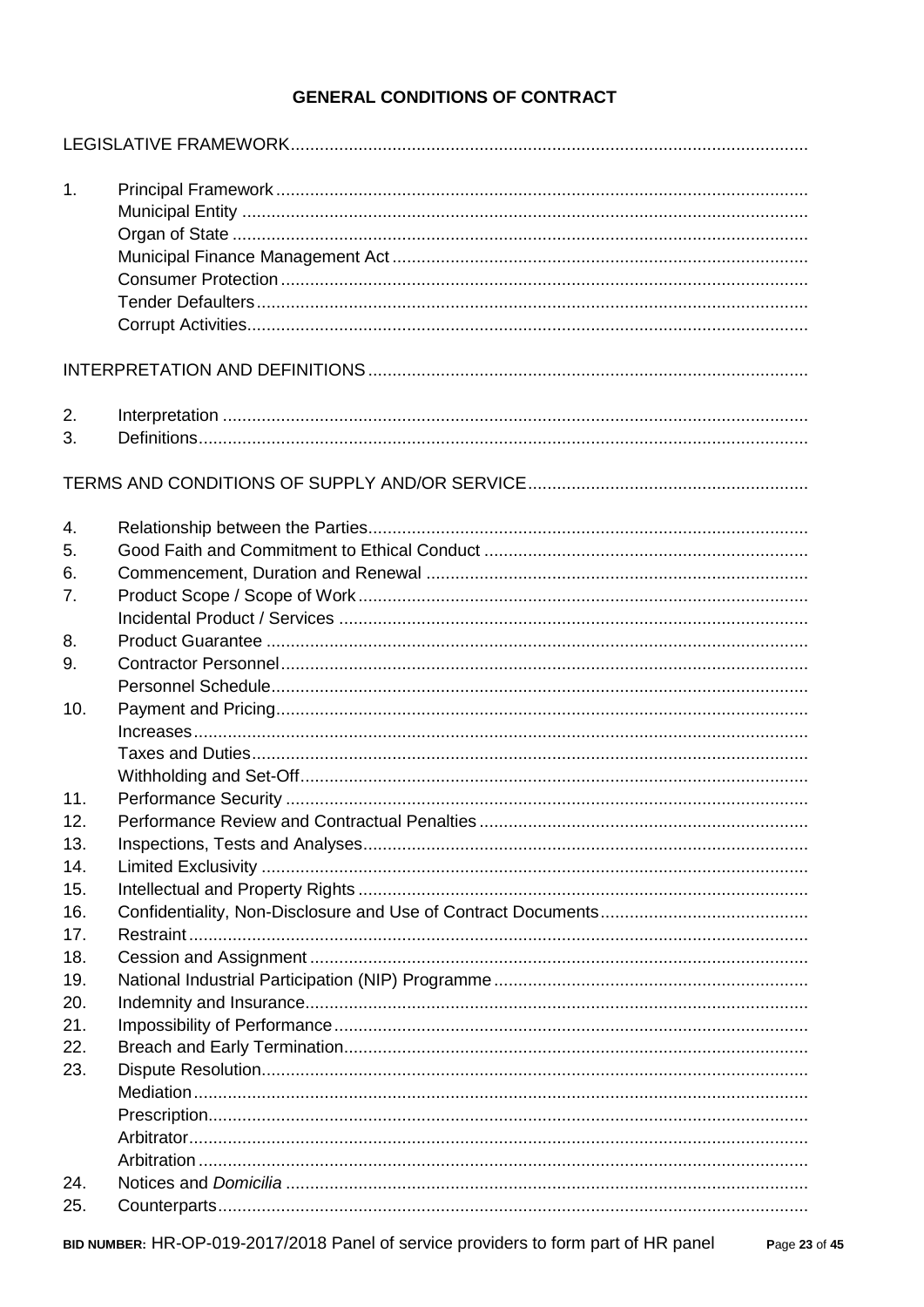| 26. |  |
|-----|--|
| 27  |  |

## LEGISLATIVE FRAMEWORK

1. Principal Framework

The information contained under this heading summarises certain of the principal statutory provisions applicable to the transaction concluded between the Parties. It is included for information purposes only and should not be regarded as legal advice, it being incumbent upon the Contractor to familiarise itself with the legislative framework. These provisions apply at law and the Parties are not competent to exclude the operation thereof by mutual agreement. As such, no agreement, transaction or series of transactions concluded outside of or in contravention of the legislative framework and the procedures provided for therein shall be binding on the Parties notwithstanding the capacity or office held or undertakings given, in writing or otherwise, by the persons contracting on behalf of either Party.

## Municipal Entity

1.1 Joburg Market is a municipal entity contemplated in section 1, read with sections 86B(1)(a)(i) and 86D(1)(a), of the Municipal Systems Act (32 of 2000), ("MSA"). It was established as such by the Greater Johannesburg Metropolitan Council (predecessor to the City of Johannesburg Metropolitan Municipality or "COJ") who procured, by virtue of the provisions of section 17D of the Promotion of Local Government Affairs Act (91 of 1983) the formation, registration and incorporation of its fresh produce market as the Joburg Market (SOC) Limited in terms of the Companies Act, with the COJ as its sole shareholder. Upon the foregoing and as required by the MSA, Joburg Market entered into a Service Delivery Agreement with the COJ in terms of which Joburg Market was appointed as an external mechanism for the delivery of a municipal service with the mandate to manage and operate the business of the fresh produce market and its assets.

## Organ of State

1.2 As a municipal entity Joburg Market is an "organ of state" as defined in section 239 of the Constitution of South Africa (108 of 1996) read with section 1 of the Institution of Legal Proceedings Against Organs of State Act (40 of 2002).

## Municipal Finance Management Act

1.3 Contracting with Joburg Market is subject, amongst others, to the Municipal Finance Management Act (56 of 2003) ("MFMA"), the MFMA Supply Chain Management Regulations (GN 868 in GG 27636 of 30 May 2005) ("SCM Regulations") and, specifically, Joburg Market's Supply Chain Management Policy made in terms of section 111 of the MFMA and regulation 2 of the SCM Regulations (collectively referred to as the "SCM Regulatory Framework"). In terms of the irregular expenditure provisions of the SCM Regulatory Framework, Joburg Market is prohibited from making any payment in relation to goods or services unlawfully or irregularly procured and/or rendered, notwithstanding that value might have been received.

## Consumer Protection

1.4 The Consumer Protection Act (68 of 2008) does not, in terms of section 5(2)(a), apply to any transaction in terms of which goods or services are supplied to the State. However, section 5(5) stipulates that notwithstanding the foregoing exemption, those goods, and the importer or producer, distributor and retailer of those goods are nevertheless subject to, amongst others, the provisions of section 61. Section 61 sets out the liability of the producer and/or supplier for any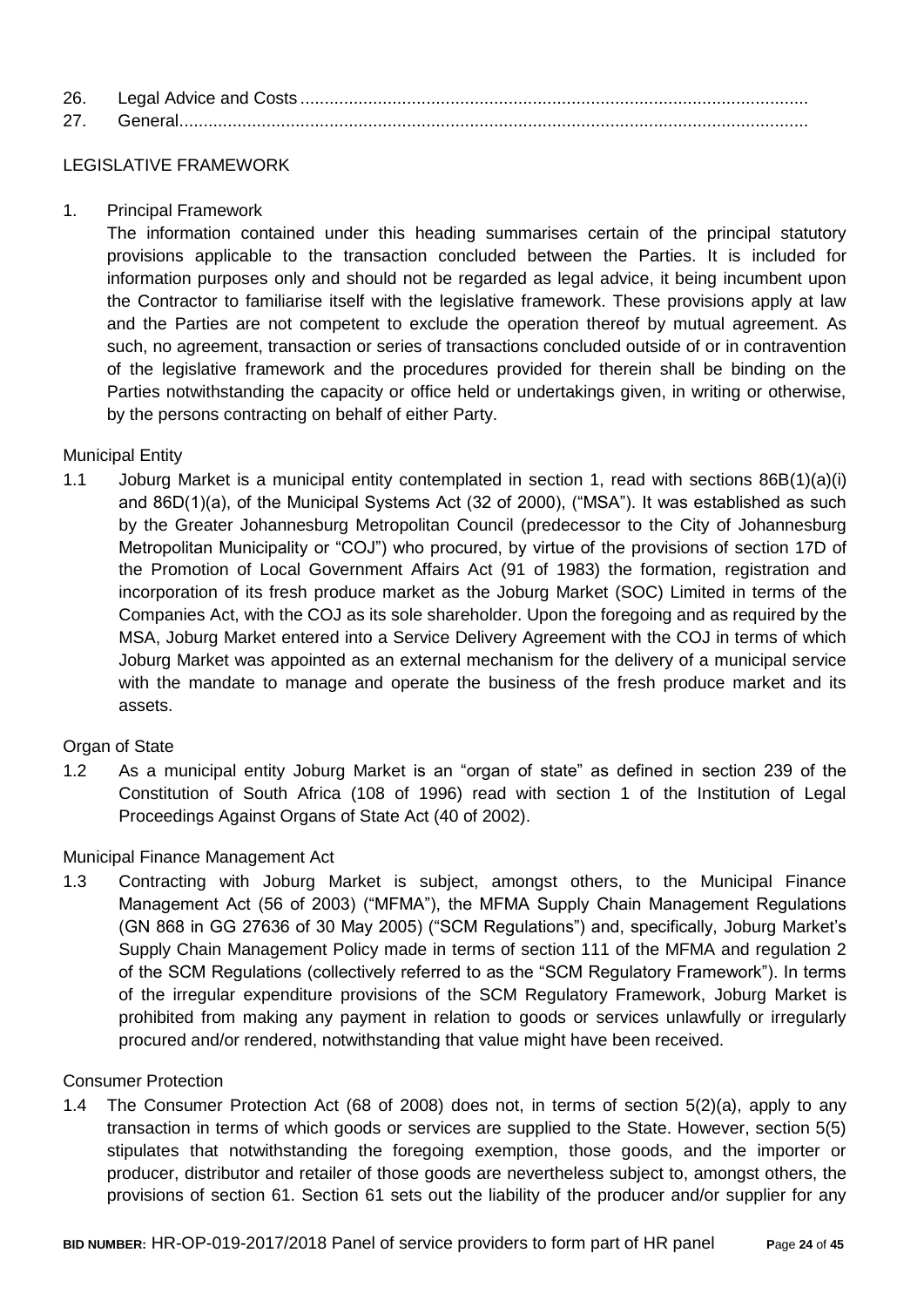harm caused wholly or partly as a consequence of a product failure, defect or hazard in any goods, irrespective of whether the harm resulted from any negligence on the part of the producer, importer, distributor or retailer, as the case may be. In terms of subsections 61(5)(c) and (d), harm for which the Contractor may be held liable includes any loss of, or physical damage to, any property of Joburg Market irrespective of whether it is movable or immovable including economic loss occasioned by such harm.

Competitive Behaviour

1.5 In terms of section 4(1)(b)(iii) of the Competition Act (89 of 1998) an agreement between, or concerted practice by, firms, or a decision by an association of firms, is prohibited if it is between parties in a horizontal relationship and if bidders was involved in collusive bidding (or bid rigging). If bidders, based on reasonable grounds or evidence obtained by Joburg Market, have engaged such restrictive practices, Joburg Market may refer the matter to the Competition Commission for investigation and possible imposition of administrative penalties. If a bidders are found guilty by the Competition Commission Joburg Market may, in addition and without prejudice to any other remedy provided for in this Agreement or at law, invalidate the bid and/or terminate this Agreement in whole or part, and/or restrict the bidders from conducting business with the public sector for a period not exceeding ten (10) years.

Tender Defaulters

- 1.6 Where Joburg Market terminates this Agreement in whole or in part, it may decide to impose a restriction penalty on the Contractor by prohibiting the Contractor from doing business with the public sector for a period not exceeding 10 years. If Joburg Market intends imposing a restriction on a Contractor or any person associated with the Contractor, the Contractor will be allowed a period of not more than fourteen (14) days to provide reasons why the envisaged restriction should not be imposed. Should the Contractor fail to respond within the stipulated fourteen (14) days, Joburg Market might regard the intended penalty as not objected against and may impose it. Any restriction imposed on any person by the Accounting Officer of Joburg Market will, at the discretion of the Accounting Officer, also be applicable to any other enterprise or any partner, manager, director or other person who wholly or partly exercises, exercised or may exercise control over the enterprise of the first-mentioned person.
- 1.7 If a restriction is imposed, Joburg Market must, within five (5) working days of such imposition, furnish the National Treasury, with the following information:
	- 1.7.1 the name and address of the Contractor and/or person restricted by Joburg Market;
	- 1.7.2 the date of commencement of the restriction;
	- 1.7.3 the period of restriction; and
	- 1.7.4 the reasons for the restriction.
- 1.8 These details will be loaded in the National Treasury's central database of suppliers or persons prohibited from doing business with the public sector.

## Corrupt Activities

1.9 If a court of law convicts a person of an offence under sections 12 or 13 of the Prevention and Combating of Corrupt Activities Act (12 of 2004), the court may also rule that such person's name be endorsed on the Register for Tender Defaulters. When a person's name has been endorsed on the Register, the person will be prohibited from doing business with the public sector for a period not less than five years and not more than 10 years.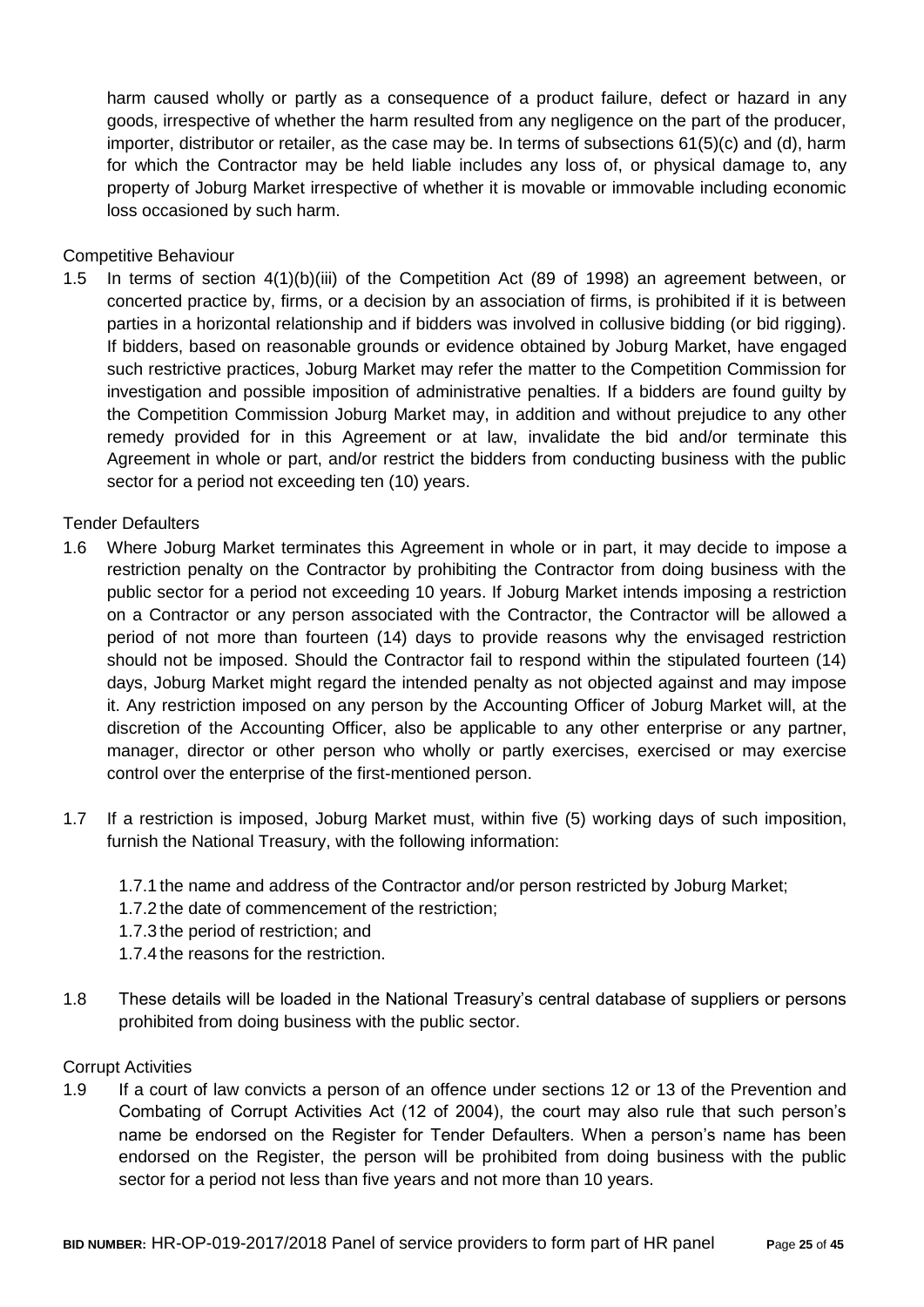## INTERPRETATION AND DEFINITIONS

#### 2. Interpretation

This Agreement shall be governed and interpreted in accordance with the laws of the RSA; and

- 2.1 headings shall be read for the purpose of reference only and shall not be used in the interpretation of nor modify nor amplify the terms of this Agreement.
- 2.2 words importing any gender include the others; the singular include the plural and vice versa and natural persons include created entities, other legal *personae* (corporate or unincorporate) and the state and vice versa.
- 2.3 all provisions of this Agreement are severable from each other and any provision which is or may become unenforceable shall be ineffective to the extent of such unenforceability and shall be treated as if not written and severed without invalidating the remaining provisions of this Agreement (or affecting the validity or enforceability of such provision in any other jurisdiction); the Parties who declare their intention that this Agreement would be executed without such unenforceable provision if they were aware of such unenforceability at the time of execution hereof and that this Agreement should be implemented or continue to be implemented, having regard to each Party's rationale and purpose in entering into this Agreement.
- 2.4 when any number of days is prescribed, these shall business days (unless days are described as calendar days in which event Saturdays, Sundays and public holiday's shall be included) reckoned exclusively of the first and inclusively of the last day.
- 2.5 any reference to any statute, regulation or other legislation shall be a reference to that statute, regulation or other legislation as at the Signature Date, and as amended or substituted from time to time thereafter.
- 2.6 the words "include", "including" and "in particular" shall be construed as being by way of example or emphasis and shall not be construed as, nor shall they take effect as, limiting the generality of any preceding words.
- 2.7 the rule of construction that a contract shall be interpreted against the Party principally responsible for the drafting or preparation of the contract, shall not apply.
- 2.8 any annexures, schedules, and/or documents ("appendices") referred to in this Agreement shall be deemed to be incorporated in and form an integral part hereof; in the event of a conflict between any appendices and this Agreement, the provisions of this Agreement shall prevail.
- 2.9 the termination of this Agreement shall not affect those of the provisions which provide that they shall operate after termination or which of necessity must continue to have effect thereafter notwithstanding that specific clauses do not expressly provide for such continuation.
- 2.10 any substantive provision imposing rights or obligations on a Party, notwithstanding that it is only in a definition clause, shall have effect as if it were a substantive provision in the body of this Agreement.
- 2.11 information supplied in the bidding documents shall be construed as material representations made by the Contractor, which induced Joburg Market to enter into this Agreement.
- 3. Definitions

Unless clearly inconsistent with or otherwise indicated by the context, the following expressions shall bear the meanings assigned to them and cognate expressions shall bear corresponding meanings in this Agreement: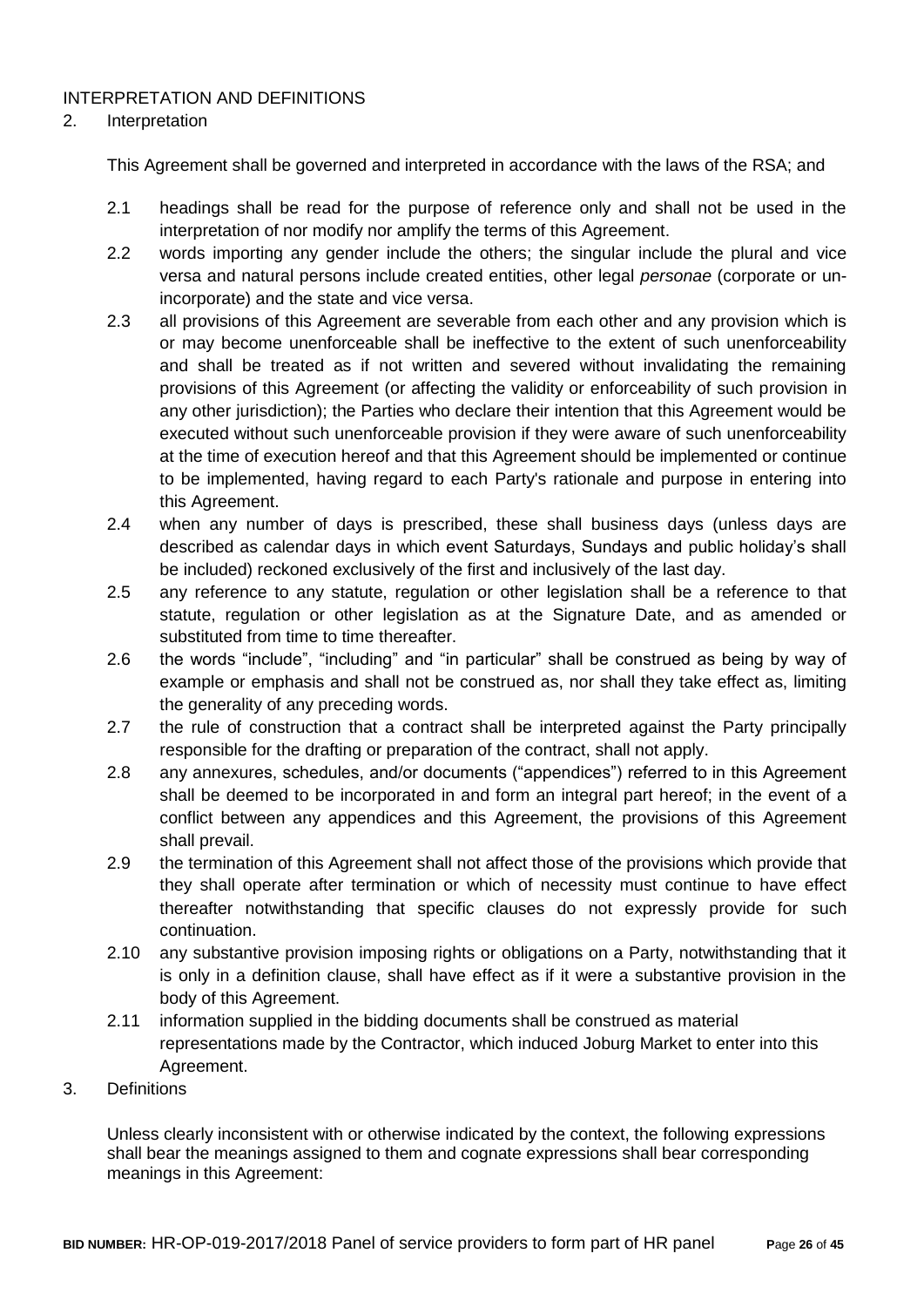- 3.1 "Agreement" means this Agreement entered into between Joburg Market and the Contractor including the appendices and all documents included therein by reference.
- 3.2 "Annexure A" means the Contractor's tender to supply the Product or render the Services or works to Joburg Market in terms of the scope of work and on the terms and conditions, pricing and payment terms set out therein.
- 3.3 "Annexure B" means a copy of Joburg Market Supply Chain Management Policy in terms of which this Agreement and the bid was specified, evaluated, adjudicated and awarded.
- 3.4 "Annexure C" means, if applicable to the subject matter of this Agreement and the Contractor's obligations in terms thereof, the Contractor's Personnel Schedule.
- 3.5 "Annexure D" means, if applicable to services rendered at Joburg Market's premises by the Contractor, the Occupational Health and Safety Act Agreement entered into between the Parties in terms of section 37(2) of that Act.
- 3.6 "Annexure E" means, if applicable in terms of the scope of work, the Contractor's Project Plan delivered to Joburg Market within the time specified therefore.
- 3.7 "Annexure F" means, if applicable to the Product or the subject matter of this Agreement and read conjunctively with the Contractor's obligations in terms of the Consumer Protection Act, the express warranties provided by the Contractor in relation to the Product.
- 3.8 "Annexure G" means a copy of the regulation 36 deviation approved by the Accounting Officer (Chief Executive Officer) of Joburg Market in the event that in the procurement of this Agreement the official procurement processes was dispensed with based on an exceptional circumstance allowed by the SCM Regulatory Framework.
- 3.9 "Closing Time" means the date and hour specified in the bidding documents for the receipt of bids.
- 3.10 "Commencement Date" means, notwithstanding the Signature Date, the date specified in the Contract Schedule.
- 3.11 "Confidential Information" means including this Agreement, Joburg Market's trade secrets, processes, techniques, methods, designs, products and organisational and other structures employed in its business, the contractual and financial arrangements with its suppliers, customers, employees, clients and other business associates, its financial details including its results, details of the prospective and existing clients, customers and employees, its business strategies, general modus operandi, client information including its customer lists and customer contact details, price lists, employee remuneration and salary packages, medical and/or patient information, computer programs and information systems, policies and procedures, diagnostic tools, data, diagrams, reports including incidents, incident reports, electronic and other visual and audio recordings, related statistics, specifications, charts, studies and Intellectual Property, know-how, trade and any other similar information all of which is, by its nature, confidential and/or proprietary to Joburg Market and its business.
- 3.12 "Contractor" means the incorporated entity, consortium, and partnership or individual who is the service provider, supplier or seller in terms of this Agreement, identified as such in the Contract Schedule; howsoever the Contractor may be legally constituted or formed.
- 3.13 "Contract Period" means the period set out in the Contract Schedule.
- 3.14 "Contract Price" means the price payable to the Contractor under this Agreement for the full and proper performance of its contractual obligations specified in the Contract Schedule.
- 3.15 "Corrupt Practice" means the offering, giving, receiving, or soliciting of a thing of value to influence the action of a public official in the procurement process or in the execution of this Agreement.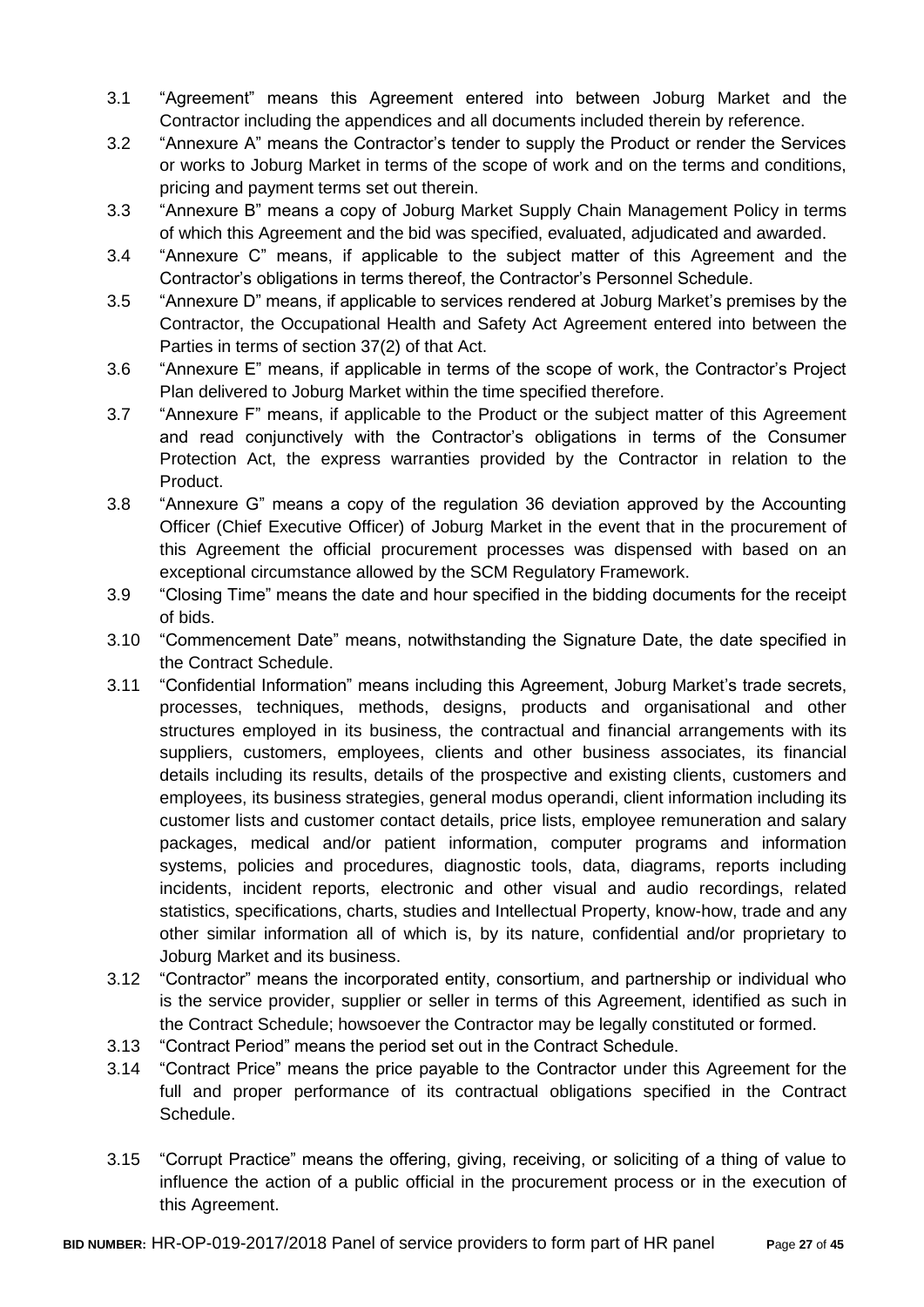- 3.16 "Countervailing Duties" are imposed in cases where an enterprise abroad is subsidised by its government and encouraged to market its products internationally.
- 3.17 "Country of Origin" means the place where the Product was mined, grown or produced or from which the services are supplied.
- 3.18 "CPI" means the headline consumer price index (for all urban areas) annual inflation rate, or such amended or replacement index, as published monthly by Statistics South Africa in Statistical Release P0141, available from <http://www.statssa.gov.za>.
- 3.19 "Default Interest" means interest chargeable in terms of this Agreement to unpaid amounts or outstanding obligations which interest shall be calculated, from the due date until date of payment, on a daily balance and compounded monthly in arrear at an annual rate of two percent (2%) above the prevailing, variable prime rate publicly quoted by ABSA Bank Limited from time to time.
- 3.20 "Delivery" means delivery of the Product (and a reference to the rendering any service or executing any works) inclusive of necessary clearing, documentation, carriage (through whatsoever mode), insurance, licensing, unloading, installation and commissioning in operational working order at the store, site or premises of Joburg Market (which shall, unless the contrary is agreed in writing, be performed, conducted and/or delivered in accordance with Joburg Market's usual policies and procedures), the Contractor bearing all the risks and charges in the Product until completion of delivery is confirmed in writing by Joburg Market.
- 3.21 "Delivery Period" means that period agreed in writing between the Parties in relation to Delivery of the Product or parts thereof by the Contractor, any delay in which shall be deemed a breach of this Agreement and entitle Joburg Market to exercise its remedies in terms of this Agreement or at law.
- 3.22 "Dumping" means a private enterprise resident outside of the RSA market its goods on own initiative in the RSA at lower prices than that of the Country of Origin and which have the potential to harm the local industries in the RSA.
- 3.23 "Fraudulent practice" means a misrepresentation of facts in order to influence a procurement process or the execution of this Agreement to the detriment of any bidder or Joburg Market, and includes collusive practice among bidders (prior to or after bid submission) designed to establish bid prices at artificial non-competitive levels and to deprive the bidder of the benefits of free and open competition.
- 3.24 "Intellectual Property" means collectively, patents, copyright, trademarks, logos, style names, slogans, designs, models, methodologies, inventions, software object code or programme interface and/or structure, and any other type of intellectual property (whether registered or unregistered including applications for and rights to obtain, use or for their protection) which are used or held, whether or not currently, in connection with Joburg Market's business and includes the Confidential Information and, "know-how" being ideas, designs, documents, diagrams, information, devices, technical data, scientific data, secret and other processes and methods used in connection with Joburg Market's business, and, all available information regarding marketing and promotion of the goods and services of Joburg Market, and, all and any modifications or improvements to any of them.
- 3.25 "Joburg Market" means Joburg Market (SOC) Limited (trading as Joburg Market), a corporatized municipal entity incorporated in terms of the laws of the RSA under registration number 2000/023383/07 and with VAT registration number 4840195038, with its *domicilium citandi et executandi* situated at The Office of the CEO, 3<sup>rd</sup> Floor, Main Building, Joburg Market, 4 Fortune Road (off Heidelberg Road), City Deep, 2049, Johannesburg.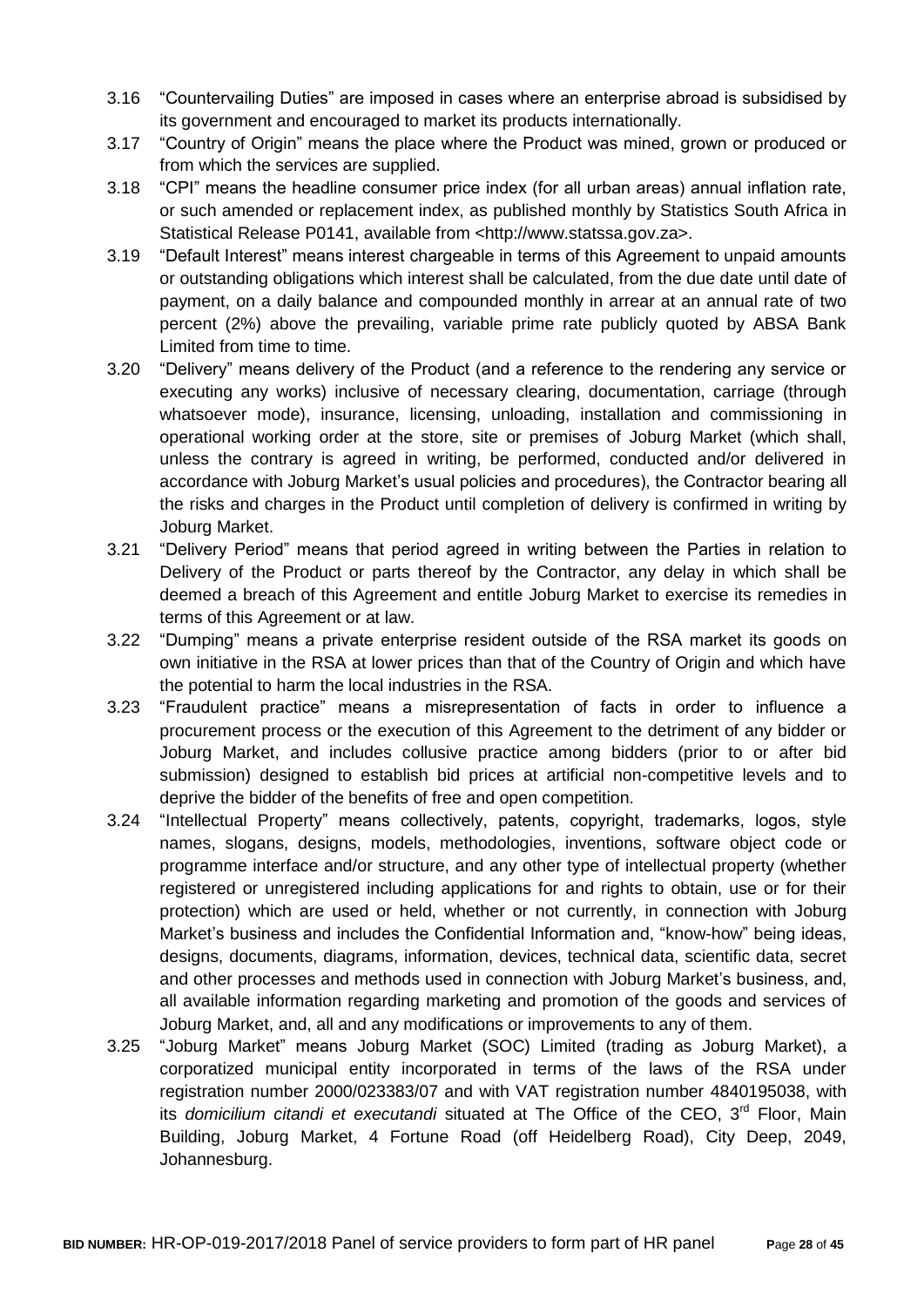- 3.26 "Imported Content" means that portion of the bidding price represented by the cost of components, parts or materials which have been or are still to be imported (whether by the Contractor or its subcontractors) and which costs are inclusive of the costs abroad, plus freight and other direct importation costs such as landing costs, dock dues, import duty, sales duty or other similar tax or duty at the RSA place of entry as well as transportation and handling charges to the factory in the RSA where the Product covered by the bid will be manufactured.
- 3.27 "Local Content" means that portion of the bidding price, which is not included in the imported content provided that local manufacture does take place.
- 3.28 "Order" means an official written order or requisition issued for the supply of the Product.
- 3.29 "Parties" mean the Contractor and Joburg Market and "Party" shall mean that one of them be indicated by the context.
- 3.30 "Product" means, depending on the subject matter of this Agreement, either or both of:
	- 3.30.1 "Goods" e.g. plant, equipment, machinery, manufactured items and/or other materials or combined works that the Contractor is required to supply to Joburg Market including (where usually, logically or of right or common practice) ancillary services such as installation, commissioning, provision of technical assistance, after sales support, warranty services etc. and/or
	- 3.30.2 "Services" e.g. those functional, consulting and/or professional services or combined works the Contractor as service provider is required to render to Joburg Market including (where usually, logically or of right or common practice) ancillary goods such as spare parts, packing, documents, manuals, reports etc.).
- 3.31 "RSA" means the Republic of South Africa as defined in section 1 of the Constitution of the Republic of South Africa (108 of 1996).
- 3.32 "Signature Date" means the date of the on which this Agreement, or any other document in relation thereto, is signed by the Party signing it last in time on the last date in time.
- 3.33 "VAT" means Value-Added Tax defined and levied in terms of the Value-Added Tax Act (89 of 1991) and unless stated to the contrary, all amounts quoted in this Agreement are quoted exclusive of VAT.

## TERMS AND CONDITIONS OF SUPPLY AND/OR SERVICE

- 4. Relationship between the Parties
	- 4.1 The Contractor shall fulfil its obligations in terms of this Agreement as an independent contractor to Joburg Market and not as an employee, labour broker, agent, partner (whether in consortium or joint venture) of Joburg Market; and, neither it nor any of its employees shall hold itself/themselves out as being the same.
	- 4.2 In addition, save as set out herein, neither Party shall be entitled to bind the other Party to any representation, obligation or promise of any nature whatsoever, pledge the credit of the other or incur any liability on behalf of the other Party or purport to do so.

## 5. Good Faith and Commitment to Ethical Conduct

- 5.1 The Parties commit to ethical business conduct and undertake to exercise and display the utmost good faith to one another in giving effect to the terms of this Agreement.
- 5.2 Without limiting the generality of the foregoing the Parties undertake not to accept, offer, induce, permit or promote the acceptance or offering of any gratuity, enticement, incentive or gift that could reasonably be regarded as a bribe or an attempt to otherwise exert undue influence over the recipient.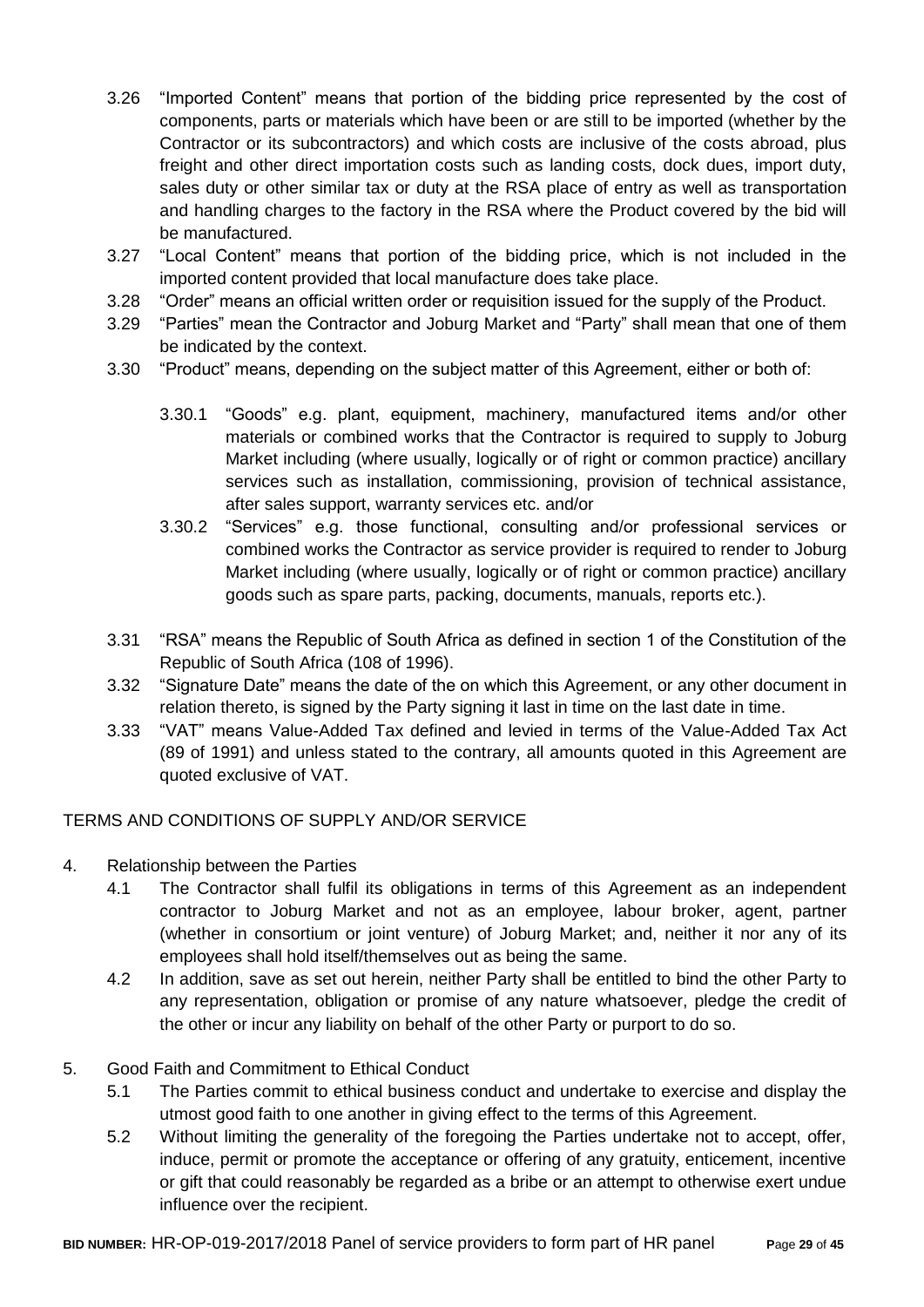- 5.3 The Parties will use their best endeavours to prevent their officers, employees, agents and contractors from doing any of the foregoing; or, to otherwise act in a manner which a reasonable and informed person would regard as unethical or do anything which could reasonably be expected to damage or diminish the reputation or business image of the other.
- 6. Commencement, Duration and Renewal
	- 6.1 This Agreement shall commence on the Commencement Date and endure for the Contract Period, delimited in terms of time and/or the expenditure of a particular amount, as set out in the Contract Schedule.
	- 6.2 In the event that the Contractor's obligations is to be performed in terms of a project plan or in phased or other manner, the same shall be set out in a separate annexure.
	- 6.3 Unless provision is made for renewal in the Contract Schedule, this Agreement shall terminate on the expiry of the Contract Period unless terminated earlier in terms of this Agreement or at law. Any renewal shall be conditional upon the subject matter of this Agreement being susceptible for renewal and, the proper performance by the Contractor of its obligations during the initial Contract Period.
	- 6.4 However, notwithstanding anything to the contrary contained in this Agreement or any terms contained in any document produced whether in relation to this Agreement of otherwise by Joburg Market or the Contractor, any renewal of this Agreement shall at all times:
		- 6.4.1 remain within the discretion and at the option of Joburg Market,
		- 6.4.2 be express and in writing, and
		- 6.4.3 executed no sooner than three (3) months before and no later than the termination date.
- 7. Product Scope / Scope of Work

The relevant part of Annexure A shall apply in relation to the description, quality and quantity of the Product (goods, services, works or any combination thereof) to be delivered to Joburg Market in terms of this Agreement.

- 7.1 The Product shall conform to the standards, specifications and/or scope of work set out in the bidding documents and, where applicable, be packed in a manner designed to prevent damage or deterioration during transit to its final destination / Joburg Market, which packing, marking, case size, weights and documentation both inside and outside the packaging shall:
	- 7.1.1 be sufficient to withstand, without limitation, rough handling during transit and exposure to extreme temperatures, salt and precipitation during transit, and open storage.
	- 7.1.2 take into consideration, where appropriate, the location of the Product's final destination and the absence of heavy handling facilities at all points in transit.
	- 7.1.3 comply strictly with such special requirements expressly provided for in the bidding documents and in any subsequent instructions ordered by Joburg Market.

Incidental Product / Services

7.2 The bid documents may require that the Contractor provide any or all of the following incidental Product (services, goods or works including materials, notifications, and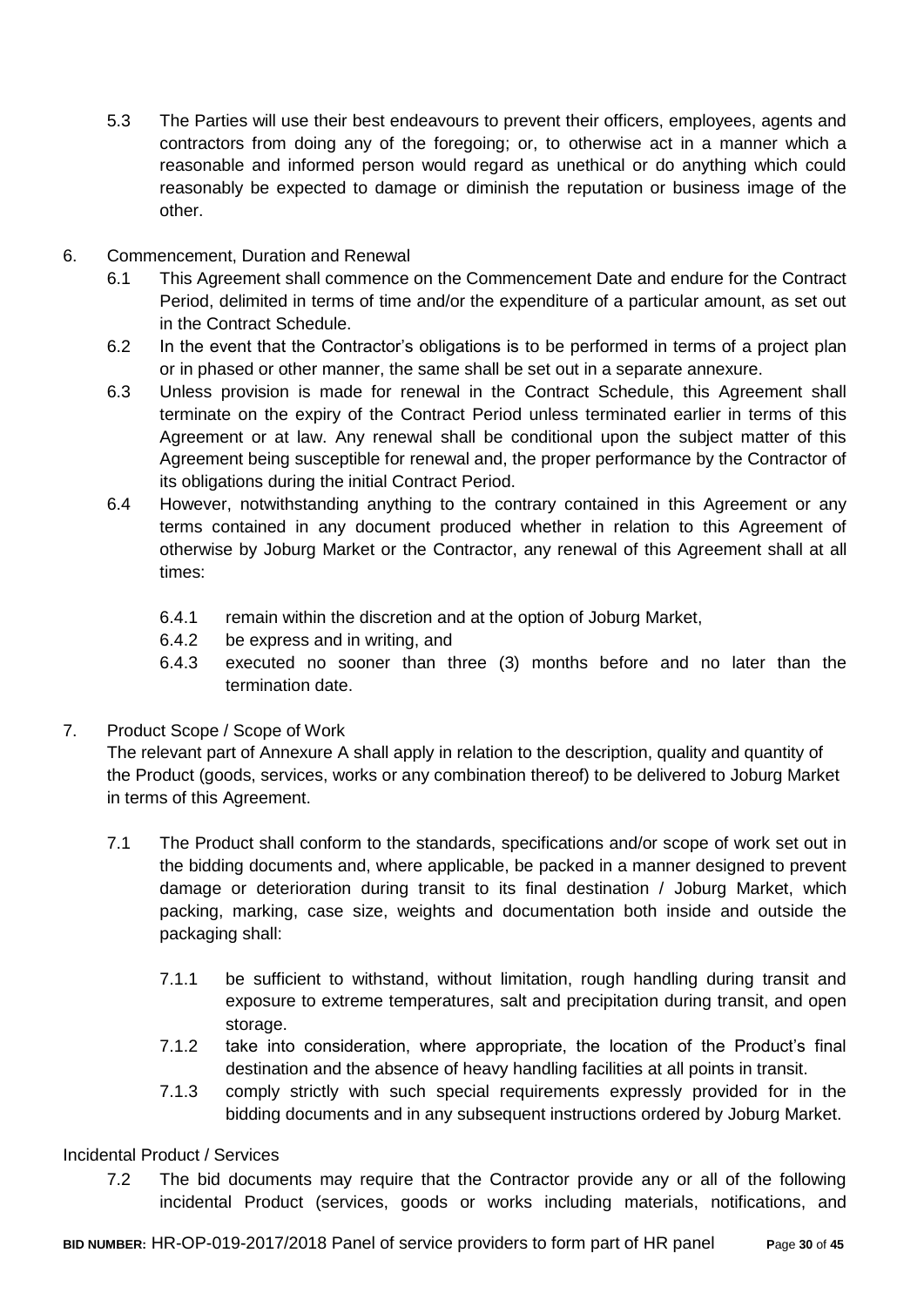information pertaining to spare parts manufactured or distributed by the Contractor or its principal):

- 7.2.1 performance or supervision of on-site assembly and/or commissioning of the Product.
- 7.2.2 furnishing of tools required for assembly and/or maintenance of the Product.
- 7.2.3 furnishing of a detailed operations and maintenance manual for each appropriate unit of the Product.
- 7.2.4 performance or supervision or maintenance and/or repair of the Product, for a period agreed by the Parties, provided that this shall not relieve the Contractor of any warranty obligations under this Agreement.
- 7.2.5 training of Joburg Market's personnel, at the Contractor's plant and/or on-site, in assembly, start-up, operation, maintenance, and/or repair of the Product.
- 7.2.6 such spare parts as Joburg Market may elect to purchase from the Contractor, provided that this election shall not relieve the Contractor of any warranty obligations under this Agreement and advance notification to the discontinuation of any particular model of Product, spare parts etc. in sufficient time to permit Joburg Market to procure needed requirements.
- 7.3 Prices charged by the Contractor for incidental Product and/or services, if not included in the Contract Price, shall be agreed upon in advance by the Parties and shall not exceed the prevailing rates charged to other Parties by the supplier for similar services.
- 8. Product Guarantee
	- 8.1 The Contractor warrants that the Product shall be fit for the intended purpose of use and free of defect, arising from design, materials, or workmanship (except when the design and/or material is required by Joburg Market's specifications) or from any act or omission of the Contractor and that it is new, unused, of the most recent or current model, and incorporates all recent improvements in design and materials unless provided otherwise in the bid documents.
	- 8.2 Unless a more favourable Product warranty is offered by the Contractor or warranty terms are expressly agreed between the Parties (refer annexures and Contract Schedule), this warranty shall remain valid for twelve (12) months after the Product have been delivered to Joburg Market or, for eighteen (18) months after the date of shipment from the port or place of loading in the source country, whichever period concludes earlier.
	- 8.3 Joburg Market shall notify the Contractor in writing of any claims arising under this warranty. Upon receipt of such notice, the Contractor shall, within the reasonable period specified therein and with all reasonable speed, repair or replace the defective goods or parts thereof, without costs to Joburg Market. If the Contractor, having been notified, fails to remedy the defect(s) within the period specified in the notice, Joburg Market may proceed to take such remedial action as may be necessary at the Contractor's risk and expense and without prejudice to any other rights, which Joburg Market may have against the Contractor.
- 9. Contractor Personnel

The Contractor shall employ and provide all qualified and experienced personnel required to perform the Services and shall take all measures necessary and shall provide all materials and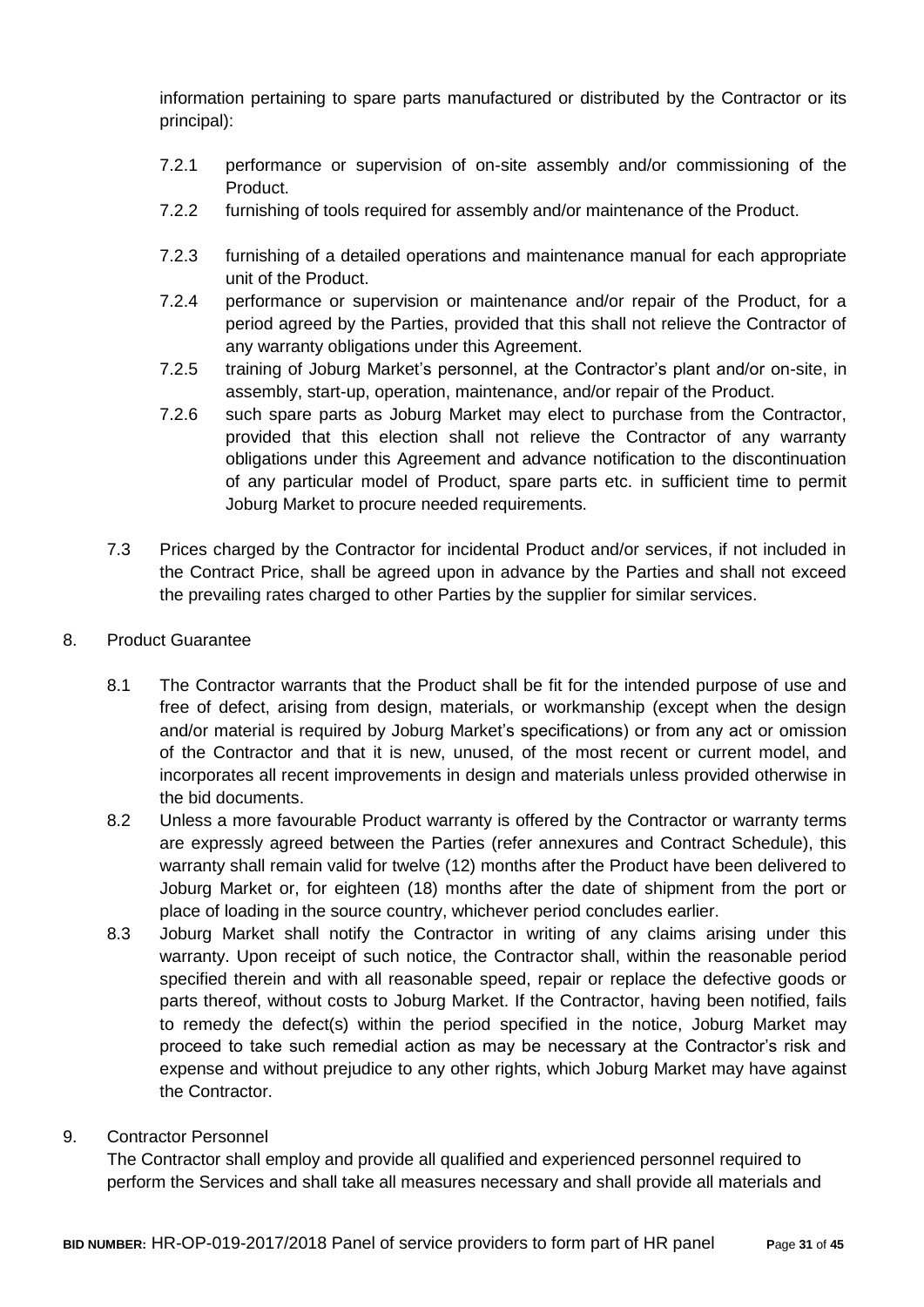equipment necessary to enable personnel to perform their duties in an efficient, workmanlike and professional manner.

Personnel Schedule

- 9.1 If required in terms of this Agreement, the Contractor shall provide key persons or named personnel listed (including titles, job descriptions, qualifications and estimated periods of engagement) in a Personnel Schedule who will perform specific duties for periods of time indicated therein in the delivery of the Product; and shall forward same to Joburg Market for approval within ten (10) days of the Signature Date or the Commencement Date (whichever is the earlier).
- 9.2 If at any time, a key person cannot be made available, the Contractor may engage a replacement who is equally or better qualified to perform the stated duty. Where the fees for the Product are time-based, the fee payable for a person provided as a replacement to a named key person shall not exceed that which would have been payable to the person replaced and the Contractor shall bear all additional costs arising out of or incidental to replacement of personnel.
- 9.3 Where the Contractor proposes to utilise a person not listed in the Personnel Schedule, it shall submit the name, relevant qualifications and experience of the proposed replacement person to Joburg Market for approval. Should Joburg Market not object in writing within ten (10) days of receipt of such notification, the replacement shall be deemed to have been approved by Joburg Market.
- 10. Payment and Pricing

The Contract Price shall be fixed and not vary from the Contractor's tendered prices with the exception of variations allowed in the tender document.

- 10.1 The method and conditions of payment (in South African Rand) to be made to the Contractor under this Agreement shall be specified in relevant part of Annexure A. Unless specified to the contrary in Annexure A, payment shall be made thirty (30) days from the end of the month in which the relevant invoice is received.
- 10.2 Notwithstanding the foregoing, payment shall at all times remain subject to such deductions / penalties as may be allowed in terms of this Agreement and the Contractor upon fulfilment of its obligations furnishing Joburg Market with an valid tax invoice accompanied by a copy of the delivery note, completion certificate or such other document as may be prescribed or customary given the subject matter of the Product delivered.

## Increases

10.3 The Contractor shall not be entitled to increase its rates or prices to Joburg Market; however, in the event of an annual of multi-year agreement, the Contractor shall be entitled, on the anniversary of the Commencement Date, to increase its rate and/or prices to Joburg Market by an amount not exceeding CPI.

## Taxes and Duties

10.4 The Contractor shall be entirely liable for all taxes, stamp duties, license fees, and other such levies imposed in relation to the Product / this Agreement, whether levied in the RSA or abroad, until the Product is delivered to Joburg Market.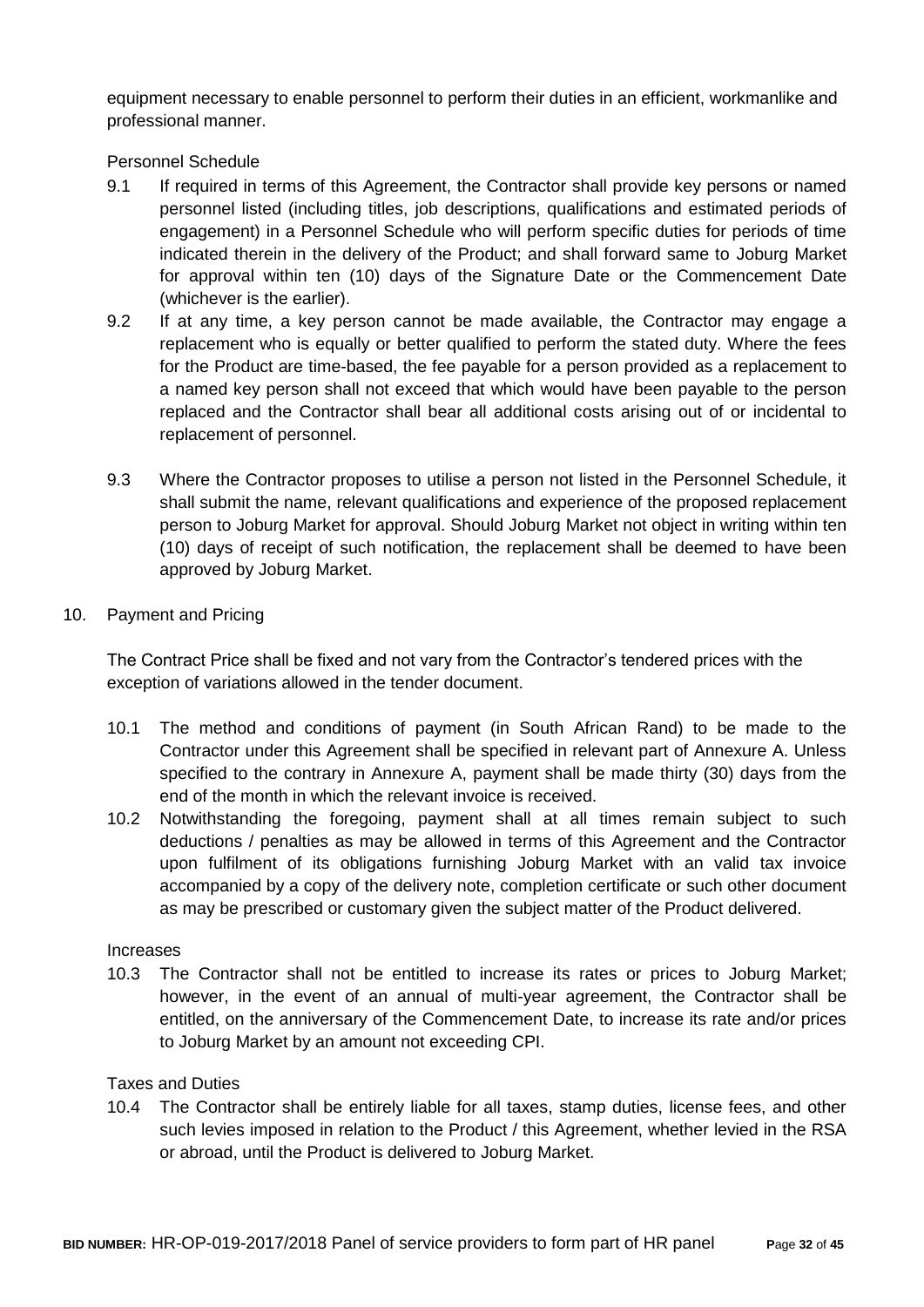Withholding and Set-Off

10.5 The Contractor shall not be entitled because of any (improvement) lien, set-off, counterclaim, abatement or other similar deduction to withhold delivery or hand-over of any of the Product under any circumstances including when same is disputed.

## 11. Performance Security

If specified in the bid documents, Joburg Market may within thirty (30) days of the Signature Date, require the Contractor to furnish Joburg Market with performance security in the amount specified in the bid documents (refer Contract Schedule), the furnishing of which shall be a resolutive condition to the continued operation of this Agreement.

- 11.1 The performance security shall be denominated in South African Rand and shall be a bank guarantee or an irrevocable letter of credit issued by a reputable bank located in the RSA.
- 11.2 The bank guarantee shall be payable to Joburg Market on demand, in whole or in part, as either contractual penalties or, as compensation for any loss resulting from the Contractor's failure to comply with its obligations under this Agreement.
- 11.3 The performance security will be discharged by Joburg Market and returned to the Contractor not later than thirty (30) days following the date of completion of the Contractor's obligations under this Agreement, including any warranty obligations, unless otherwise specified.

## 12. Performance Review and Contractual Penalties

The Contractor's performance of its obligations in terms of this Agreement may be monitored and evaluated by Joburg Market in terms of its performance measurement criteria and contract management systems from time to time against the requirements of this Agreement. In the event that the Contractor's performance is at any time, in Joburg Market's reasonable opinion:

- 12.1 not carried out in accordance with this Agreement and/or any instruction to rectify any performance shortcoming, whether or not the obligation arose as a result of a breach of this Agreement or a performance evaluation, or
- 12.2 of a quality not in conformance with the specifications that places the objectives of this Agreement or Joburg Market's public service delivery mandate at undue risk, or
- 12.3 represents a performance shortcoming or delay or a series or trend of such shortcomings or delays which is likely to continue or recur,

Joburg Market shall at its discretion and with reservation of Joburg Market's rights in terms of this Agreement and its remedies at law to:

12.4 suspend the Contractor and at the Contractor's cost take or cause corrective action and/or take over the rendering of the services / supply of the goods in whole or in part (itself or through another party) to the extent and for the time deemed necessary to remedy or rectify the performance shortcomings or delays, or

without prejudice to claim damages in lieu of the following and/or Joburg Market's right to terminate this Agreement, to deduct from any payments due and payable to the Contractor:

12.5 a contractual penalty, calculated on the delivered price or Contract Price of the delayed goods or underperformed services, per instance, in an amount equal to the Default Interest pro-rated per day of delay or as a percentage of underperformance, and/or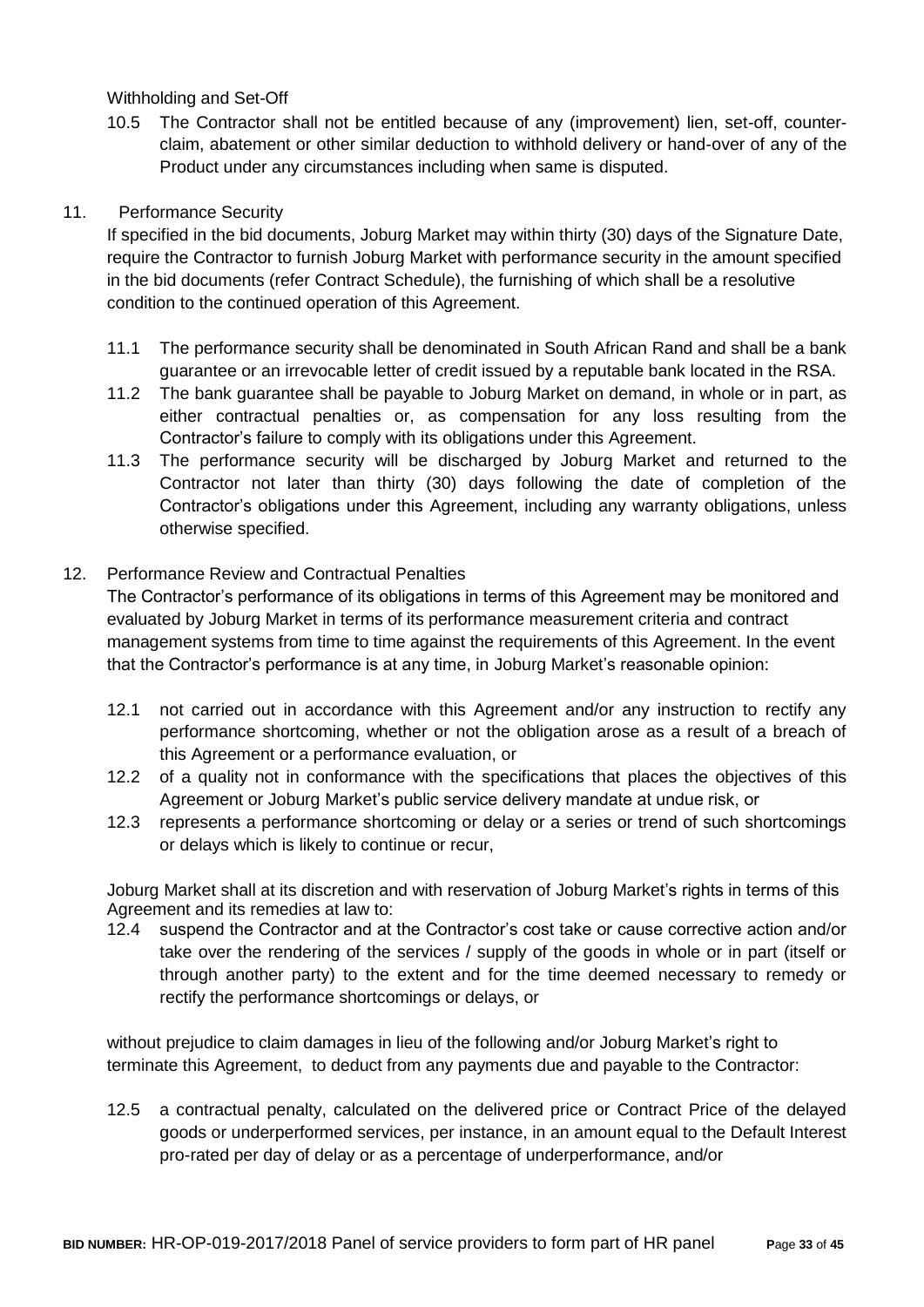- 12.6 calculated as the reasonable cost of repair or replacement, any damage to Joburg Market's property, plant, equipment and/or infrastructure attributable to the wilful or negligent actions and/or omissions of the Contractor.
- 13. Inspections, Tests and Analyses
	- 13.1 All pre-bidding testing will be for the account of the bidder / Contractor. If it is a bid condition that Product to be produced or rendered should at any stage during production or execution or on completion be subject to inspection, the premises of the bidder or Contractor shall be open, at all reasonable hours, for inspection by a representative or nominee of Joburg Market.
	- 13.2 If there are no inspection requirements indicated in the bidding documents but during the Contract Period Joburg Market in its discretion decide that inspections shall be carried out, the Contractor shall make the necessary arrangements, including payment arrangements with the testing and/or certification authority concerned. If the results of the foregoing inspections, tests and/or analyses reflects that the Product is:
		- 13.2.1 in good order and/or complies with the bid requirements, the cost of the inspections, tests and analyses shall be defrayed by Joburg Market, or
		- 13.2.2 defective and/or does not comply with the bid requirements, tests and analyses shall be defrayed by the Contractor.
	- 13.3 Joburg Market shall, irrespective of whether defective and/or non-compliant Product was previously accepted by it, be entitled to reject the same based on the inspections, tests and/or analyses result.
	- 13.4 Any Product may on or after (subject to the Product guarantee) Delivery be inspected, tested or analysed and may be rejected if found not to comply with the requirements of this Agreement. Such rejected Product shall be held at the cost and risk of the Contractor who shall, when called upon, remove them immediately at its own cost and forthwith substitute them with Product which do comply with the requirements of this Agreement. Failing such removal, the rejected Product shall be returned at the Contractor's cost and risk. Should the Contractor fail to provide the substitute supplies forthwith, Joburg Market may, without giving the Contractor further opportunity to substitute the rejected Product, purchase such Product as may be necessary at the expense of the Contractor.
	- 13.5 Joburg Market's right (whether personally or through a third party) to test, inspect, analyse or certify the Product and the remedies set out above, shall be without prejudice to Joburg Market's right to terminate this Agreement for breach, impose contractual penalties or to claim damages in lieu of the penalty.

## 14. Limited Exclusivity

The appointment of the Contractor by Joburg Market is on an exclusive basis and Joburg Market shall for the duration of this Agreement obtain all of the Product listed in the scope of work from the Contractor, subject thereto that:

- 14.1 the Contractor is not in default of its obligations in terms of this Agreement, failing which the exclusivity afforded to the Contractor shall end and Joburg Market shall be free to conclude contractual arrangements with third parties.
- 14.2 no provision in this Agreement shall prohibit the procurement of similar Product from a national department, provincial department, or a local authority; or, outside of this Agreement in small quantities or to have minor essential Product executed if an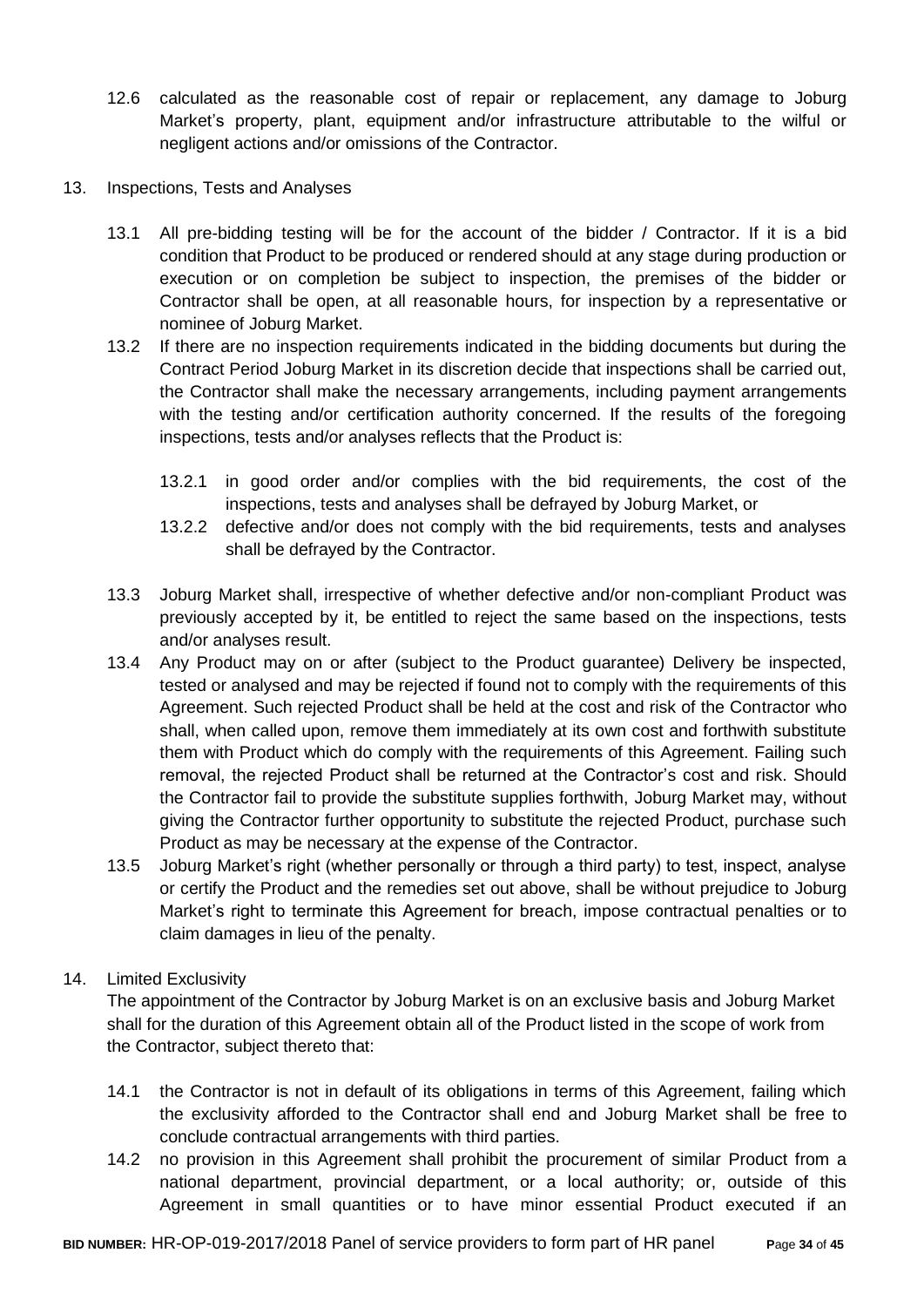emergency arises which in Joburg Market sole discretion cannot timeously be delivered / rendered by the Contractor.

- 15. Intellectual and Property Rights
	- 15.1 In respect of the Product any of the same that are either transferred or rendered to Joburg Market under this Agreement, including without limitation the items listed in the scope of work (if any) or any part of them, the Contractor warrants, to the best of its knowledge, that it has full clear and unencumbered title to all such items, and that at the date of delivery of such items to Joburg Market it will have full and unrestricted rights to sell and transfer the Product. For the avoidance of doubt, it is recorded that any Intellectual Property Rights created prior to the Commencement Date or the Signature Date (whichever is the earlier), shall vest exclusively with the Party who created same and this Agreement does not transfer to the receiving Party title to any Intellectual Property Rights so vested.
	- 15.2 The Contractor hereby indemnifies Joburg Market against losses arising directly out of any claim brought by a third party that operation, possession or use of the Product in accordance with the terms of this Agreement infringes an RSA patent or copyright or is subject to claims of misappropriation of trade secrets protected by RSA law. Where any Product become the subject of any such claims, the Contractor may, in consultation with Joburg Market, choose to either at the Contractor 's cost to:
		- 15.2.1 obtain the right of use of the Product if commercially practicable, or
		- 15.2.2 replace or modify the Product to avoid the claim of infringement, or
		- 15.2.3 require that Joburg Market cease use of the item of Product and return it to the Contractor / supplier, in which case the Contractor shall refund Joburg Market the consideration paid by Joburg Market for that item of Product and any additional costs incurred by Joburg Market in relation to such return including the costs of obtaining reasonably similar replacement Product.
	- 15.3 This indemnity shall not apply if such claim is made by a parent, subsidiary or affiliate of Joburg Market or Joburg Market's holding company, or results from any modification, alteration, repair or addition made by Joburg Market to the Product to the extent that if it were removed, the infringement or violation would cease, or arises out of the use by Joburg Market of the Product in combination with any other product, service or materials.
- 16. Confidentiality, Non-Disclosure and Use of Contract Documents
	- 16.1 All of Joburg Market's Confidential Information, Intellectual Property and know-how received by or exchanged with the Contractor, shall be kept confidential and not disclosed by the Contractor to any person other than a person employed by the Contractor in the performance of this Agreement. Disclosure to employed persons shall be made in confidence and shall extend only as far as may be necessary for purposes of such performance and the Contractor shall take all reasonable steps to minimise the risk of disclosure.
	- 16.2 Notwithstanding the foregoing, the Contractor may disclose Confidential Information to its own professional advisers and, if required to do so by law or any applicable regulatory requirement or requested to do so by any regulatory body to whose jurisdiction the Contractor is subject or with whose instruction it is customary to comply.
	- 16.3 All documents produced in the course of this Agreement or in relation thereto, shall remain or become, as the case may be, the property of Joburg Market and Joburg Market shall be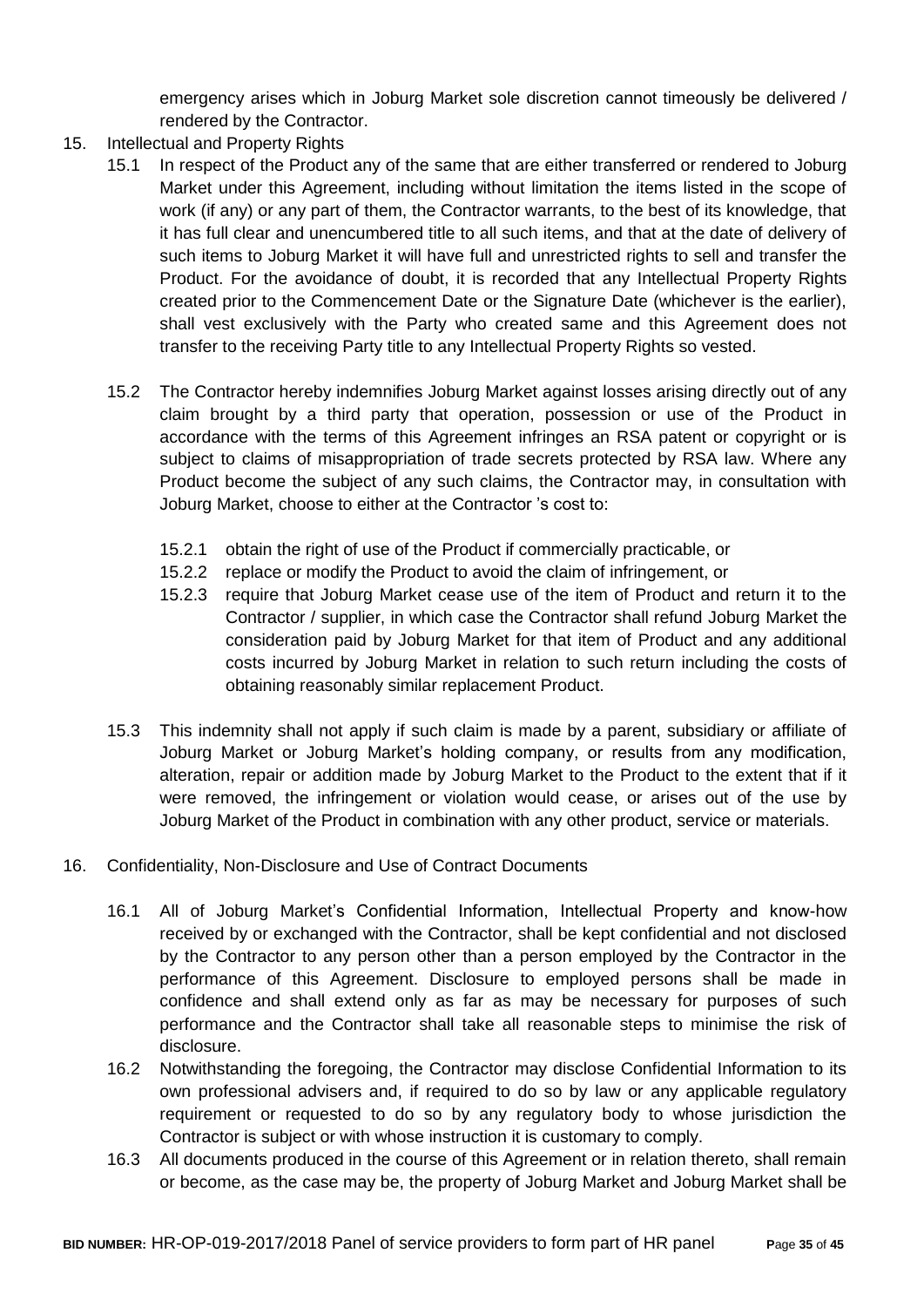entitled to require the return (all copies) to Joburg Market on completion of the Contractor's performance

16.4 The Contractor's confidentiality and non-disclosure obligations shall endure indefinitely beyond the termination of this Agreement until such Confidential Information enters the public domain.

## 17. Restraint

17.1 The Contractor undertakes in favour of Joburg Market that it shall not during the currency of this Agreement nor for a period of one year after its termination (for whatsoever reason) in any manner entice away, offer employment to or employ whether directly or indirectly, alone or jointly any of Joburg Market's employees in any capacity including that of advisor, agent, consultant, director, employee, financier, manager, member of a close corporation, member of a voluntary association, partner, proprietor, or trustee unless the express, prior written consent of Joburg Market is obtained thereto.

## 18. Cession and Assignment

18.1 The Contractor shall not without Joburg Market's prior written consent being obtained, which consent shall not unreasonably be withheld, be entitled to cede, assign, transfer, make over or otherwise part with or encumber its rights and/or obligations under this Agreement. When requesting such consent, or at any time thereafter, the Contractor shall notify Joburg Market in writing of all subcontracts awarded under this Agreement. Such notification shall not relieve the Contractor from its liability or obligation under this Agreement.

## 19. National Industrial Participation (NIP) Programme

19.1 The NIP Programme administered by the Department of Trade and Industry shall be applicable to all contracts that are subject to the NIP obligation.

## 20. Indemnity and Insurance

- 20.1 The Contractor hereby indemnifies Joburg Market and agrees to keep it indemnified and hold it harmless against any loss or claim, including claims for damage to equipment or property or, personal injury resultant disability or, loss of profit, income or opportunity, howsoever caused and whether general or special, direct or consequential (collectively "any loss"), either on or about the premises of Joburg Market, including by or in relation to third parties arising out of this Agreement or the Product delivered, rendered or manufactured pursuant thereto.
- 20.2 The Contractor shall maintain a paid up policy of public liability insurance suited to the risks inherent to its business and the possible exposures it may encounter in the execution of this Agreement. The Contractor shall be obliged to notify Joburg Market of any claims made against the said policy.
- 21. Impossibility of Performance
	- 21.1 No Party shall be responsible to the other for its failure to perform or any delay in performing any obligation under this Agreement in the event and to the extent that such failure or delay is caused by impossibility of performance ("Force Majeure"). For the purposes of this Agreement, Force Majeure shall mean any circumstance which is beyond the reasonable control of the Party giving notice of Force Majeure ("the affected Party"), which may include but will not be limited to war (whether declared or not), revolution, invasion, insurrection, riot, civil commotion, mob violence, sabotage, blockage, embargo, boycott, the exercise of military or usurped power, fire, explosion, theft, storm, flood,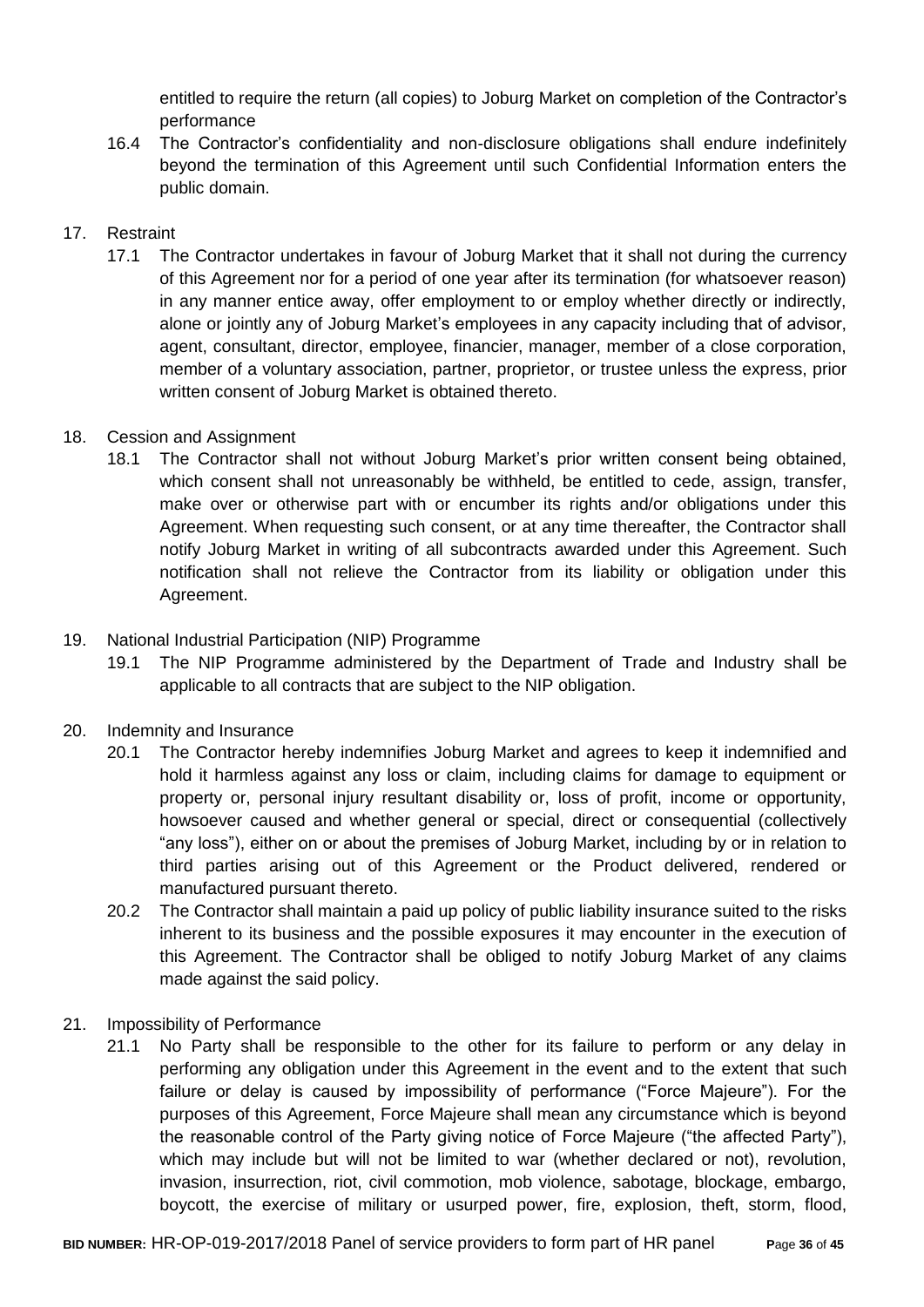drought, wind, lightening or other adverse weather condition, epidemic, quarantine, accident, acts or restraints of government imposition, or restriction of or embargoes in imports or exports.

- 21.2 Notwithstanding the foregoing, the following shall in no circumstances be treated as an event of Force Majeure:
	- 21.2.1 a labour dispute, strike or lockout that could have been averted had the Contractor reasonably acceded to the demands made of it.
	- 21.2.2 economic distress and/or inability to meet a payment because of a lack of funds or exchange rate fluctuation.
	- 21.2.3 breakdown or damage to Contractor equipment and/or other machinery.
- 21.3 The affected Party shall give notice to the Party not so affected ("the other Party") immediately upon the occurrence of an event of Force Majeure. If the event that the Force Majeure is of such a nature that it will:
	- 21.3.1 result in impossibility of performance of an obligation going to the root of the agreement, the other Party shall be entitled on receipt of notice of the Force Majeure event to terminate this Agreement upon notice to the Affected Party but shall not be entitled to recover any damages, which it may suffer as a result of premature termination.
	- 21.3.2 not result in impossibility of performance of the obligation in question but will delay its performance, the affected Party shall be entitled to such extension of time in which to perform that obligation as may be reasonable in the circumstances, taking into account the interests of both Parties, provided that if any Force Majeure event persists for a period in excess of three Months the other Party shall be entitled to terminate this Agreement forthwith but shall not be entitled to recover any damages which it may suffer as a result of such premature termination.
- 22. Breach and Early Termination
	- 22.1 Should a Party breach any of its obligations in terms of this Agreement and fail to remedy such breach within ten (10) days from receipt of a written notification calling upon such Party to do so, the aggrieved Party shall, without prejudice to any other right or remedies which it may have, be entitled to cancel this Agreement without further notice being required.
	- 22.2 Notwithstanding the foregoing and in addition to any other recourse Joburg Market may have, Joburg Market shall be entitled (without prior notice to remedy any particular breach having been given or being required) to cancel this Agreement forthwith on written notice should any of the following events occur:
		- 22.2.1 The Contractor and/or its officials, employees and/or representatives commit any crime of which dishonesty is an element against Joburg Market or maliciously destroys the property of Joburg Market or take any violent, abusive, coercive or threatening action against any person whilst on the Property or in relation to customers, Contractors or suppliers of Joburg Market or collude in such conduct.
		- 22.2.2 The Contractor repudiates this Agreement by acting, or omitting to act, in a manner that reasonably demonstrates to Joburg Market the Contractor's intention not to be bound by this Agreement.
		- 22.2.3 Any composition, compromise or arrangement with the creditors of the Contractor and/or procedure taken in relation to the suspension of payments, moratorium of any indebtedness, winding-up, dissolution, administration or re-organisation by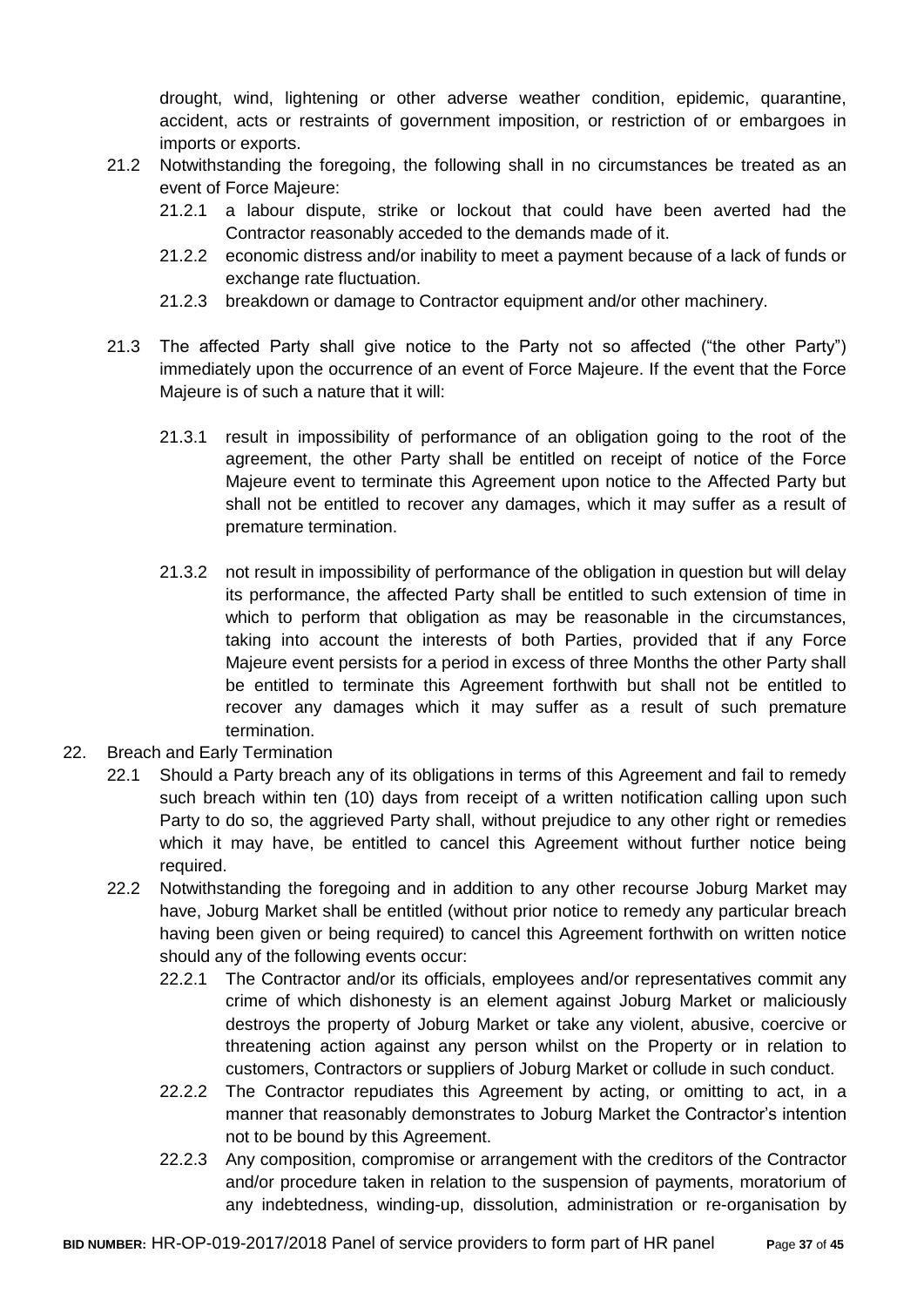way of arrangement or otherwise of the Contractor including the appointment of a liquidator, administrator, judicial manager other than where such action is dismissed, withdrawn or discharged within ten (10) days of being brought or, if demonstrated to the satisfaction of Joburg Market, within that ten-day period, that such action is frivolous or vexatious and is being contested by the Contractor.

22.2.4 The Contractor suspends or ceases to carry on, or threatens to suspend or cease to carry on, all or a material part of its business activities or, whether or not it has acted as aforesaid, abandons any works at Joburg Market's premises or the particular site of work.

## 23. Dispute Resolution

Save in respect of those provisions of this Agreement which provide for their own remedies or disputes which would be incompatible with arbitration, any dispute which arises and cannot be resolved by the operational personnel of the Parties shall be resolved through a process of alternative dispute resolution in accordance with the procedure set out below:

## **Mediation**

23.1 In the event that the operational personnel of the Parties, acting within the scope of their (delegated) authority, are unable to resolve a dispute, that dispute shall be referred to a joint committee comprising of the Chief Executive Officer of each of the Parties (or their suitably authorised alternate or nominee) who will use their reasonable commercial endeavours to resolve the dispute within twenty (20) days of the dispute having been referred to them; however, should the joint committee be unable to resolve a dispute within that time period, any Party shall have the right to demand that the dispute be referred for determination by an arbitrator agreed on by the Parties.

## **Prescription**

23.2 The Parties agree that upon the failure to reach a mediated resolution that a written demand given by either Party to submit such a dispute in terms of this clause to arbitration is to be deemed a legal process for interrupting extinctive prescription in terms of the Prescription Act (68 of 1969).

## Arbitrator

- 23.3 The arbitrator shall be, if the matter in dispute is principally:
	- 23.3.1 an accounting matter independent auditors agreed between the Parties or, failing such agreement within five (5) business days after the arbitration has been demanded, at the request of either of the Parties shall be nominated by the president for the time being of the South African Institute of Chartered Accountants (or its successor body), whereupon the Parties shall forthwith appoint such person as the arbitrator,
	- 23.3.2 any other matter an impartial attorney or advocate of not less than ten (10) years' standing agreed between the Parties or, failing such agreement within five (5) business days after the arbitration has been demanded, at the request of either of the Parties shall be nominated by the president for the time being of the Law Society of the Northern Provinces (or its successor body), whereupon the Parties shall forthwith appoint such person as the arbitrator,
- 23.4 Should the Parties to the dispute fail to agree whether the dispute is principally an accounting or any other matter within five (5) business days after the arbitration was demanded, the matter shall be deemed to be any other matter and the provisions in relation to "any other matter" shall apply.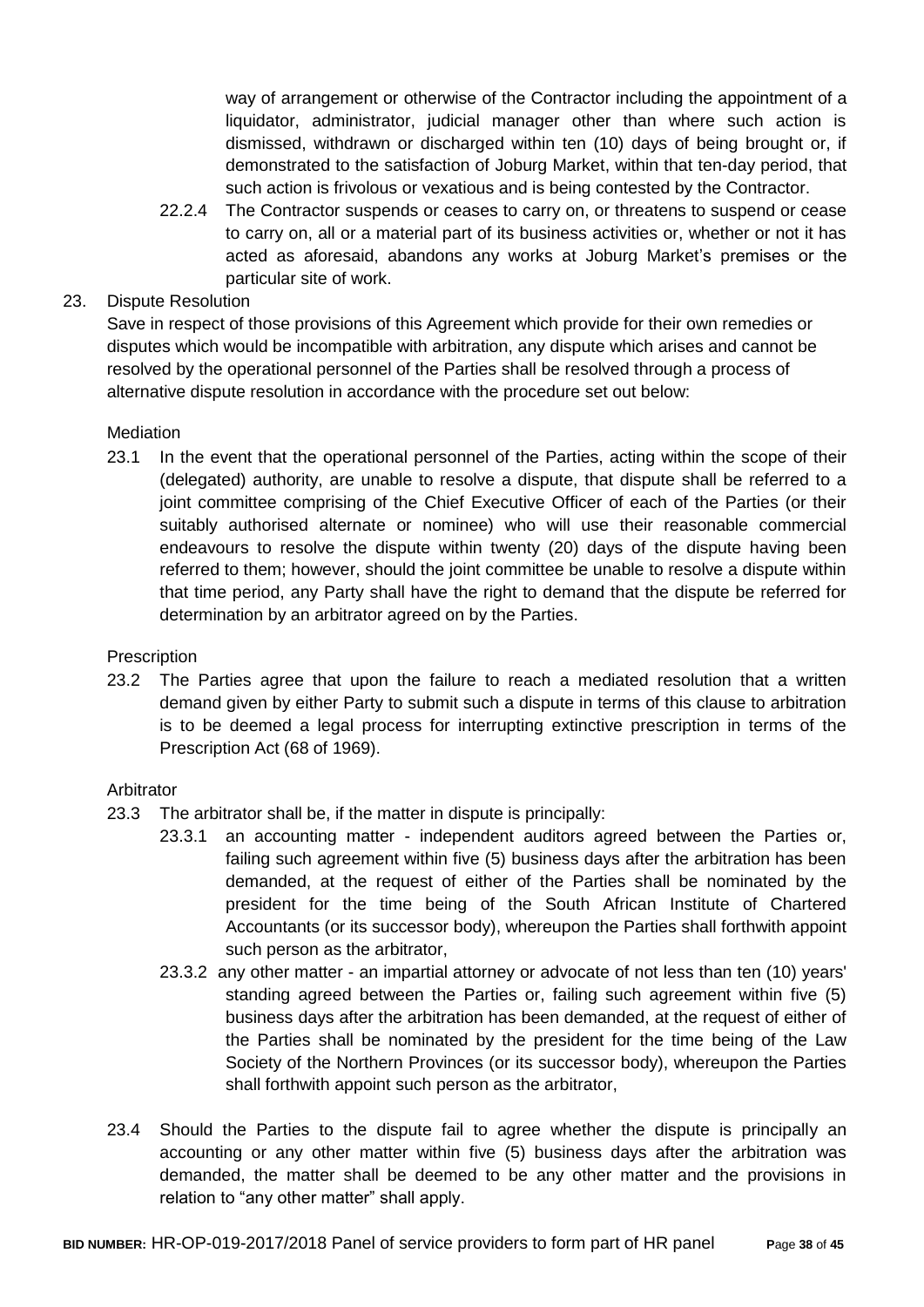- 23.5 Should any person appointed to do so fail or refuse to nominate an arbitrator, either Party may approach any court having jurisdiction to make such appointment and, to the extent necessary, such court is expressly empowered to do so.
- 23.6 The arbitrator shall:
	- 23.6.1 have power to open up, and review any certificate, opinion, decision, requisition or notice relating to all matters in dispute submitted to him and to determine all such matters in the same manner as if no such certificate, opinion, decision or notice had been issued.
	- 23.6.2 be obliged to give his award in writing fully supported by reasons and shall have the power to give default judgment if any Party fails to make submissions on due date and/or fails to appear at the arbitration.

Arbitration

- 23.7 The arbitration shall be conducted in accordance with, save as set out herein, the Commercial Rules of the Arbitration Foundation of Southern Africa:
	- 23.7.1 held with only the Parties and their representatives present thereat at Johannesburg unless mutual agreement on an alternative place is reached between the Parties; and
	- 23.7.2 where possible, be concluded in twenty (20) days after it has been demanded and the Parties shall use their reasonable commercial endeavours to procure the expeditious completion of the arbitration.
- 23.8 The evidence, representations, transcript and information generally made available during the course of the arbitration and/or arbitrator's award constitute Confidential Information and shall be treated as such.
- 23.9 The costs of the arbitrator and the incidental costs of the arbitration shall be borne equally by the Parties to the dispute subject thereto that the arbitrator shall be competent to make any interim and/or final order as to the costs, or parts thereof, as he deems appropriate.
- 23.10 The award of the arbitrator shall be final and binding on the Parties and any Party shall be entitled to apply to a competent court to have the award made an order of court.
- 23.11 Nothing under this heading shall prevent any Party from seeking urgent relief in the High Court of South Africa.
- 24. Notices and Domicilia
	- 24.1 Any notice or communication required or permitted to be given in terms of this Agreement shall be valid and effective only if in writing. The addresses of the Parties set out in the Contract Schedule shall be the Parties' chosen as its *domicilium citandi et executandi.*
	- 24.2 A Party may by notice to the other Party change the physical address chosen as its *domicilium citandi et executandi* to another physical address provided that the change shall become effective on the tenth day from the deemed receipt of the notice by the other Party.
	- 24.3 Any notice to a Party, and it shall be competent to give notice by fax and email, unless the contrary is proved, deemed to have been received if delivered by:
		- 24.3.1 registered post to the Party's postal address, on the tenth (10th) Day after posting;
		- 24.3.2 hand to a responsible person during ordinary business hours at the Party's physical address, on the date of delivery; or
		- 24.3.3 fax to its usual fax number, on the date of dispatch.
		- 24.3.4 email to its usual email address, on the date of dispatch.
	- 24.4 Notwithstanding anything to the contrary herein contained a written notice or communication actually received by a Party shall be an adequate written notice or communication to it notwithstanding that it was not sent to or delivered at its chosen *domicilium citandi et executandi* or its usual fax number or email address.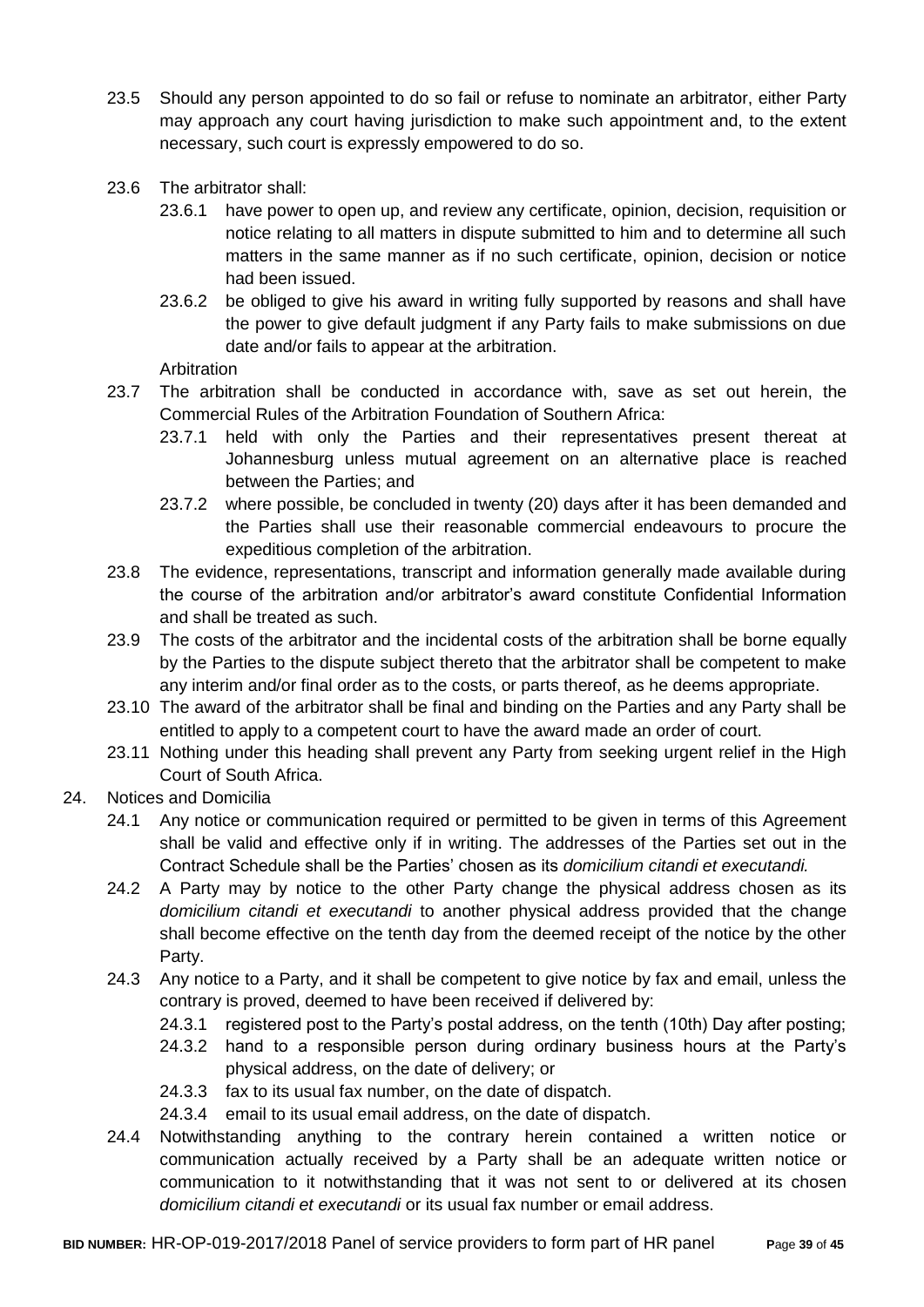## 25. Counterparts

- 25.1 This Agreement may be executed in one or more counterparts, each of which shall be deemed an original, and all of which together shall constitute the same agreement as at the Signature Date of the Party last signing one of the counterparts.
- 26. Legal Advice and Costs
	- 26.1 The Parties acknowledge that the provisions of this Agreement are fair and reasonable in the circumstances and in accordance with the Party's intentions and they had been free to secure legal and professional advice as to the nature and effect of the provisions of this Agreement and that it had either taken such advice or dispensed with the necessity of doing so and, each Party will bear its own costs incidental to the negotiation and preparation of this Agreement
	- 26.2 In the event of a dispute arising between the Parties, the guilty Party shall be liable to the innocent Party for any costs, including attorney and client costs, the cost of expert witnesses, advocates costs as on brief and any other professional costs incurred by a Party arising out of the breach by a guilty Party of any of the provisions of this Agreement.
- 27. General
	- 27.1 This Agreement constitutes the whole agreement between the Parties and supersedes any other discussions, agreements and/or understandings regarding the subject matter hereof. To the extent permissible by law no Party shall be bound by any express or implied term, representation, warranty, promise or the like not recorded herein, whether it induced the contract and/or whether it was negligent or not.
	- 27.2 No amendment or consensual cancellation of this Agreement or any provision or term hereof or of any agreement or other document executed pursuant to or in terms of this Agreement and no settlement of any disputes arising under this Agreement and no extension of time, waiver or relaxation or suspension of or agreement not to enforce or to suspend or postpone the enforcement of any of the provisions or terms of this Agreement or of any agreement or other document issued pursuant to or in terms of this Agreement shall be binding unless recorded in a written document signed by the Parties.
	- 27.3 No extension of time or waiver or relaxation of any of the provisions or terms of this Agreement or any agreement or other document issued or executed pursuant to or in terms of this Agreement, shall operate as an estoppel against any Party in respect of its rights under this Agreement, nor shall it operate so as to preclude such Party thereafter from exercising its rights strictly in accordance with this Agreement.
	- 27.4 The Parties are in express agreement that it is not the intention of any Party to violate any public policy, statutory or common law, and that if any sentence, paragraph, clause or combination of the same is in violation of the law of the RSA, such sentence, paragraph, clause or combination of the same alone shall be void in the jurisdiction where it is unlawful, and the remainder of such clause and this Agreement shall remain binding upon the Parties hereto.

I Letterman the state of the undersigned hereby certify that I've read the content of the general conditions of contract and accept the conditions herein.

\_\_\_\_\_\_\_\_\_\_\_\_\_\_\_\_\_\_\_\_\_\_\_\_\_\_\_\_\_\_\_\_\_\_\_\_\_\_\_ \_\_\_\_\_\_\_\_\_\_\_\_\_\_\_\_\_\_\_\_\_\_\_

\_\_\_\_\_\_\_\_\_\_\_\_\_\_\_\_\_\_\_\_\_\_\_\_\_\_\_\_\_\_\_\_\_\_\_\_\_\_\_ \_\_\_\_\_\_\_\_\_\_\_\_\_\_\_\_\_\_\_\_\_\_\_

**Signature Date**

**Position Name of Bidder**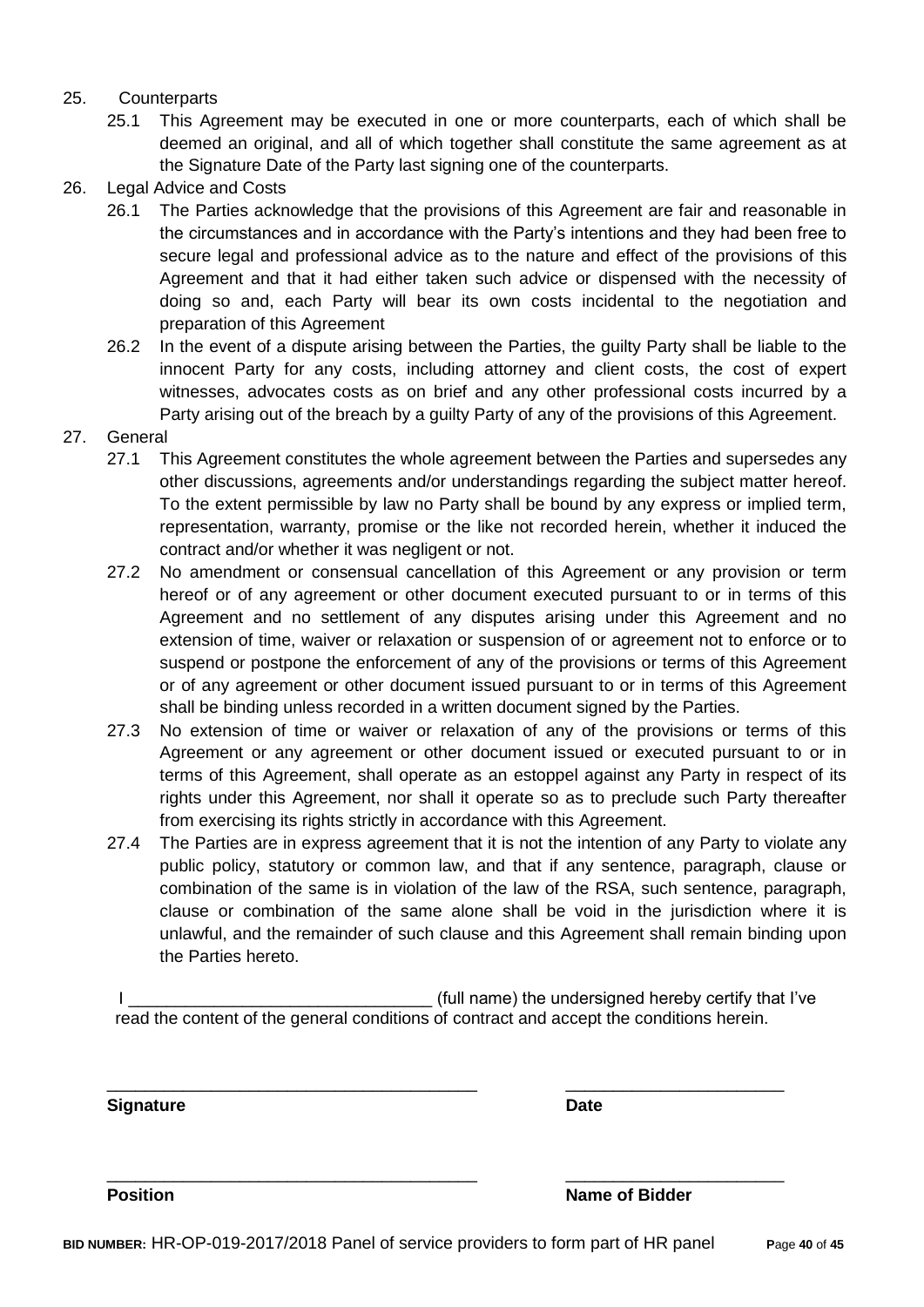## **1. BACKGROUND**

- 1.1 Joburg Market (JM) Human Resource Department acknowledges the importance of establishing a panel of Service Providers for training and Development in the organisation. JM annually identifies employees' skills gap and develop a comprehensive skills plan for the organisation. JM would like to appoint the external service providers to establish a comprehensive panel of service providers.
- 1.2 The panel of service provider will assist in expediting the implementation of the skills training and development plan. The tender will be awarded to a panel of service providers depending on the scope of work to be performed.

#### **2. SCOPE OF WORK**

2.1 The successful service providers would be required to provide some or all of the following services relevant to municipality and retail and wholesale activities:

#### *Table1*

| <b>DESCRIPTION</b>                                                | <b>INDICATE AREA OF TRAINING</b><br><b>INTERVENTION OFFERED (TICK</b><br><b>APPROPRIATE DESCRIPTION)</b> |
|-------------------------------------------------------------------|----------------------------------------------------------------------------------------------------------|
| COMPLIANCE AND REGULATORY TRAINING                                |                                                                                                          |
| <b>GENERIC TRAINING</b>                                           |                                                                                                          |
| <b>FINANCIAL MANAGEMENT</b>                                       |                                                                                                          |
| TECHNICAL DEVELOPMENT TRAINING                                    |                                                                                                          |
| PERSONAL DEVELOPMENT TRAINING                                     |                                                                                                          |
| ORGANIZATIONAL DEVELOPMENT                                        |                                                                                                          |
| <b>SPECIALIZED</b><br><b>OPERATIONALTRAINING</b><br><b>SKILLS</b> |                                                                                                          |
| <b>LEADERSHIP TRAINING</b>                                        |                                                                                                          |

#### **2.1.1 PROFILE**

**Bidders are requested to compile a list of their accredited skills programmes and/or qualifications, per area of specialisation or description and attach proof of accreditations or registration with South African accreditation and/or authorisation bodies:**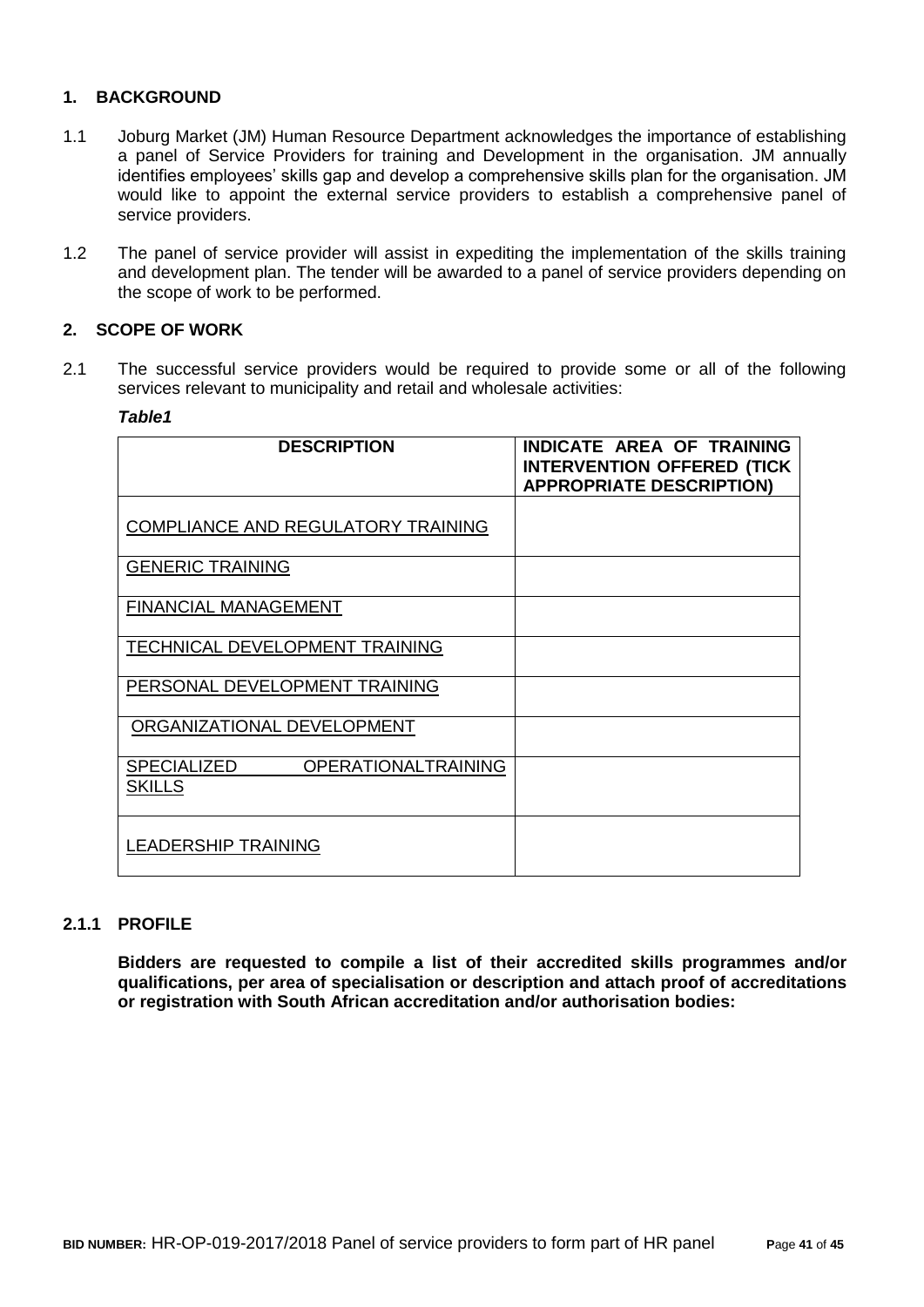## *Table 2*

| <b>DESCRIPTION</b><br>Training area (e.g.<br>training,<br>Generic<br>Financial<br>Management, etc.) | Course name | <b>NQF</b> level | Accreditation<br>or<br>authorization body<br>(e.g. SET A, SAOA,  <br>$etc.$ ) | Training<br>accreditation<br>validity period |
|-----------------------------------------------------------------------------------------------------|-------------|------------------|-------------------------------------------------------------------------------|----------------------------------------------|
|                                                                                                     |             |                  |                                                                               |                                              |
|                                                                                                     |             |                  |                                                                               |                                              |
|                                                                                                     |             |                  |                                                                               |                                              |

NB: bidders may provide additional /separate list should the above table (table 2) not have sufficient space.

**Bidders are requested to compile a list of their non-credit bearing skills programmes and training intervention per area of specialisation or description and attach contactable references supporting capability of delivering such training**

#### *Table 3*

| <b>DESCRIPTION</b><br>Training<br>area<br>(e.g.<br>Generic<br>training,<br>Financial Management,<br>etc. | Course name | Years of experience<br>this<br>facilitating<br>intervention | Contactable reference<br>attached (Yes or No) |
|----------------------------------------------------------------------------------------------------------|-------------|-------------------------------------------------------------|-----------------------------------------------|
|                                                                                                          |             |                                                             |                                               |
|                                                                                                          |             |                                                             |                                               |
|                                                                                                          |             |                                                             |                                               |

NB: bidders may provide additional /separate list should the above table (table 3) not have sufficient space.

ALL ACCREDITATIONS AND CONTACTABLE REFERENCES LISTED MUST BE ATTACHED

## **2. 2 REPORTING REQUIREMENTS AND PROGRESS MEETINGS**

- 2.2.1 It is envisaged that Joburg Market will require closeout report for in-house training and/or progress meeting for lengthy skills programmes with the appointed provider to discuss the project process and options to be investigated.
- 2.2.2 Progress meeting feedback shall be held as and when necessary, but at least twice (mid- and end of programme). The venue of these meetings will be at Joburg Market, Main Building, 04 Fortune Road, Johannesburg. Representatives from the service provider's organisation shall be obliged to attend at their own costs.
- 2.2.3 Utilised service provider shall submit copies of attendance report and certificate of attendance or competence.
- 2.2.4 The challenges experienced shall be submitted to the Senior Manager: Human Resource of Joburg Market in a form of electronic and written report.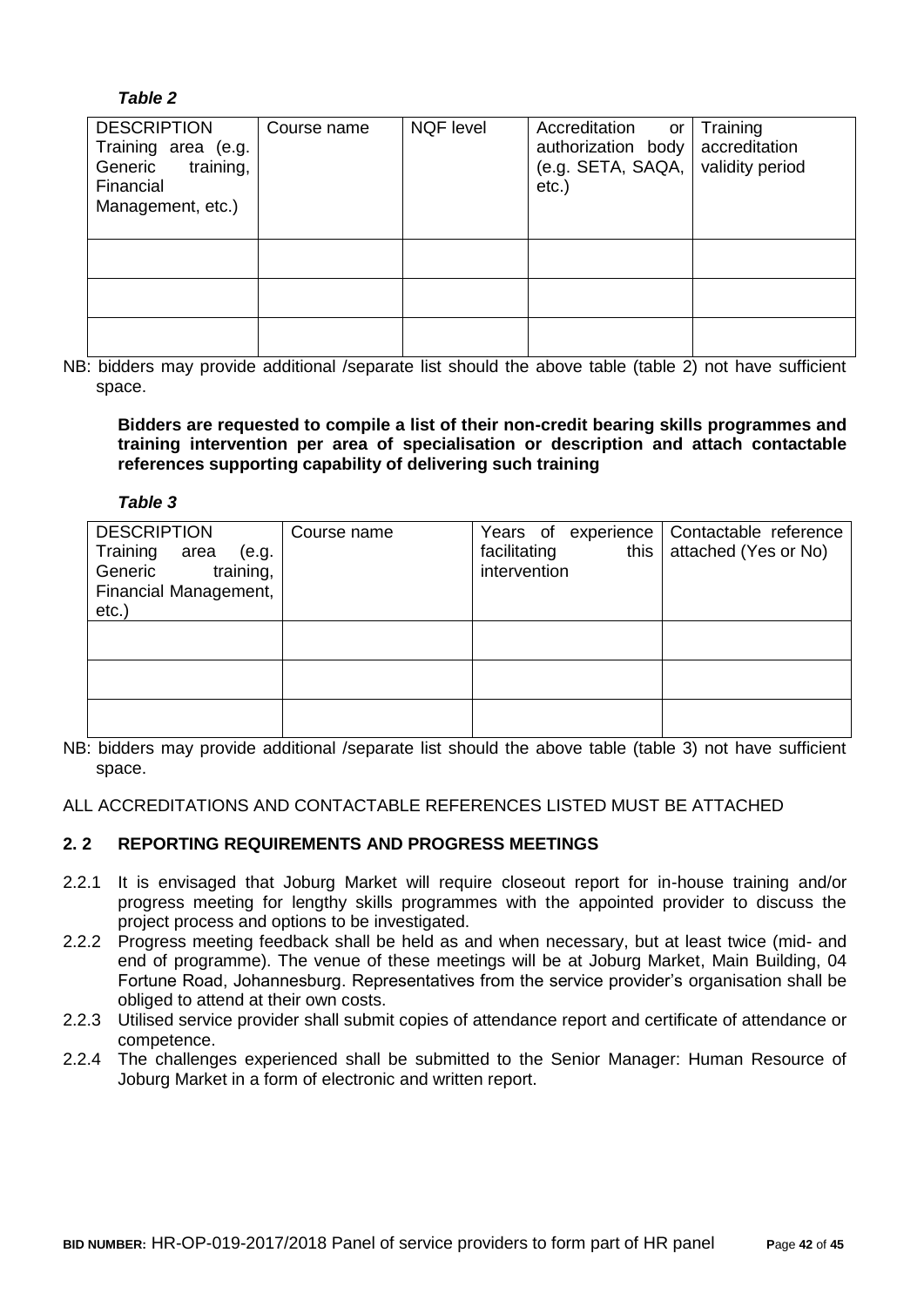## **2.3 COMPANY EXPERIENCE**

- 2.3.1 Service provider should have at least three (3) years' experience in implementing the listed training intervention.
- 2.3.2 The service provider should be able to:
- 2.3.2.1Provide proof of accreditation to conduct and assess learners in credit bearing training interventions.
- 2.3.2.2Provide proof of contactable reference to implement non-credit bearing skills programmes and training interventions in the public and/or private sector.
- 2.3.2.3Provide a list of training interventions relevant to municipality and retail and wholesale activities.
- 2.3.3 Service Provider must attach proof of three (3) contactable references per description indicating that similar interventions were executed.

## **3. PAYMENTS**

3.1 Joburg Market will not make an upfront payment to a successful service provider. Payment will only be made according to the phases of the project plan that will be agreed upon by both parties and upon receipt of an original invoice.

#### **4. MINIMUM REQUIREMENTS**

Please note that failure to meet the requirements or to lodge the following documentation and/or proof thereof will lead to an immediate disqualification:

- **4.1** Mandatory Requirements
	- a) Registration on the National Treasury Central Database illustrating required compliance 1,2 and 3 below

Or

- 1. Submissions of a valid Tax Clearance Certificate, Master Registration Number or alternatively supply the unique pin number to access the Tax compliance status
- 2. Proof of company registration documents.
- 3. Certified I.D. copies for directors/shareholders and share certificates, certification not older than three months

#### **Including the following**

- b) Completed and signed MBD 1,4,6.1, 8 and 9
- c) General Condition of Contract (GCC) must be signed<br>d) Initial / sign for ALL alterations in the tender door
- d) Initial / sign for ALL alterations in the tender document, failure to do so **may** lead to a disqualification
- e) Signed JV agreement for Joint Venture companies

Note: Joint Ventures must submit a consolidated B-BBEE certificate

## **4.2** Additional Requirements

#### **These documents may be submitted with the bid but will be required prior to award**

- a) Rates and taxes account not older than three months or signed lease agreement
- b) Proof of JV bank account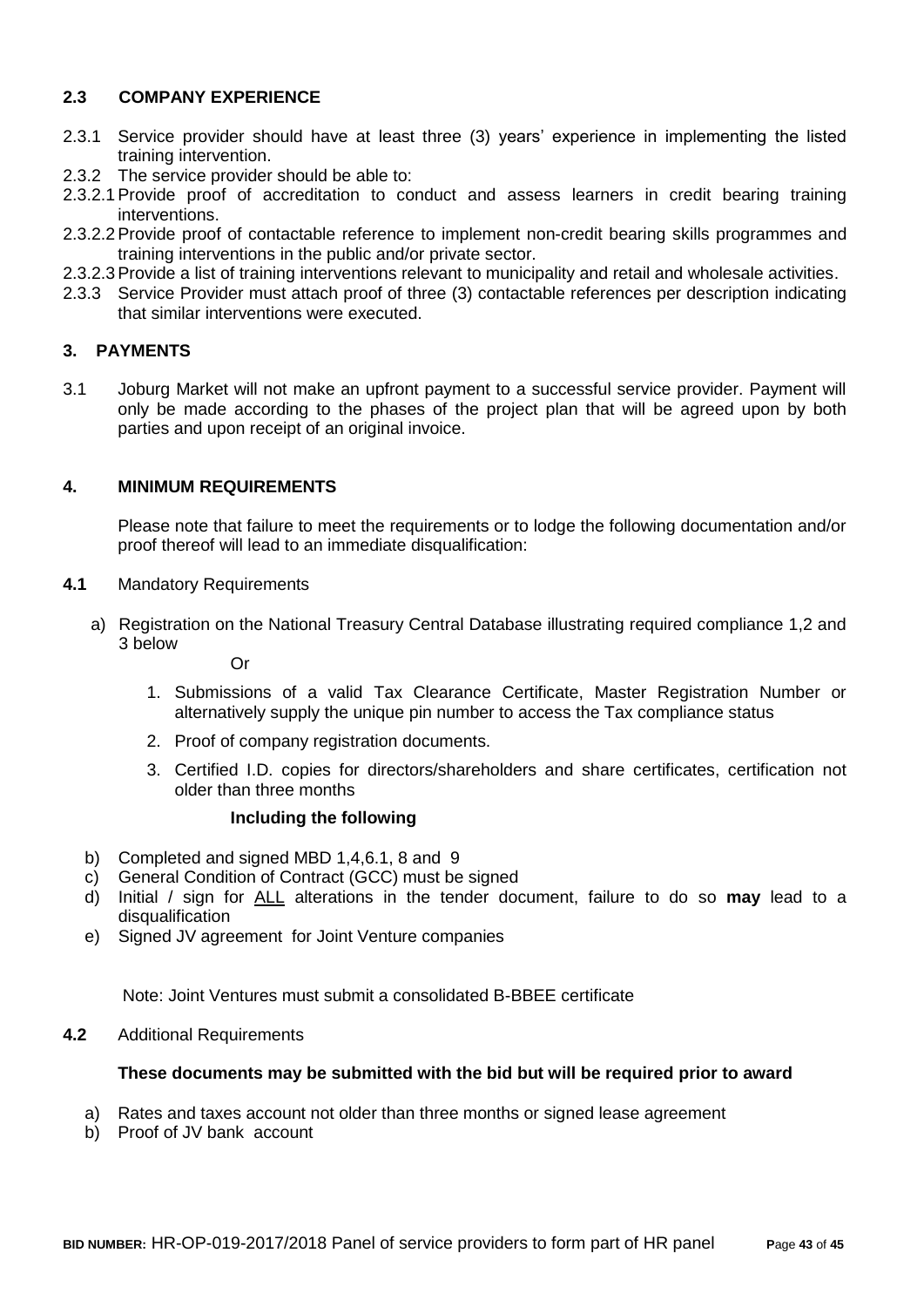## **5. EVALUATION CRITERIA**

NOTE: For purpose of comparison and in order to ensure a meaningful evaluation, bidders must submit detailed information in substantiation of compliance to the evaluation criteria mentioned (e.g. details of relevant previous work undertaken, letters from previous /current clients, proof of ownership of manufacturing facility, etc.)

Minimum Required Score for functionality is: bidder scoring less than 80 points will not be considered for further evaluation. Service Providers that qualified pre-evaluation in terms of the functionality cut-off points of **100** points will then be evaluated in terms of price and preference points

| <b>CRITERION</b>                                                                                                                                                                                                                              | <b>WEIGHTING</b> |
|-----------------------------------------------------------------------------------------------------------------------------------------------------------------------------------------------------------------------------------------------|------------------|
| Bidders provided company experience related to implementing<br>training interventions (Attach a list/letters of contactable references of<br>interventions completed including a description of the intervention as<br>prescribed in table 1) | 100              |
| TOTAL                                                                                                                                                                                                                                         | 100              |

A bidder/s that score less than 80 out of 100 in respect of functionality will be regarded as submitting a non-responsive bid and will be disqualified.

| <b>Description</b>                                                                                            | <b>Company experience</b>                                                                                                                                                                                                                       | <b>Points</b> | <b>Maximum</b><br><b>Points</b> |
|---------------------------------------------------------------------------------------------------------------|-------------------------------------------------------------------------------------------------------------------------------------------------------------------------------------------------------------------------------------------------|---------------|---------------------------------|
| <b>Bidders provided</b><br>company experience<br>related to<br>implementing training<br>interventions (Attach | Bidder has experience in implementing credit bearing or<br>non- credit bearing training interventions for five (5)<br>years and more as prescribed in table 1 (Attach a list/<br>reference letters of at least three contactable<br>references) | 100           | 100                             |
| a list/letters of<br>contactable<br>references of<br>interventions                                            | Bidder has experience in implementing credit bearing or<br>non- credit bearing training interventions for four (4)<br>years as prescribed in table 1(Attach a list/reference<br>letters of at least three contactable references)               | 90            |                                 |
| completed including a<br>description of the<br>intervention as<br>prescribed in table 1)                      | Bidder has experience in implementing credit bearing or<br>non- credit bearing training interventions for three (3)<br>years as prescribed in table 1(Attach a list/reference<br>letters of at least three contactable references)              | 80            |                                 |
|                                                                                                               |                                                                                                                                                                                                                                                 |               |                                 |

Service Providers that qualified pre-evaluation in terms of the functionality cut-off points of 80 points will then be evaluated in terms 80/20 preference point system. (Note points for functionality and price will not be combined as previously done).

**Note:** A bidder/s that scores less than 100 points in respect of functionality, or submits solutions that are not according to requirements will be regarded as submitting a non-responsive bid and will be disqualified.

Bidder/s that meets the minimum required percentage or minimum points will be subject price and preference points evaluation as per the PPPFA Act, No.5 of 2000 amended and its associated Regulations,2017 issued by the National Treasury.